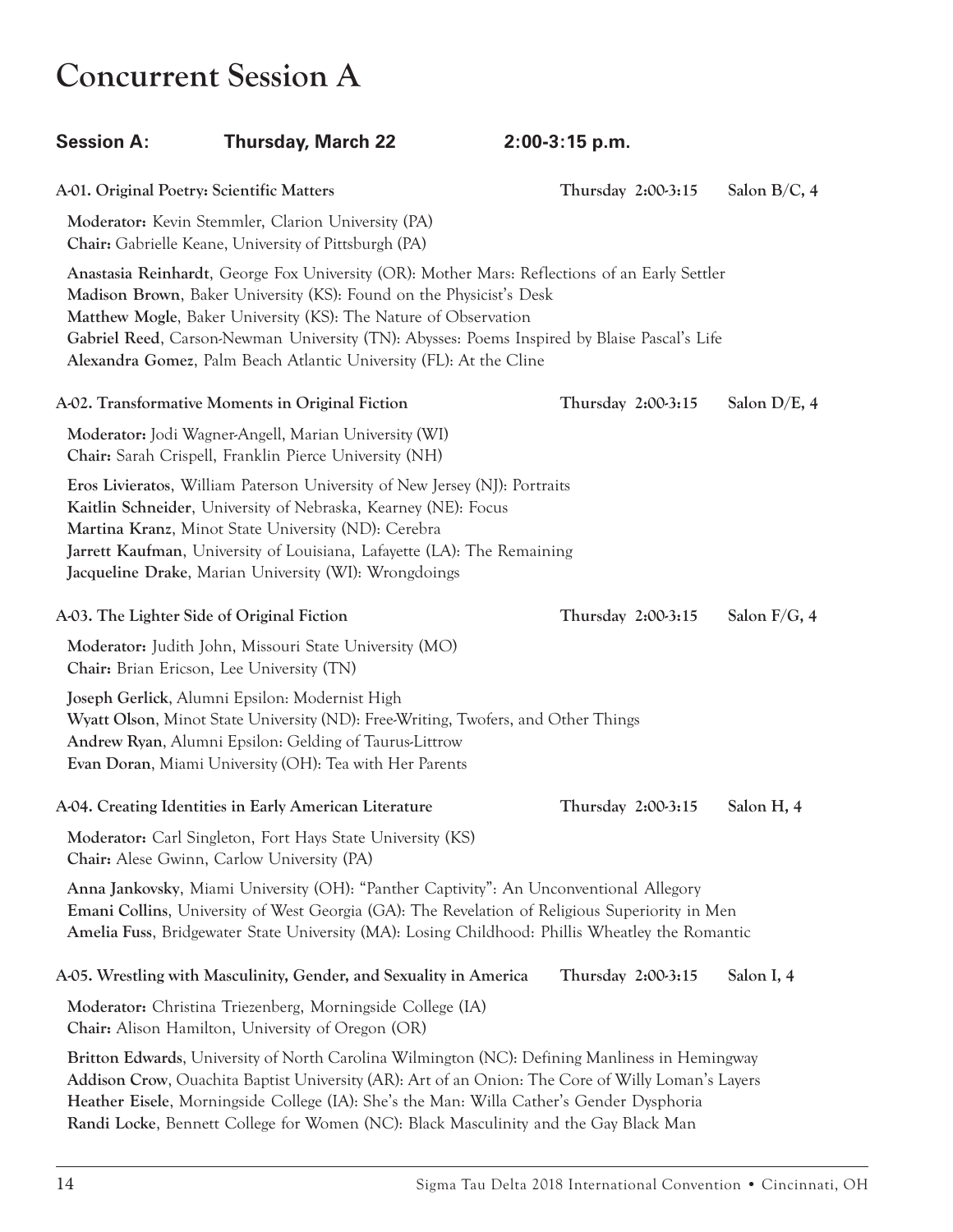### **Concurrent Session A**

| A-06. Frederick Douglass: Transformative Narrative                                                                                                                                                                                                                                                                                                                                   | Thursday 2:00-3:15 | Salon M, 4      |
|--------------------------------------------------------------------------------------------------------------------------------------------------------------------------------------------------------------------------------------------------------------------------------------------------------------------------------------------------------------------------------------|--------------------|-----------------|
| Moderator: Ellen McWhorter, Merrimack College (MA)<br>Chair: Brianna Hardy, Fort Hays State University (KS)                                                                                                                                                                                                                                                                          |                    |                 |
| Katherine Metcalf, University of Alabama (AL): The Freedom to Learn, Grow, and Develop as Americans<br>Hope Moore, Belmont University (TN): Freedom in American Literature<br>Darius Lewis, The College of New Jersey (NJ): Frederick Douglass: Weaponizing Blackness<br>Michael Laudenbach, The College of New Jersey (NJ): Narrative Written in Pictures: Douglass and Photography |                    |                 |
| A-07. YA Literature: Empowerment & Response to the Classics                                                                                                                                                                                                                                                                                                                          | Thursday 2:00-3:15 | Julep, 3        |
| Moderator: Sara Day, Truman State University (MO)<br><b>Chair:</b> Rachel Boland, The College of New Jersey (NJ)                                                                                                                                                                                                                                                                     |                    |                 |
| Karlee Arendt, Carlow University (PA): Harry Potter, Odysseus, and Oedipus<br>Maggie Wasilewski, Truman State University (MO): Fairy Tales and Freedom<br>Abigail Perschall, Stephen F. Austin State University (TX): That Which We Call a Woman<br>Theresa Boulrice, Springfield College (MA): Fairy Tales' Influence on Society                                                    |                    |                 |
| A-08. Creative Non-Fiction: Tales from Youth                                                                                                                                                                                                                                                                                                                                         | Thursday 2:00-3:15 | Mayflower 1, LL |
| Moderator: Deana Hueners, Dakota State University (SD)<br>Chair: Leah Hennick, St. Norbert College (WI)                                                                                                                                                                                                                                                                              |                    |                 |
| Amanda Chappell, Saint Martin's University (WA): Stitches & Leather<br>Marla Caye, Freed-Hardeman University (TN): God-Breathed Witches and the Stories We Tell<br>Laura Keeton, University of Pikeville (KY): Trouble Ahead<br>Mary Arnold, Stephens College (MO): Treed<br>Leah Walker, Western Kentucky University (KY): The Trailer                                              |                    |                 |
| A-09. Theorizing Animation and New Media                                                                                                                                                                                                                                                                                                                                             | Thursday 2:00-3:15 | Mayflower 2, LL |
| Moderator: Judith Clark, Stephens College (MO)<br>Chair: Elysia Jones, The College of New Jersey (NJ)                                                                                                                                                                                                                                                                                |                    |                 |
| Brian Stamper, University of Maryland, College Park (MD): Animation and the Metaphysical World<br>Christian Mecca, Ramapo College of New Jersey (NJ): A New Era of Representation in Video Games<br>Courtney Dreyer, Western Michigan University (MI): Manufacturing Paranoia: A Horror Trailer Analysis                                                                             |                    |                 |
| A-10. Milton's Search for Meaning and Redemption                                                                                                                                                                                                                                                                                                                                     | Thursday 2:00-3:15 | Caprice 2, 4    |
| Moderator: Elizabeth Ruleman, Tennessee Wesleyan College (TN)<br>Chair: Madeline Kramer, Western Kentucky University (KY)                                                                                                                                                                                                                                                            |                    |                 |
| Emily Chapman, Transylvania University (KY): "Lycidas": Loss, Doubt, and Redemption<br>Kuhelika Ghosh, University of California, Los Angeles (CA): The Complex Identities of God and Satan<br>Jennifer Pinto, Transylvania University (KY): Satan's Pride in Paradise Lost                                                                                                           |                    |                 |
|                                                                                                                                                                                                                                                                                                                                                                                      |                    |                 |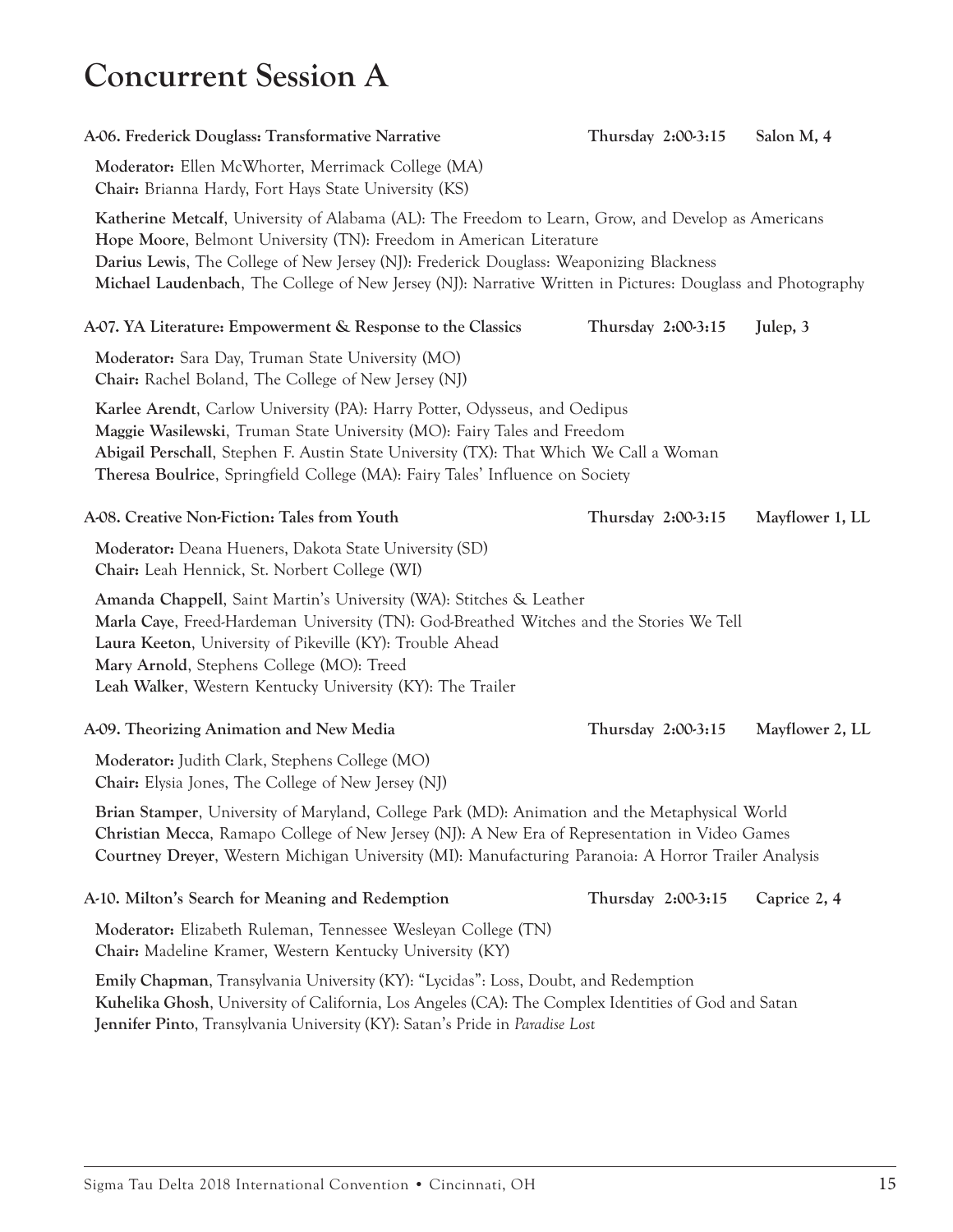#### 16 Sigma Tau Delta 2018 International Convention • Cincinnati, OH

### **Concurrent Session A**

### **A-11. Finding a Place, Finding Self in Thursday 2:00-3:15 Caprice 3, 4 The Book of Unknown Americans**

**Moderator:** Ellen Foster, Clarion University (PA) **Chair:** Elizabeth LaBruna, Westfield State University (MA)

**Alayna Howard**, Park University (MO): Absent Presence and the State of Being Unknown **Brianna Maguire**, Shepherd University (WV): Borders in Henríquez and Anzaldúa **Breanne Cowley-Baker**, Park University (MO): The Terror of Unknown Americans **Kennedi Ford**, Dakota State University (SD): Maslow's Hierarchy in *The Book of Unknown Americans* **Paige Rohrback**, Western Illinois University (IL): Home Away from Home

### **A-12. Sigma Tau Delta Scholarship Workshop Thursday 2:00-3:15 Rookwood, 4**

**Presenter:** Shannin Schroeder, Southern Arkansas University (AR)

Scholarship applications are due on April 9, 2018! Members of the Scholarship Committee will share how to craft the best application you can. Even if you are not planning to apply for a Sigma Tau Delta scholarship this year, this session can help you with other scholarship applications in the future. Past scholarship recipients will also share their experience with the process.

### **A-13. Roundtable: Hip-Hop as Literature: 808s and Poetry Thursday 2:00-3:15 Continental, M**

**Moderator:** Traci Thomas-Card, Alumni Epsilon

**Roundtable Participants:**

**James McAteer**, The College of New Jersey (NJ) **Emma Rarich**, The College of New Jersey (NJ) **Uriel Campos**, Fort Hays State University (KS) **Judy Sansom**, Fort Hays State University (KS) **Kira Lerant**, The College of New Jersey (NJ)

Hip-Hop has divided people for decades over its artistic value and worth in the musical landscape. Having existed for over forty years, Hip-Hop has birthed albums that are claimed as classics, some of which surpass the genre. How so? Come join us to find out.

### **A-14. Roundtable: Poignant Perceptions in Thursday 2:00-3:15 Rue Reolon, SL The Book of Unknown Americans**

**Moderator:** Alexander Grant, Liberty University (VA)

**Roundtable Participants: Garrett Johnson**, Liberty University (VA) **Allie Kapus**, Liberty University (VA) **Rebecca Pickard**, Liberty University (VA) **Jenny Pretzer,** Liberty University (VA) **Jonathan Hart**, Liberty University (VA)

*The Book of Unknown Americans* presents a plethora of perspectives through its narrative—but why are there so many perspectives? What do we gain in reading from so many different points of view? What is the purpose of these perspectives, and how can we as readers learn from them?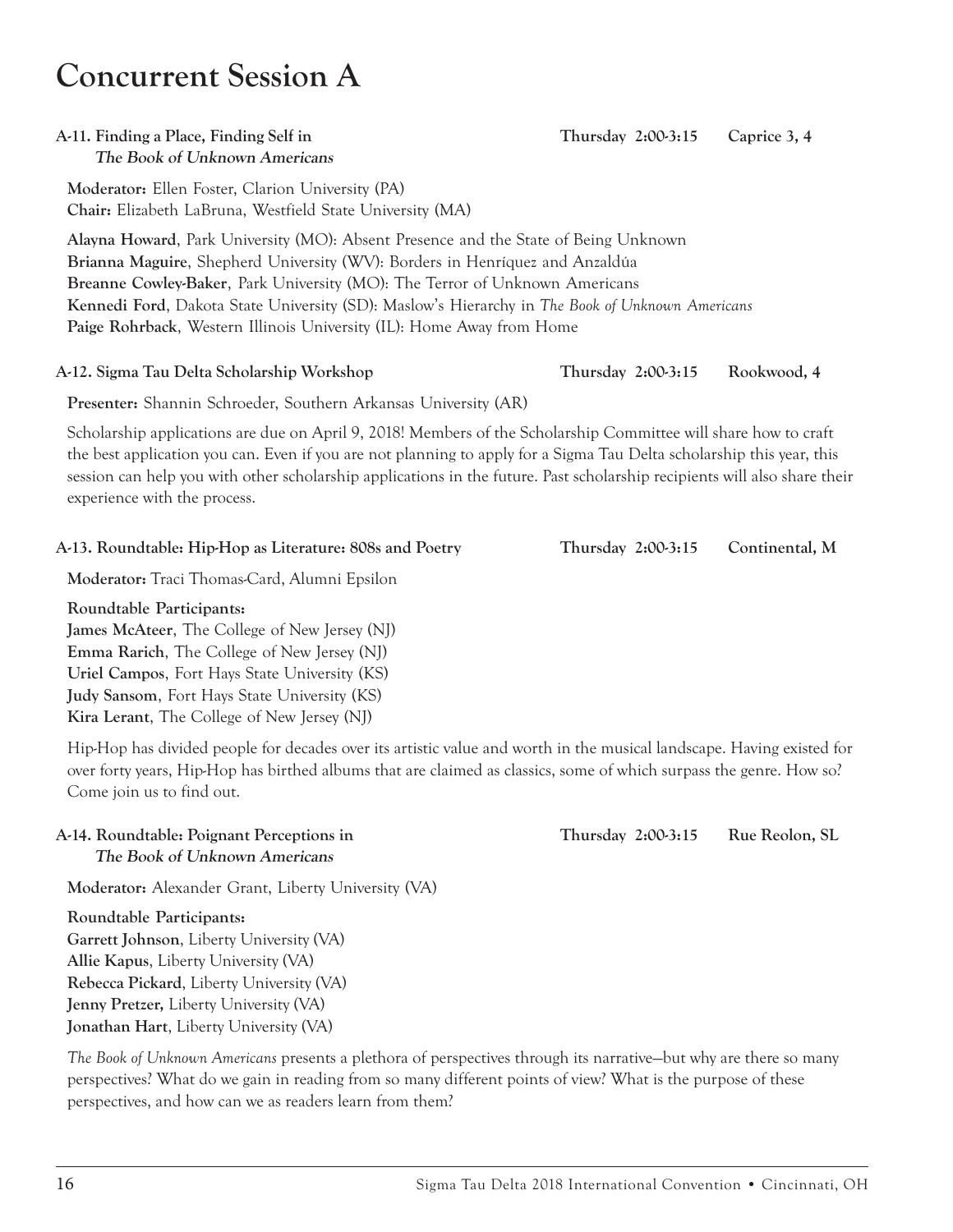### **Concurrent Session A-B**

#### **A-15. Roundtable: No Illusions in the Classroom: Freedom Thursday 2:00-3:15 Pavillion, 4 from Fear**

**Moderator:** Sarah Dangelantonio, Franklin Pierce University (NH)

**Roundtable Participants: Sarah Dangelantonio**, Franklin Pierce University (NH) **Caitlin Mannion**, The College of New Jersey (NJ) **Meagan Englert**, Alumni Epsilon **Jessica Marcure**, Franklin Pierce University (NH) **Rebecca Stohler**, Southern Arkansas University (AR)

Recent student teachers (within the last two semesters) will facilitate a conversation about day-to-day activities/trials/ successes in their student teaching experience. Incorporating discussion of "ah-ha!" moments along with less-thansuccessful endeavors, the session provides "illumination" for members preparing for their student teaching experience. Audience-engaging activities will create a dynamic session.

### **Session B: Thursday, March 22 3:30-4:45 p.m.**

**B-01. Original Poetry: Opening, Closing Thursday 3:30-4:45 Salon B/C, 4 Moderator:** Shawn O'Hare, Carson-Newman University (TN) **Chair:** Elmira Louie, University of Oregon (OR) **Olivia Hornbeck**, Baker University (KS): The Trees and I **Jessica Heller**, Alumni Epsilon: Beginnings to Ends **Jonathan Hart**, Liberty University (VA): fever psalmody **Hannah Dierdorff**, George Fox University (OR): All Opens **Kelsey Herschberger**, George Fox University (OR): The Leathery Souls Collective **Madison Baranoski**, Muhlenberg College (PA): Monthly Prayers **B-02. Otherwordliness in Original Fiction Thursday 3:30-4:45 Salon D/E, 4 Moderator:** Steven Petersheim, Indiana University East (IN) **Chair:** Alexi Malatare, Morningside College (IA) **Morgan Wagle**, Northwest Missouri State University (MO): Millie in the Alley **Kerigan Williams**, Central Michigan University (MI): The Whispering Meadow **Halston Belcastro**, Northwest Missouri State University (MO): Something about a Monster **Sheyanna Schnepper**, Alumni Epsilon: Will-O-Wisps **Natasha Igl**, St. Norbert College (WI): Paper Warnings **Breanna Berkebile**, University of Pittsburgh at Johnstown (PA): You Found Me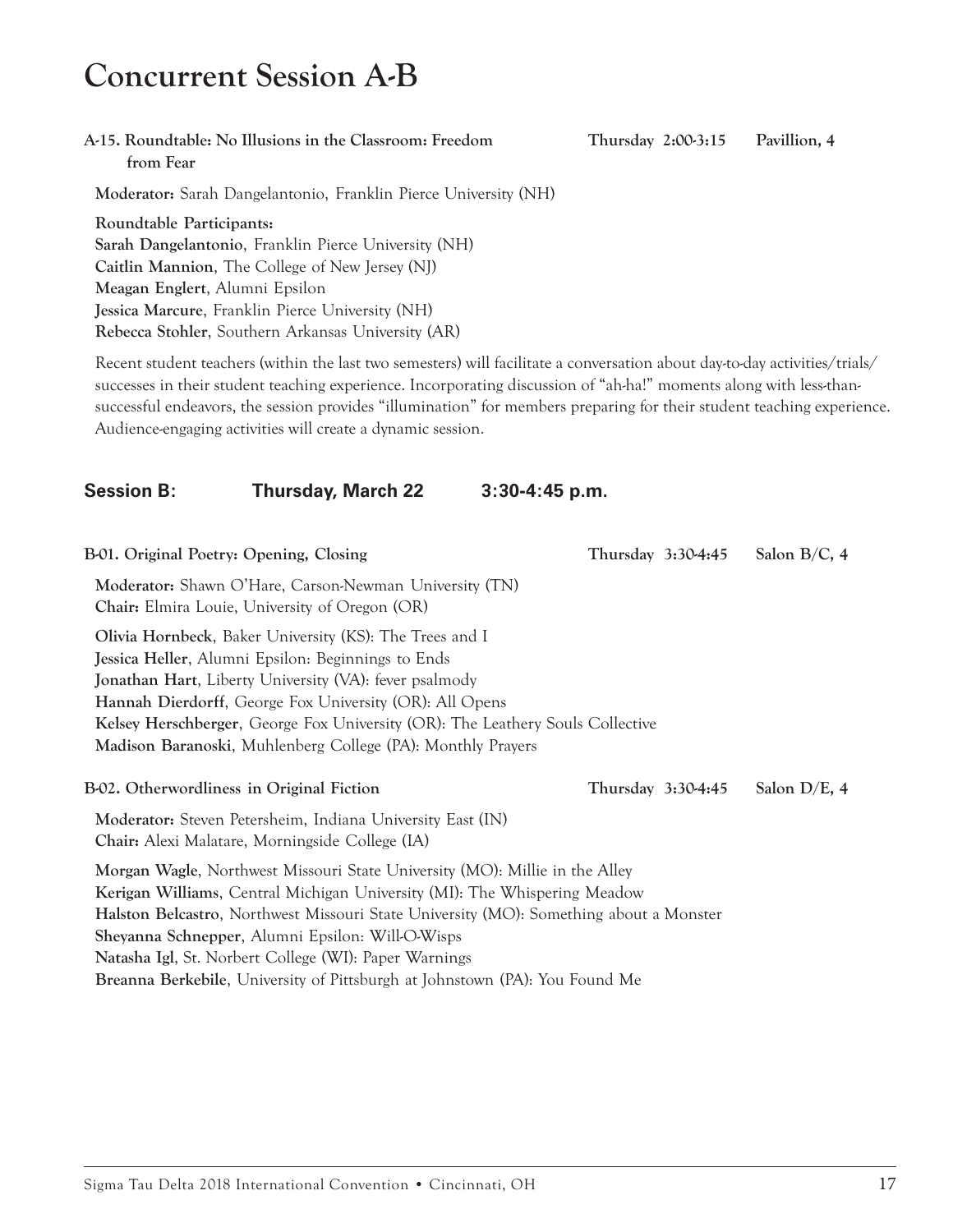### **Concurrent Session B**

| B-03. LGBTQIA+ in Original Prose Fiction and Non-Fiction                                                                                                                                                                                                                                                                                                                                                                                                                         |                    | Thursday 3:30-4:45 | Salon $F/G$ , 4 |
|----------------------------------------------------------------------------------------------------------------------------------------------------------------------------------------------------------------------------------------------------------------------------------------------------------------------------------------------------------------------------------------------------------------------------------------------------------------------------------|--------------------|--------------------|-----------------|
| Moderator: Leslie Morrison, Aims Community College, Greeley Campus (CO)<br>Chair: Lauren Mohler, Olivet Nazarene University (IL)                                                                                                                                                                                                                                                                                                                                                 |                    |                    |                 |
| Talia Burton, Alumni Epsilon: The Scorpion<br>Kristina Riser, University of North Carolina Charlotte (NC): A Part to Play<br>Mary Decker, Franklin Pierce University (NH): Triangles<br>Rachel Jett, Southern Arkansas University (AR): Waking Up<br>Korbin Jones, Northwest Missouri State University (MO): Alterations<br>Maria Printon, Alumni Epsilon: I Was Taught to Be Heterosexual                                                                                       |                    |                    |                 |
| B-04. Social Critique on the Cutting Edge                                                                                                                                                                                                                                                                                                                                                                                                                                        | Thursday 3:30-4:45 |                    | Salon H, 4      |
| Moderator: James Watkins, Berry College (GA)<br>Chair: Eryn Newman, Franklin Pierce University (NH)                                                                                                                                                                                                                                                                                                                                                                              |                    |                    |                 |
| Kaitlyn Jackson, Lindsey Wilson College (KY): Criticism of Vonnegut's "Harrison Bergeron"<br>Adam Byko, Slippery Rock University (PA): American Nights: Pynchon's Mason & Dixon<br>Brendan Mahoney, SUNY, College at Geneseo (NY): Lessons in Academic Conversation from Big Machine<br>Lyndsey Kalinowski, Oklahoma Baptist University (OK): The Liturgy of Secularism: Meaning in White Noise<br>Kaitlyn McFall, Aquinas College (MI): Commercialism in Breakfast of Champions |                    |                    |                 |
| B-05. The Pains of Adolescence in Salinger and Knowles                                                                                                                                                                                                                                                                                                                                                                                                                           | Thursday 3:30-4:45 |                    | Salon I, 4      |
| Moderator: Summer Pennell, Truman State University (MO)<br>Chair: Pamela Pace, Tennessee Wesleyan University (TN)                                                                                                                                                                                                                                                                                                                                                                |                    |                    |                 |
| Rachel Glatt, Saint Vincent College (PA): The Red Carousel of Childhood in The Catcher in the Rye<br>Marissa Miller, Westminster College (PA): The Homosexual Role of Holden Caulfield<br>Kaitlyn Sciullo, Saint Vincent College (PA): Called to Be a Catcher<br>Sarah Jarmer, Fort Hays State University (KS): Escaping Reality in Salinger<br>Judy Sansom, Fort Hays State University (KS): The Tree of Panic in A Separate Peace                                              |                    |                    |                 |
| B-06. Contemplating the Darker Side in Film, TV, and Musicals                                                                                                                                                                                                                                                                                                                                                                                                                    | Thursday 3:30-4:45 |                    | Salon M, 4      |
| Moderator: Scott Levin, Louisiana Tech University (LA)<br>Chair: Roman Paoletti, University of Alabama (AL)                                                                                                                                                                                                                                                                                                                                                                      |                    |                    |                 |
| Margaret McCurry, Furman University (SC): The Piano: A Kristevan Analysis<br>Kosta Reed, University of Toronto Scarborough (CA): Anatomy of Agency: Imagining Freedom in Mulholland Drive<br>Brian Bennion, Dixie State University (UT): Interstellar: The Intersection of SF, Science, and Film<br>Kiera Duggan, Merrimack College (MA): Gotham as Gothic<br>Mallory Truckenmiller, Saint Vincent College (PA): "Invisible Bullets" in Hamilton: An American Musical            |                    |                    |                 |
|                                                                                                                                                                                                                                                                                                                                                                                                                                                                                  |                    |                    |                 |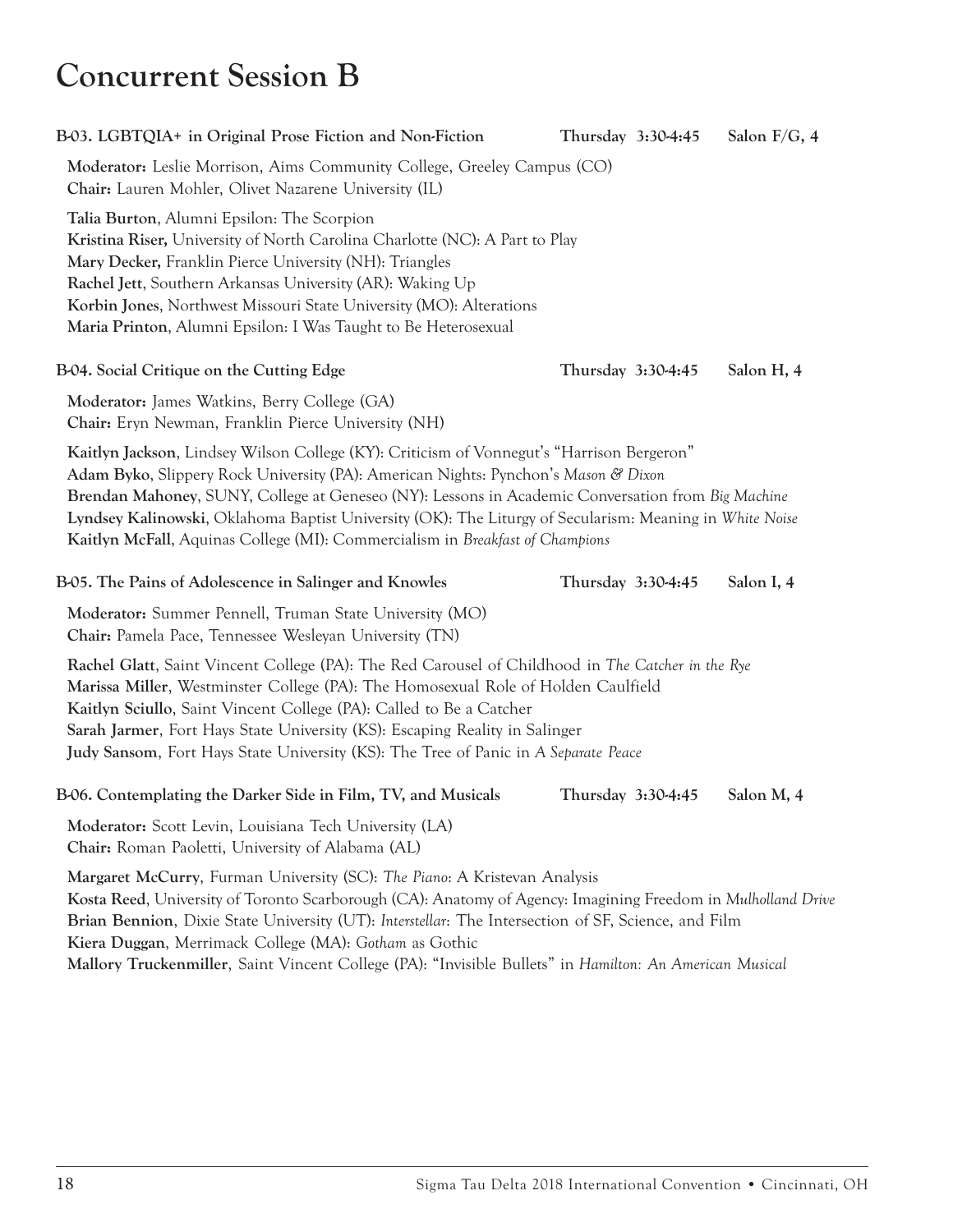### **Concurrent Session B**

| B-07. YA Literature: Broader Concerns in the Genre                                                                                                                                                                                                                                                                                                                                                                                                         | Thursday 3:30-4:45 | Julep, 3        |
|------------------------------------------------------------------------------------------------------------------------------------------------------------------------------------------------------------------------------------------------------------------------------------------------------------------------------------------------------------------------------------------------------------------------------------------------------------|--------------------|-----------------|
| Moderator: Sara Day, Truman State University (MO)<br>Chair: Benjamin Paplham, St. Norbert College (WI)                                                                                                                                                                                                                                                                                                                                                     |                    |                 |
| Kira Lerant, The College of New Jersey (NJ): How Books Can Empower Our Children<br>Anna Shapland, Central Michigan University (MI): Origins of Young Adult Literature<br>Bailey Alexander, Truman State University (MO): YA Classics and Mental Health<br>Amy Jereb, Truman State University (MO): Author Morals: World Building in YA Fantasy Novels                                                                                                      |                    |                 |
| B-08. Heavy Weather in Original Prose                                                                                                                                                                                                                                                                                                                                                                                                                      | Thursday 3:30-4:45 | Mayflower 1, LL |
| Moderator: Rick Seibert, Calhoun Community College (AL)<br>Chair: Steve Savoie, Alumni Epsilon                                                                                                                                                                                                                                                                                                                                                             |                    |                 |
| Bethanie Hathaway, Lee University (TN): Red Tornado<br>Ashley McLaughlin, Merrimack College (MA): Winter<br>Taylor Townsend, Ball State University (IN): Why Does It Rain?<br>Jose Alfredo Norono Rojas, Broward College - South Campus (FL): Winteryear<br>Rachel Aldinger, George Fox University (OR): Night Rain<br>Courtney Ratkus, Northern Arizona University (AZ): Storm: Flash Fiction                                                             |                    |                 |
| B-09. Religion, Vision, and Spirit in Early English Literature                                                                                                                                                                                                                                                                                                                                                                                             | Thursday 3:30-4:45 | Mayflower 2, LL |
| Moderator: Jacqueline Walker, University of North Texas (TX)<br>Chair: Sondra Thoreson, Morningside College (IA)                                                                                                                                                                                                                                                                                                                                           |                    |                 |
| Sarah Bryant, Louisiana Tech University (LA): Spiritual Liberation in Malory's Morte Darthur<br><b>Effie Gianitsos</b> , Salve Regina University (RI): Meaning and Paradox in The Cloud of Unknowing<br>Jacqueline Condon, University of Dallas (TX): Poetic Purpose in "The Dream of the Rood"<br>Hannah Gernhardt, University of Dallas (TX): Rhetoric in "The Dream of the Rood"                                                                        |                    |                 |
| B-10. The Many Facets of Frankenstein                                                                                                                                                                                                                                                                                                                                                                                                                      | Thursday 3:30-4:45 | Mayflower 3, LL |
| Moderator: Alan Rauch, University of North Carolina Charlotte (NC)<br>Chair: Lilly Whalen, Westfield State University (MA)                                                                                                                                                                                                                                                                                                                                 |                    |                 |
| Sydney Scott, Oklahoma Christian University (OK): The Monster's Interpretation of Plutarch's Lives<br>Emily Inserra, Ramapo College of New Jersey (NJ): From Creature to Monster<br>Allison Linafelter, Morningside College (IA): Frankenstein's Creature: The Ultimate John Doe<br>Amelia Megginson, Samford University (AL): Role of Women in Mary Shelley's Frankenstein<br>Christina DiMartino, Merrimack College (MA): Frankenstein and Marvel Movies |                    |                 |
| B-11. Sexual and Identity Politics in Shakespeare                                                                                                                                                                                                                                                                                                                                                                                                          | Thursday 3:30-4:45 | Caprice 2, 4    |
| Moderator: Daniel Kulmala, Fort Hays State University (KS)<br>Chair: Bridget Yates, Western Kentucky University (KY)                                                                                                                                                                                                                                                                                                                                       |                    |                 |
| Kelly Noll, The College of New Jersey (NJ): Caliban the Colonizer and the Colonized<br>Tess Tyler, Western Illinois University (IL): Prospero: Man of Otherness<br>Abraham Rexrode, Centenary University (NJ): (A)Sexuality of Feste in Twelfth Night<br>Jayce Ringwald, Franklin Pierce University (NH): Don John versus Heterosexual Power<br>Christine South, University of Southern Indiana (IN): Art of Love: Piecing Together The Two Gentlemen      |                    |                 |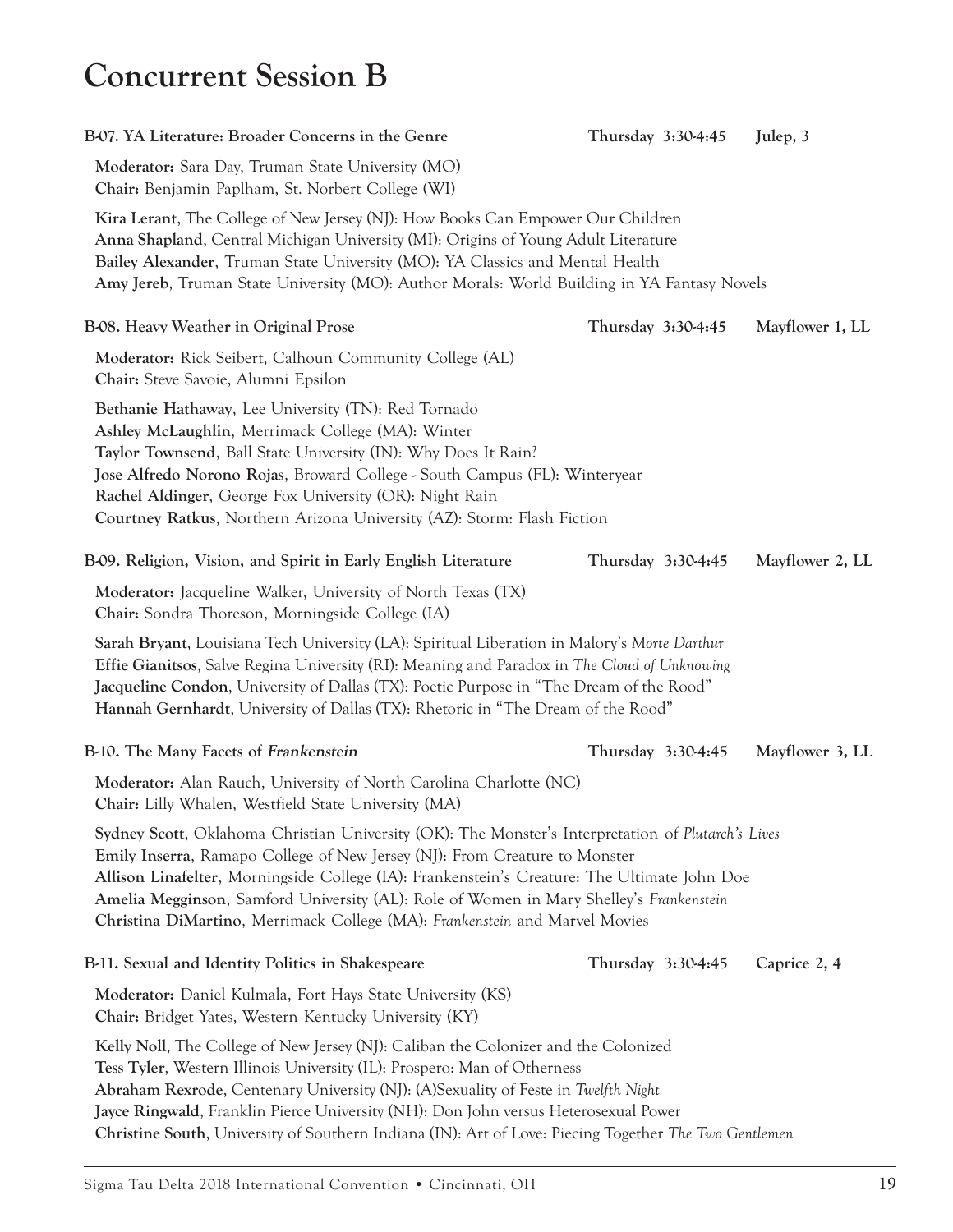### **Concurrent Session B**

#### **B-12. Graphic Novels: Getting Serious with Images Thursday 3:30-4:45 Caprice 3, 4**

**Moderator:** Mildred Lewis, Chapman University (CA) **Chair:** Christian Mecca, Ramapo College of New Jersey (NJ)

**Amy Greene**, Dixie State University (UT): Words and Graphics: Working Together to Illustrate Marji's Story **Daniel Carroll**, University of Rio Grande (OH): Absurd Auschwitz: Struggle and Survival **Keshia McClantoc**, Alumni Epsilon: Examining Body Horror and Sex in *The Strain* **Kristian Biega**, Mercyhurst University (PA): Returning Cultural Power to the Middle East **Haley Shea Barfield**, University of North Georgia, Gainesville Campus (GA): Synesthesia and Objectification in *The Book Thief*

#### **B-13. Roundtable: Canonical Memetics: Exploring Modern Thursday 3:30-4:45 Rookwood, 4 Literary Memes**

**Moderator:** Glenn Steinberg, The College of New Jersey (NJ)

**Roundtable Participants: Kristen Capano**, The College of New Jersey (NJ) **DeAndra Miller**, Minot State University (ND) **Elysia Jones**, The College of New Jersey (NJ) **Kelly Vena**, The College of New Jersey (NJ) **James McAteer**, The College of New Jersey (NJ)

Today's students are proficient in the production and consumption of memes, even if their elders cannot define the practice. We will bring the study of memes to today's literary landscape. What happens when students first encounter canonical literary works through memes? How pervasive are memes in the world today?

#### **B-14. A Conversation with Cristina Henríquez Thursday 3:30-4:45 Continental, M**

**Cristina Henríquez**, Featured Speaker

Cristina Henríquez is the author of our Common Reader, *The Book of Unknown Americans*, which was a *New York Times* Notable Book of 2014 and one of Amazon's Top 10 Books of the Year. It was the *Daily Beast* Novel of the Year, a *Washington Post* Notable Book, an NPR Great Read, and was chosen one of the best books of the year by BookPage, Oprah.com, and School Library Journal. It was also longlisted for the Andrew Carnegie Medal for Excellence in Fiction.

**Moderator:** Kirk Boyle, University of North Carolina Asheville (NC) **Roundtable Participants: Zoe Bergmire-Sweat**, University of North Carolina Asheville (NC) **Ryan McGinn**, University of North Carolina Asheville (NC) **Kaitlin Porter**, University of North Carolina Asheville (NC) This roundtable, led by participants with backgrounds in drama, Harlem Renaissance literature, and feminist literature, will explore the juxtaposition of oppressed groups in American history seeking freedom they have been

**B-15. Roundtable: The Dichotomy of American Freedom Thursday 3:30-4:45 Rue Reolon, SL** 

denied and continuing to be inspired by the ideals of American freedom, despite not being afforded that freedom themselves.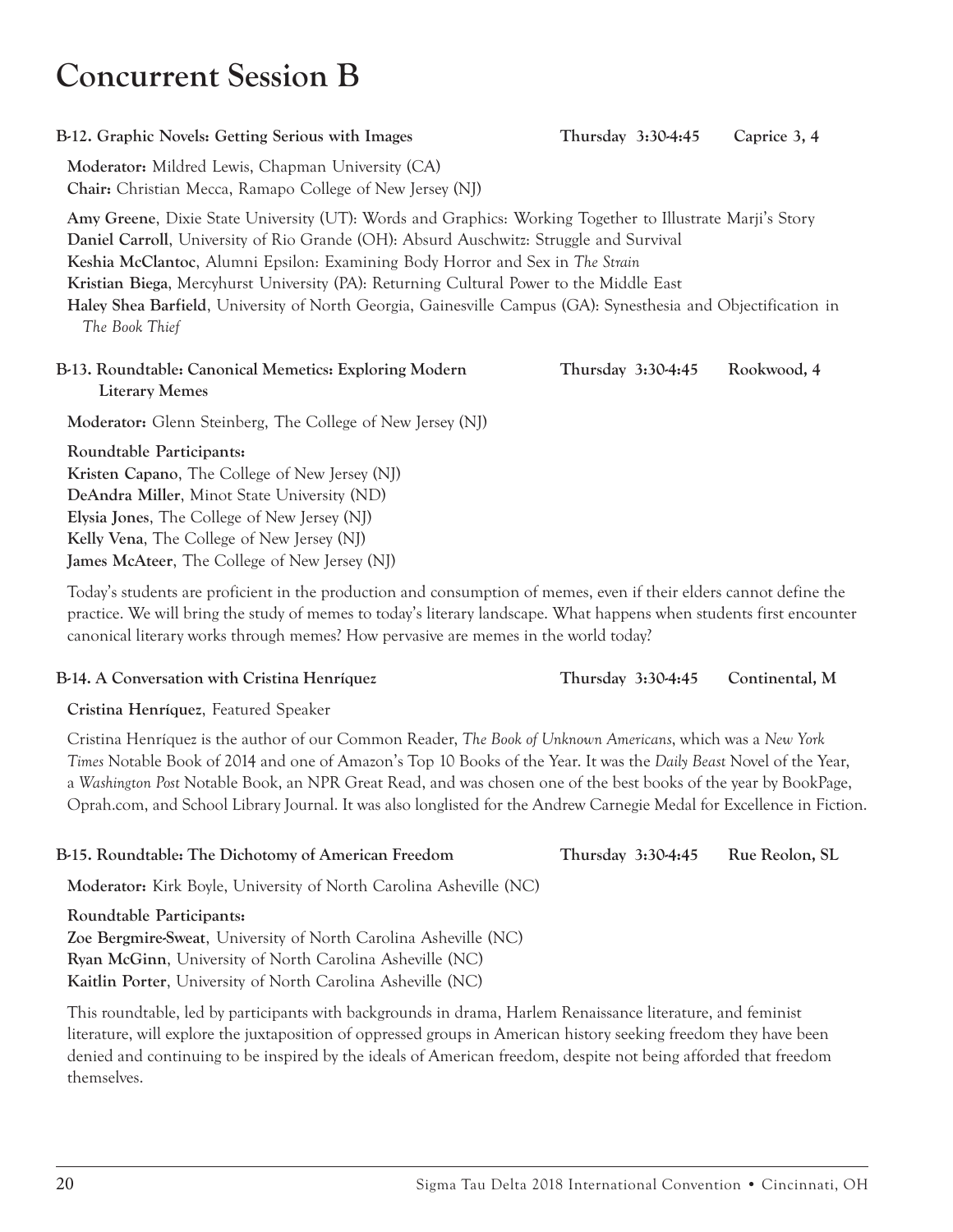# **Concurrent Session B-C**

| B-16. Roundtable: Literacy=Freedom                           |                                                                                                                                                                                                                                                                                                                                          |                | Thursday 3:30-4:45 | Pavillion, 4    |
|--------------------------------------------------------------|------------------------------------------------------------------------------------------------------------------------------------------------------------------------------------------------------------------------------------------------------------------------------------------------------------------------------------------|----------------|--------------------|-----------------|
|                                                              | Moderator: Leigh Ann Rhea, Calhoun Community College (AL)                                                                                                                                                                                                                                                                                |                |                    |                 |
| Roundtable Participants:<br>Mirtie Badal, Plaza College (NY) | Daniel Wilkinson, University of Wisconsin - Rock County (WI)<br>Giovanna Torres, Plaza College (NY)<br>Kammy Kamanpret, Plaza College (NY)<br>Anna Mitchell, Calhoun Community College (AL)                                                                                                                                              |                |                    |                 |
|                                                              | Students will describe how reading has helped them escape from familial, social, and cultural restraints.                                                                                                                                                                                                                                |                |                    |                 |
| <b>Session C:</b>                                            | Friday, March 23                                                                                                                                                                                                                                                                                                                         | 8:00-9:15 a.m. |                    |                 |
| C-01. Original Poetry: Love in the Air                       |                                                                                                                                                                                                                                                                                                                                          |                | Friday 8:00-9:15   | Salon B/C, 4    |
|                                                              | Moderator: Shawn O'Hare, Carson-Newman University (TN)<br>Chair: Jacqueline Izzo, St. Francis College (NY)                                                                                                                                                                                                                               |                |                    |                 |
|                                                              | Naomi Wiegand, Kansas State University (KS): The Grass of Poetry: My Love and My Time<br>Najelle Gilmore, Alma College (MI): We all just want to be happy we all just want to be loved<br>Ashley Howell, Central Michigan University (MI): Brighter, More Sirens<br><b>Emily Houston, Western Kentucky University (KY): This Is Love</b> |                |                    |                 |
|                                                              | C-02. Exploring Cultural Identity in Original Fiction                                                                                                                                                                                                                                                                                    |                | Friday 8:00-9:15   | Salon D/E, 4    |
|                                                              | Moderator: Larry Dennis, Clarion University (PA)<br>Chair: Mallory Elizabeth Evangelista, Midwestern State University (TX)                                                                                                                                                                                                               |                |                    |                 |
|                                                              | Kori Hines, Rockhurst University (MO): Culture<br>Victor Baeza, Azusa Pacific University (CA): Albino Orange<br>Zachary Smith, University of Alabama (AL): Burnt beyond Recognition<br>Meredith Walker, Berry College (GA): Risa<br>Laurel Loyless, Cottey College (MO): Blue                                                            |                |                    |                 |
|                                                              | C03. I Still Haven't Found What I'm Looking for in Original Prose                                                                                                                                                                                                                                                                        |                | Friday 8:00-9:15   | Salon $F/G$ , 4 |
|                                                              | Moderator: Elizabeth Starr, Westfield State University (MA)<br><b>Chair:</b> Bailey Pruiksma, Ramapo College of New Jersey (NJ)                                                                                                                                                                                                          |                |                    |                 |
|                                                              | Rachel Whitehill, Thomas More College (KY): The Most Important Moment<br>Jaime Boucher, Westfield State University (MA): If Only<br>Jillian Bailey, East Tennessee State University (TN): Another Life<br>Laura Ward, Ouachita Baptist University (AR): Echoes<br>Julie Scesney, The College of New Jersey (NJ): Prayer                  |                |                    |                 |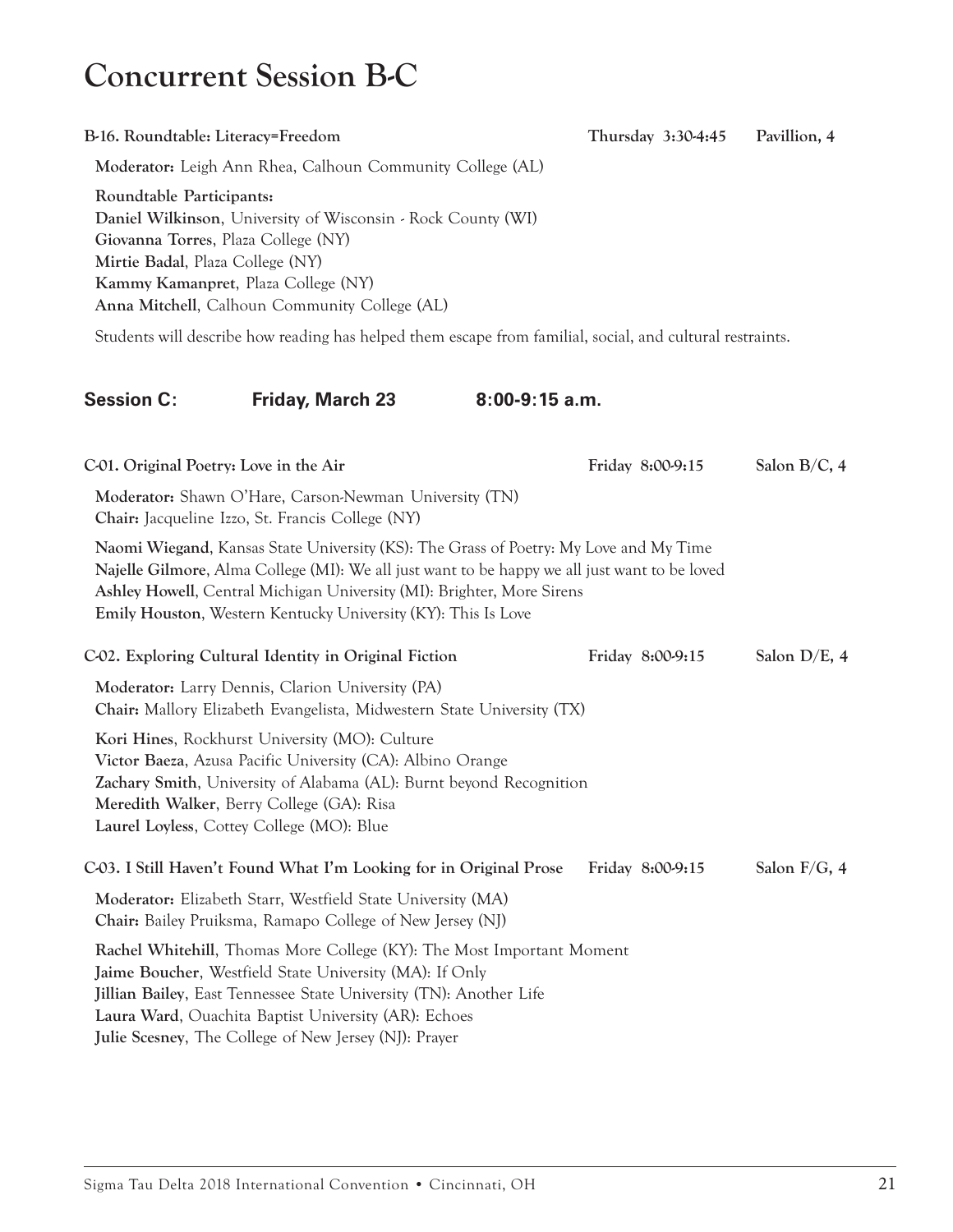### **Concurrent Session C**

| C-04. Creative Non-Fiction: Change Finds Us All                                                                                                                                                                                                                                                                                                                                                           | Friday 8:00-9:15 | Salon H, 4      |
|-----------------------------------------------------------------------------------------------------------------------------------------------------------------------------------------------------------------------------------------------------------------------------------------------------------------------------------------------------------------------------------------------------------|------------------|-----------------|
| Moderator: Gary Tandy, George Fox University (OR)<br>Chair: Krystin Bruno, Ramapo College of New Jersey (NJ)                                                                                                                                                                                                                                                                                              |                  |                 |
| Hannah Wiley, George Fox University (OR): Shan Creek<br>Luke Jungermann, Olivet Nazarene University (IL): Glacial Change<br>Nickolas Shironaka, Oklahoma City University (OK): Slaying Skeletons<br>Keana Poindexter, American Public University System (WA): Fresh Air                                                                                                                                   |                  |                 |
| C05. It's Complicated: Coping with the Difficult through Literature                                                                                                                                                                                                                                                                                                                                       | Friday 8:00-9:15 | Salon I, 4      |
| Moderator: Marie Hendry, State College of Florida, Venice (FL)<br>Chair: Corinne Brubaker, University of Oregon (OR)                                                                                                                                                                                                                                                                                      |                  |                 |
| Gavin Finch, Southern Adventist University (TN): Again: Trauma and Repetition in The Great Gatsby<br><b>Emma Rarich</b> , The College of New Jersey (NJ): Maggie Nelson: Violence Paradox in The Red Parts<br>Hannah Gissendanner, Louisiana Tech University (LA): Liminality and Sexual Freedom in Nabokov's Lolita<br>Myra Gilmore, Blue Mountain College (MS): I Made This Up                          |                  |                 |
| C-06. Going Gothic in American Literature                                                                                                                                                                                                                                                                                                                                                                 | Friday 8:00-9:15 | Salon M, 4      |
| Moderator: Anne Stapleton, The University of Iowa (IA)<br>Chair: MiKayla Carter, University of Kentucky (KY)                                                                                                                                                                                                                                                                                              |                  |                 |
| Heather Williams, University of Rio Grande (OH): The New American Gothic: Poe and Dark Romanticism<br>Autumn Frykholm, Eastern Illinois University (IL): "Usher" and Quentin's Self-Destructive Qualities<br>Levi Brown, Wayland Baptist University (TX): Gothic Inhumanity: Descent into Otherness<br>Tina Nichols, Fairmont State University (WV): "The Yellow Wallpaper": The Horror of Mental Illness |                  |                 |
| C-07. Popular Culture and Mental Health                                                                                                                                                                                                                                                                                                                                                                   | Friday 8:00-9:15 | Julep, 3        |
| Moderator: Gloria Hochstein, University of Wisconsin-Eau Claire (WI)<br>Chair: Heather Sanford, Western Michigan University (MI)                                                                                                                                                                                                                                                                          |                  |                 |
| Ashley Brooks, University of North Georgia, Gainesville Campus (GA): Addict: Reaching and Rejecting the                                                                                                                                                                                                                                                                                                   |                  |                 |
| American Dream<br>Abigail Carlin, Eastern Illinois University (IL): A Survey of Th1rteen R3asons Why<br>Molly Cameron, Western Illinois University (IL): Addicted to Happiness: Dystopia as Utopia<br>Jessica Firmin, Southeastern Louisiana University (LA): Photography: Coping in the Wake of Tragedy                                                                                                  |                  |                 |
| C-08. Creative Non-Fiction: Traveling in Search of Something                                                                                                                                                                                                                                                                                                                                              | Friday 8:00-9:15 | Mayflower 1, LL |
| Moderator: Kathy Nixon, American University of Kuwait (KU)<br>Chair: Roberts, Alexis, Utah State University (UT):                                                                                                                                                                                                                                                                                         |                  |                 |
| Amber Upton, Alumni Epsilon: Home<br>Rachael Fowler, Alumni Epsilon: Pink Arctic Thyme<br>Ashleigh Harding, Truman State University (MO): A Rocky Journey<br>Vilune Sestokaite, Northwest Missouri State University (MO): Three Suitcases and Two Hundred Dollars<br>Zachary Festini, Sacred Heart University (CT): Apollo 11                                                                             |                  |                 |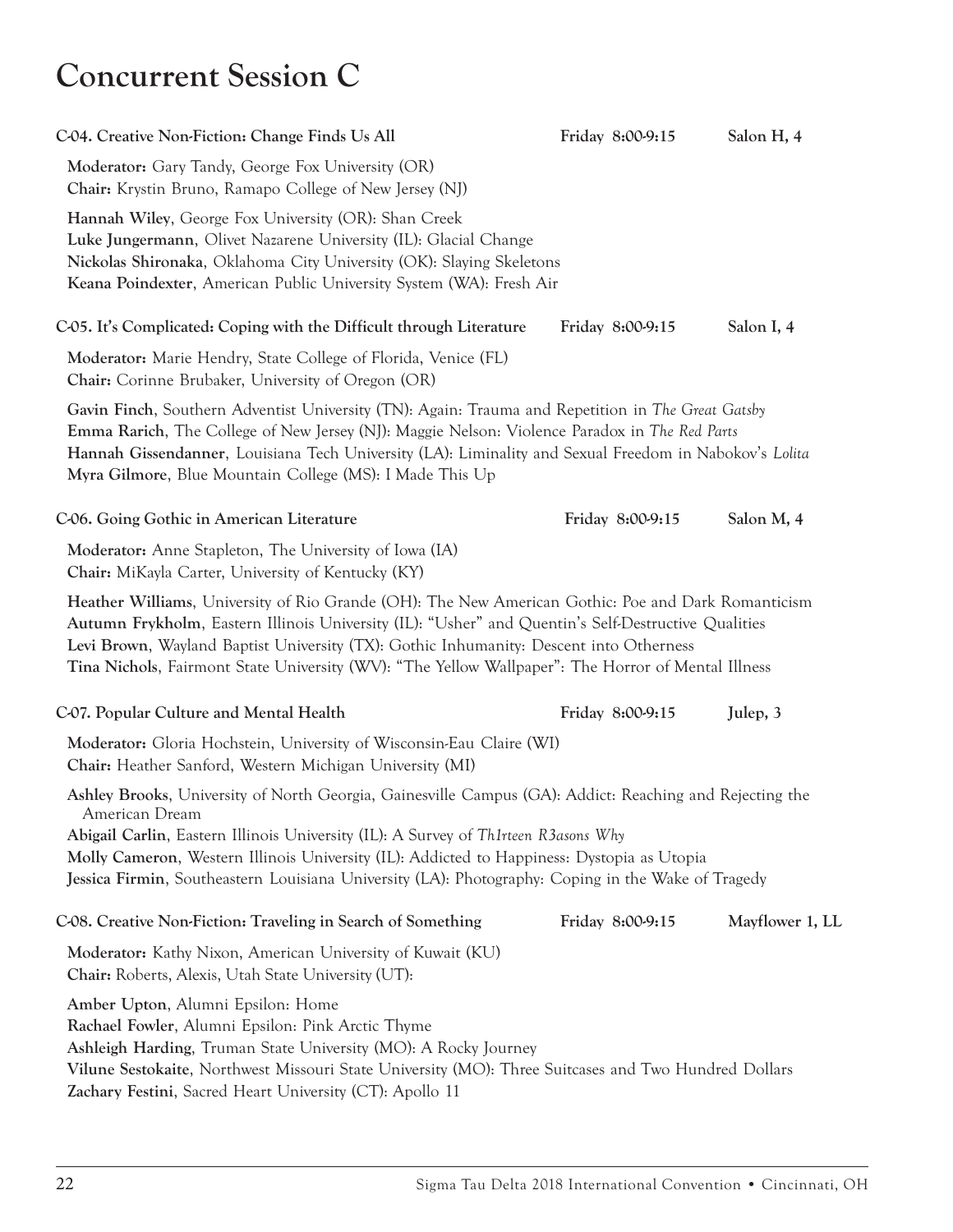### **Concurrent Session C**

| C09. Nature and Humanity in 19th-Century American Literature                                                                                                                                                                                                                                                                                                                             | Friday 8:00-9:15 | Mayflower 2, LL |
|------------------------------------------------------------------------------------------------------------------------------------------------------------------------------------------------------------------------------------------------------------------------------------------------------------------------------------------------------------------------------------------|------------------|-----------------|
| Moderator: Donna Decker, Franklin Pierce University (NH)<br>Chair: Megan Friesen, Aims Community College (CO)                                                                                                                                                                                                                                                                            |                  |                 |
| Shannon Dolley, Miami University (OH): Nature's Transcendence of Humanity in Thoreau<br>Garrett Johnson, Liberty University (VA): Thoreau: Hero of the Unknown Frontier<br>Robert Raley, University of South Carolina Beaufort (SC): Read Closely, but Not Too Close<br>Sierra Carter, Wayland Baptist University (TX): Jewett's Natural Magic and Female Freedom                        |                  |                 |
| C-10. Developing Personal and Social Identity in<br>20th- & 21st-Century British Literature                                                                                                                                                                                                                                                                                              | Friday 8:00-9:15 | Mayflower 3, LL |
| Moderator: Leigh Dillard, University of North Georgia, Gainesville Campus (GA)<br>Chair: Mason Kruse, University of Alabama (AL)                                                                                                                                                                                                                                                         |                  |                 |
| Madeleine Snow, University of Dallas (TX): Signs and Symbols in Brideshead Revisited<br>Emily Youree, Samford University (AL): Rehabilitation in Brideshead Revisited and Foucault<br>Erica Westlake, University of Scranton (PA): Woolf as a Guide to Re-Create Antoinette Mason<br>Elisa Mattingly, High Point University (NC): 20th-Century British Social Class in Atonement         |                  |                 |
| C-11. High Modernist Poets: Cendrars, Eliot, Pound                                                                                                                                                                                                                                                                                                                                       | Friday 8:00-9:15 | Caprice 2, 4    |
| Moderator: Shane Graham, Utah State University (UT)<br>Chair: Roberto Martinez, Alumni Epsilon                                                                                                                                                                                                                                                                                           |                  |                 |
| Caitlin Freeny, Lindsey Wilson College (KY): Futurism and Misogyny in Blaise Cendrars's Poetry<br>Luke Giambona, The College of New Jersey (NJ): T.S. Eliot's Postwar War: War Pervades Daily Life<br>Edward Harthorn, Arkansas State University (AR): A Pound of Cure: Ezra Pound's Foray into Economics<br>Mary Paplham, Alumni Epsilon: Trains of Thought "In a Station of the Metro" |                  |                 |
| C-12. Linguistics: Language Is Power                                                                                                                                                                                                                                                                                                                                                     | Friday 8:00-9:15 | Caprice 3, 4    |
| Moderator: Christina Triezenberg, Morningside College (IA)<br>Chair: John Meade, Miami University (OH)                                                                                                                                                                                                                                                                                   |                  |                 |
| Jacquelynn Epley, University of Southern Indiana (IN): Silence the Bitch: Rhetorical Female Containment<br>Tessa Bravata, Stetson University (FL): Grammar and Gender Neutral Pronouns: A Place for They?<br>Selah Meyer, Lee University (TN): Orthographic Reform<br>Christofer Turpin, Lincoln Memorial University (TN): Phishing; Digital Interpretive Communites                     |                  |                 |
| C-13. Roundtable: Teaching after a Crisis: Strategies to Overcome                                                                                                                                                                                                                                                                                                                        | Friday 8:00-9:15 | Rookwood, 4     |
| Moderator: Christopher Genre, Southeastern Louisiana University (LA)                                                                                                                                                                                                                                                                                                                     |                  |                 |
| Roundtable Participants:<br>Sherri Craig, Southeastern Louisiana University (LA)<br>Taylor Oakley, Southeastern Louisiana University (LA)<br>Shianne Melancon, Southeastern Louisiana University (LA)                                                                                                                                                                                    |                  |                 |
| This panel will focus on teaching and learning problems caused by crises and the plans implemented by universities,<br>approaches taken by teachers, and methods employed by students to overcome the difficulties created by tragic events                                                                                                                                              |                  |                 |

(i.e. floods, hurricanes, forest fires, tornadoes). This is a panel looking for answers as much as it is trying to give them.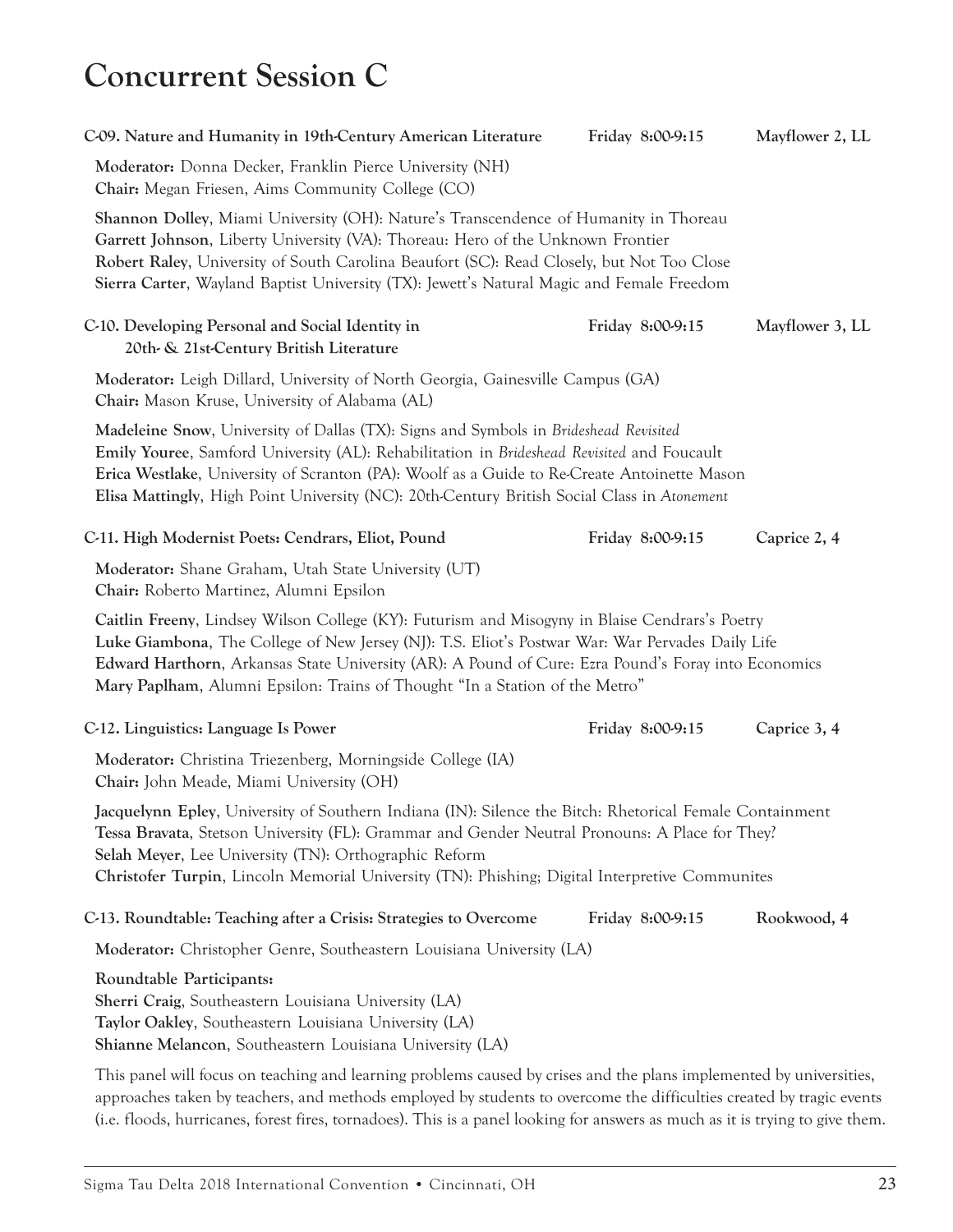# **Concurrent Session C-D**

#### **C-14. Roundtable: Bringing Lit to Classrooms: Focus on Lesson Plans Friday 8:00-9:15 Continental, M**

**Moderator:** Diane Steinberg, The College of New Jersey (NJ)

**Roundtable Participants: Cynthia Raices**, The College of New Jersey (NJ) **Eryn Newman**, Franklin Pierce University (NH) **Frederick Steinberg**, The College of New Jersey (NJ) **Caity Mulcahy**, Franklin Pierce University (NH)

Secondary Education students will bring and share some of their favorite successful lesson plans and will facilitate a discussion on planning a good lesson, prepping for an entire unit, and following current guidelines. Participants are also encouraged to bring their own ideas, and everyone will leave with some new plans.

| C-15. Roundtable: Frankenstein's Creature at | Friday 8:00-9:15 | Rue Reolon, SL |
|----------------------------------------------|------------------|----------------|
| the Bicentennial $(1818 - 2018)$             |                  |                |

**Moderator:** Elisa Beshero-Bondar, University of Pittsburgh at Greensburg (PA)

**Roundtable Participants: Kristen Capano**, The College of New Jersey (NJ) **Brooke Stewart**, University of Pittsburgh at Greensburg (PA) **Kayla Marasia**, Washington & Jefferson College (PA) **Katherine Andrews**, University of Pittsburgh at Greensburg (PA) **Alyssa Fry**, University of Pittsburgh at Greensburg (PA)

Celebrating the bicentennial of *Frankenstein*'s first publication, this roundtable discussion explores the radical dimensions of this novel. We address the novel's frame structure, and how the Creature's defiant voice drives its surrounding interlocking narratives. Finally, we speculate on new narratives to build inspired by *Frankenstein*'s layered form and radical content.

### **Session D: Friday, March 23 9:30-10:45 a.m.**

D-01. Original Poetry: Where We're Kept Friday 9:30-10:45 Salon B/C, 4 **Moderator:** Kevin Brown, Lee University (TN) **Chair:** Shianne Melancon, Southeastern Louisiana University (LA) **Peter Shaver**, University of Scranton (PA): Unknown American Town **Emily Baker**, Lee University (TN): Wardens and Rapunzels **Kelsey Hayward**, Thomas More College (KY): This House **Troy Nikander**, Franklin Pierce University (NH): Sestinas That Cry Out for Freedom **Jesse Fowler**, Alumni Epsilon: Escapism **Aishat Motolani**, Albany State University (GA): Freedom to Own My African Heritage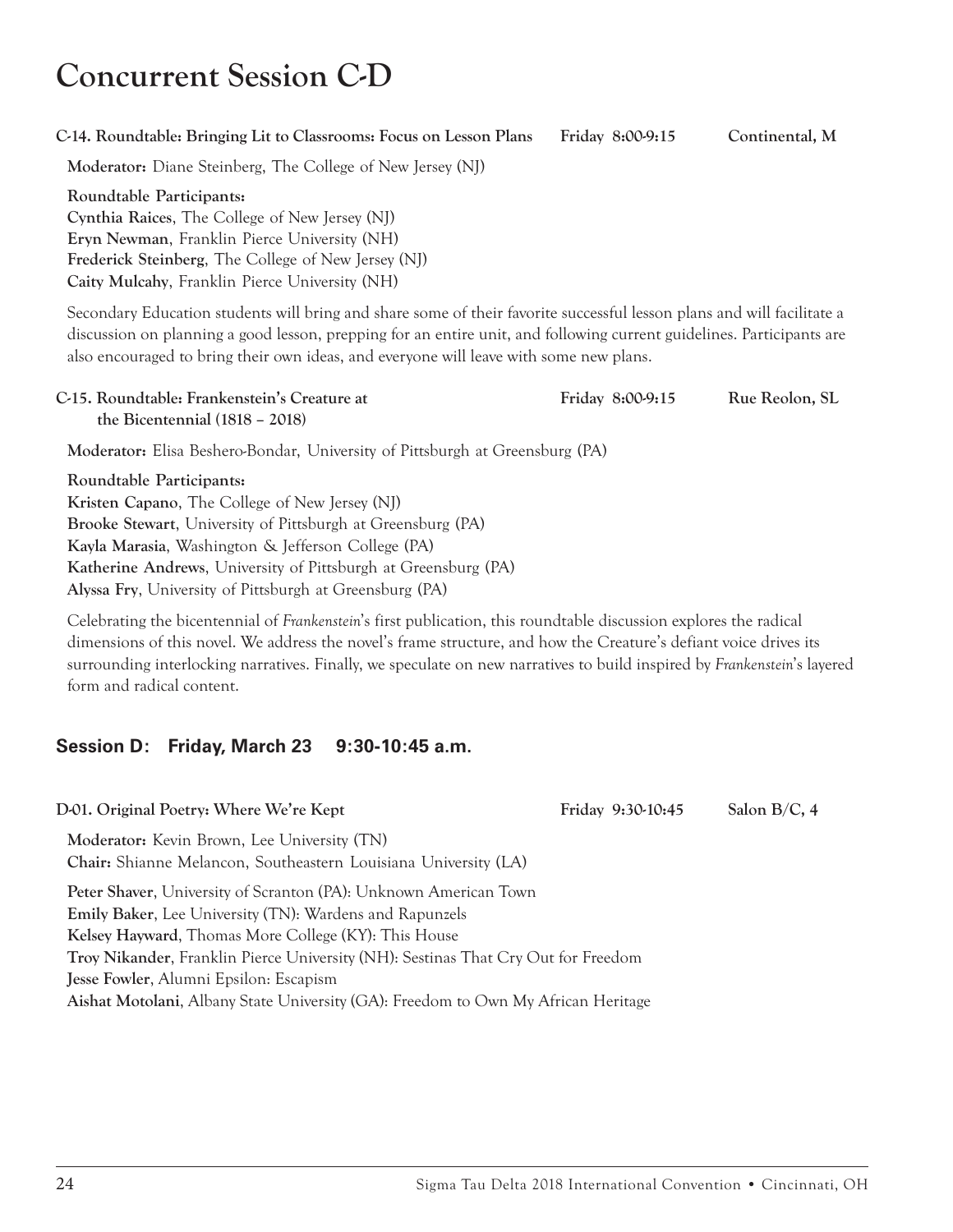### **Concurrent Session D**

| D-02. Addicted to Original Poetry                                                                                                                                                                                                                                                                                                                                                                                                                                                                               | Friday 9:30-10:45        | Salon D/E, 4    |
|-----------------------------------------------------------------------------------------------------------------------------------------------------------------------------------------------------------------------------------------------------------------------------------------------------------------------------------------------------------------------------------------------------------------------------------------------------------------------------------------------------------------|--------------------------|-----------------|
| Moderator: Marybeth DeMeo, Alvernia University (PA)<br>Chair: Giovanna Torres, Plaza College (NY)                                                                                                                                                                                                                                                                                                                                                                                                               |                          |                 |
| Kathleen Morris, Westfield State University (MA): The Literal Definition of Insanity<br>Morgan Feltz, University of North Carolina Pembroke (NC): Who's She in My Mind. A Collection of Poetry<br>Celia Douglas, Bennett College for Women (NC): Beautiful Chaos<br>Anthony Procopio Ross, Northwest Missouri State University (MO): Exis<br>Benjamin Bartu, Linfield College (OR): One Small Piece                                                                                                             |                          |                 |
| D-03. Coping with Abuse and Anxiety in Original Fiction                                                                                                                                                                                                                                                                                                                                                                                                                                                         | Friday 9:30-10:45        | Salon $F/G$ , 4 |
| Moderator: John Nelson, Dakota State University (SD)<br>Chair: Lizzie Tesch, Alumni Epsilon                                                                                                                                                                                                                                                                                                                                                                                                                     |                          |                 |
| Kylie Krummel, Shepherd University (WV): Lather, Rinse, Repeat<br>Allie Kapus, Liberty University (VA): The Affair<br><b>Emily Roberts, Arkansas Tech University (AR): A New Kind of Freedom</b><br>Dylan Lewis, Central Methodist University (MO): Oh My Beautiful Boyfriend!<br>Matthew Knutson, St. Norbert College (WI): The Crushing Question                                                                                                                                                              |                          |                 |
| D-04. The Effects of Immigration and Colonialism in World Literature                                                                                                                                                                                                                                                                                                                                                                                                                                            | <b>Friday 9:30-10:45</b> | Salon H, 4      |
| Moderator: Shane Graham, Utah State University (UT)<br>Chair: Samantha Rubin, University of Oregon (OR)                                                                                                                                                                                                                                                                                                                                                                                                         |                          |                 |
| Connor MacFarlane, University of Toronto Scarborough (CA): Obasan: Allegory as a Depiction of Consciousness<br>Rachel Atkins, The College of New Jersey (NJ): The Satanic Verses: Forming the Immigrant Identity<br>Abigail Scott, Gordon College (MA): Narrative Distance in Chinua Achebe's Things Fall Apart<br>Elisabeth Garratt, Olivet Nazarene University (IL): Spring, Hope, and Restoration<br>Abby Ensign, Utah State University (UT): Finding Common Ground                                          |                          |                 |
| D-05. Domestic Relationships in 20th-Century American Literature                                                                                                                                                                                                                                                                                                                                                                                                                                                | Friday 9:30-10:45        | Salon I, 4      |
| Moderator: Silas Ezell, Oklahoma Baptist University (OK)<br>Chair: Megan Smith, Utah State University Eastern (UT)                                                                                                                                                                                                                                                                                                                                                                                              |                          |                 |
| Christine Luongo, Westfield State University (MA): Carver and Morrison on Women's Roles in Marriage<br>Marah Hager, University of Rio Grande (OH): The Female Spirit: Creativity or Domesticity?<br>Therese Hair, Palm Beach Atlantic University (FL): Marital Roles in "Neighbour Rosicky"<br>Natalya Muhametzyanova, West Liberty University (WV): The Fate of a Woman in Faulkner's As I Lay Dying<br>Natalie Beaumont-Christy, University of Evansville (IN): Familial Relations in Baldwin's Short Stories |                          |                 |
| D-06. Women and Freedom at the Turn of the Century                                                                                                                                                                                                                                                                                                                                                                                                                                                              | Friday 9:30-10:45        | Salon M, 4      |
| Moderator: Larry Dennis, Clarion University (PA)<br>Chair: Kaitlin Schneider, University of Nebraska, Kearney (NE)                                                                                                                                                                                                                                                                                                                                                                                              |                          |                 |
| Emily Bradley, Liberty University (VA): Mental Illness Exposed in Chopin's The Awakening<br>Sarah Gentry, Lee University (TN): Edna's Fruitless Quest for Freedom in The Awakening<br>Kimberly Tucker, Louisiana Tech University (LA): Freedom & Identity: Lily Bart as Wharton's Heroine<br>Benjamin Rice, Louisiana Tech University (LA): Charlotte Gilman's Sexuo-Economy in The House of Mirth                                                                                                              |                          |                 |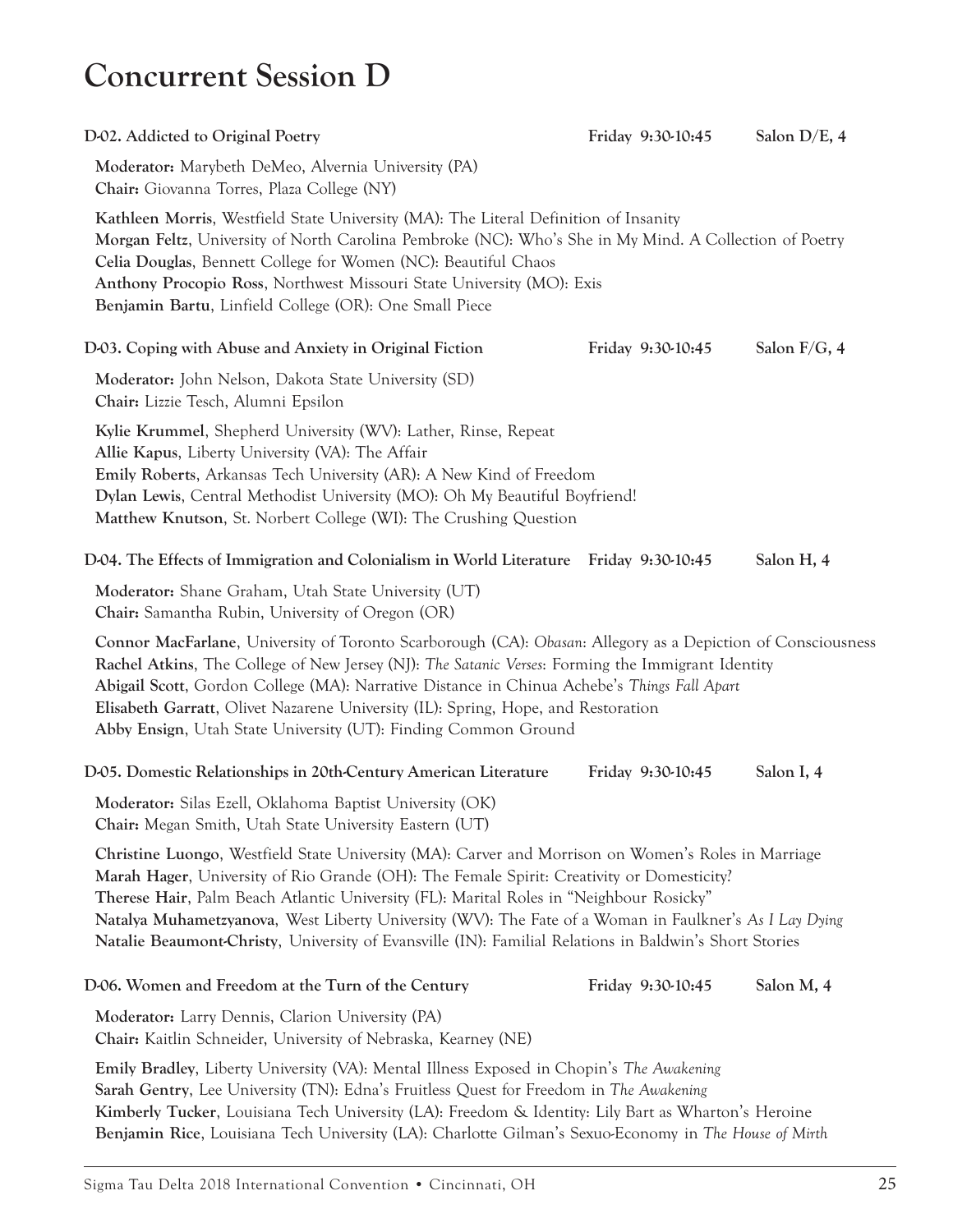# **Concurrent Session D**

| D-07. Children's Literature: Coming to Terms with the World                                                                                                                                                                                                                                                                                                                                                                | Friday 9:30-10:45 | Julep, 3        |
|----------------------------------------------------------------------------------------------------------------------------------------------------------------------------------------------------------------------------------------------------------------------------------------------------------------------------------------------------------------------------------------------------------------------------|-------------------|-----------------|
| Moderator: Kimberly Cox, Chadron State College (NE)<br>Chair: Crystal Weissenberger, Auburn University Montgomery (AL)                                                                                                                                                                                                                                                                                                     |                   |                 |
| Jacob Hawk, Palm Beach Atlantic University (FL): Are We Pre-Postmodern or Post-Postmodern?<br>Lucille Stevenson, Utah State University (UT): The Rhetorical Obstinance in Seuss's The Lorax<br>Gabrielle Keane, University of Pittsburgh (PA): Affection and Childhood in Barrie's Peter Pan<br>Heather Sanford, Western Michigan University (MI): Ableist Ideologies in Rick Riordan's The Lightning Thief                |                   |                 |
| D-08. Creative Non-Fiction: Family in Challenging Times                                                                                                                                                                                                                                                                                                                                                                    | Friday 9:30-10:45 | Mayflower 1, LL |
| Moderator: Jessica Bannon, University of Indianapolis (IN)<br>Chair: Caroline Fenty, University of Oregon (OR)                                                                                                                                                                                                                                                                                                             |                   |                 |
| Taylor Oakley, Southeastern Louisiana University (LA): Does the Axe Man Mourn?<br>Sonia Perea-Morales, Briar Cliff University (IA): Seasons from My Father<br><b>Jared Buchholz, Furman University (SC): The Gift of Tears</b><br>Megan Malone, Marshall University (WV): Visions of My Grandfather<br>Janine Brooks, University of Nebraska Omaha (NE): Excerpts from The Amazing Chicken Lady                            |                   |                 |
| D-09. Lessons in Leadership in Shakespeare                                                                                                                                                                                                                                                                                                                                                                                 | Friday 9:30-10:45 | Mayflower 2, LL |
| Moderator: Daniel Kulmala, Fort Hays State University (KS)<br>Chair: Almosa Pirela-Jones, University of Alabama (AL)                                                                                                                                                                                                                                                                                                       |                   |                 |
| Drake DeOrnellis, Liberty University (VA): The Personal Nature of Kingship in Richard II<br>Laine Weatherford, Oklahoma Christian University (OK): Identity Reformed: Alienation in Richard III<br>Tara Heimberger, University of North Georgia, Gainesville Campus (GA): The Imposed Villainy of Lady Macbeth<br>and Richard III<br>Brittany Hayes, Freed-Hardeman University (TN): Crowd and Persuasion in Julius Caesar |                   |                 |
| D-10. Religion and Revenge in Shakespeare and Early Modern Drama                                                                                                                                                                                                                                                                                                                                                           | Friday 9:30-10:45 | Mayflower 3, LL |
| Moderator: Rebecca Lartigue, Springfield College (MA)<br>Chair: Kyle Alvey, University of Kentucky (KY)                                                                                                                                                                                                                                                                                                                    |                   |                 |
| Margaret Rausch, Alma College (MI): Victim or Villain: Shylock's Try at Both<br>Sydney Berry, Samford University (AL): The Catholicism of Judaism in The Merchant of Venice<br>Lydia Huth, Campbell University (NC): Gunpowder & Catholicism in The Revenger's Tragedy                                                                                                                                                     |                   |                 |
| D-11. Pushing Boundaries in 20th-Century British Literature                                                                                                                                                                                                                                                                                                                                                                | Friday 9:30-10:45 | Caprice 2, 4    |
| Moderator: John Pruitt, University of Wisconsin - Rock County (WI)<br>Chair: Katherine Andrews, University of Pittsburgh at Greensburg (PA)                                                                                                                                                                                                                                                                                |                   |                 |
| Hannah Jobe, Southern Adventist University (TN): The Fault of McCandless: Deconstructing Poor Things<br>Lauren Waegele, Southern Adventist University (TN): Janet's Liminality in O Caledonia<br>Kristen Eldred, Southern Adventist University (TN): The Artist's Defiance<br>Morgan Sanford, Utah State University (UT): Lilacs out of the Dead Land: Sex in Eliot & Joyce                                                |                   |                 |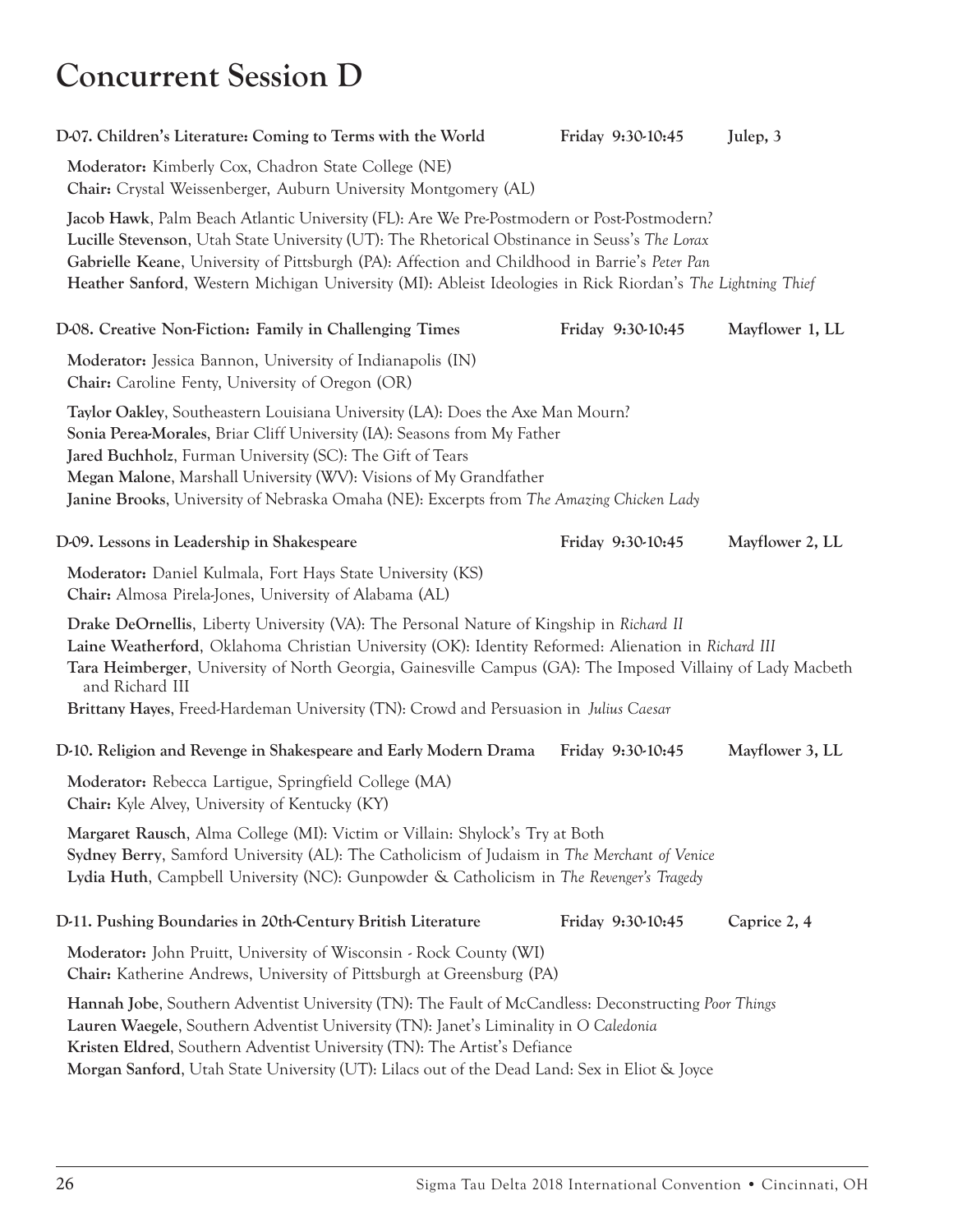## **Concurrent Session D**

#### **D-12. Contemplating American Values in Popular Culture Friday 9:30-10:45 Caprice 3, 4**

**Moderator:** Gloria Hochstein, University of Wisconsin-Eau Claire (WI) **Chair:** Olivia Barrett, Shepherd University (WV)

**Kerstin Tuttle**, University of South Dakota (SD): Mapping the 2008 Financial Crisis **Elin Haegeland**, University of South Dakota (SD): Skins and the Anti-American Metanarrative **Bridget Kennedy**, Merrimack College (MA): Land of the Suburbanites, Home of the Pop Punk Poets **Daniel Grigore**, Pacific Union College (CA): SpongeKarl Marxpants: Bikini Bottom vs. Big Business

#### **D-13. Roundtable: Creating and Sustaining a Symposium Friday 9:30-10:45 Rookwood, 4 on Your Campus**

**Moderator:** Jennifer Frangos, University of Missouri, Kansas City (MO)

**Roundtable Participants: Annie Liljegren**, University of Missouri, Kansas City (MO) **Dylan Horn**, University of Missouri, Kansas City (MO) **Hannah Hagen**, University of Missouri, Kansas City (MO) **Lerie Gabriel**, University of Missouri, Kansas City (MO)

Outstanding Chapter recipient Nu Theta from the University of Missouri-Kansas City shares strategies, tips, and techniques for developing and fostering a collaborative symposium on your home campus.

#### **D-14. A Conversation With Mary Norris Friday 9:30-10:45 Continental, M**

**Mary Norris**, Featured Speaker

Mary Norris spent thirty-five years as a copy editor at *The New Yorker,* experience that she drew on for her book *Between You & Me: Confessions of a Comma Queen* (W. W. Norton, 2015), which became a New York Times best-seller. She is originally from Cleveland, OH, and lives in New York City.

### **D-15. Roundtable: Sea to Shining Sea: The Freedom of Immigration Friday 9:30-10:45 Rue Reolon, SL**

**Moderator:** Alan Rauch, University of North Carolina Charlotte (NC)

### **Roundtable Participants:**

**Kelly Brabec**, University of North Carolina Charlotte (NC) **Chelsea Moore**, University of North Carolina Charlotte (NC) **Kristina Riser**, University of North Carolina Charlotte (NC) **Makalea Bjoin**, University of North Carolina Charlotte (NC) **Sarahan Moser**, University of North Carolina Charlotte (NC)

The Deferred Action for Childhood Arrivals (DACA) program assists individuals, known as Dreamers, who arrived illegally in the United States as minors. DACA has recently been rescinded by the current administration. Through linguistics and literature, we will explore the varied and complex representations of Dreamers by institutional and cultural authorities.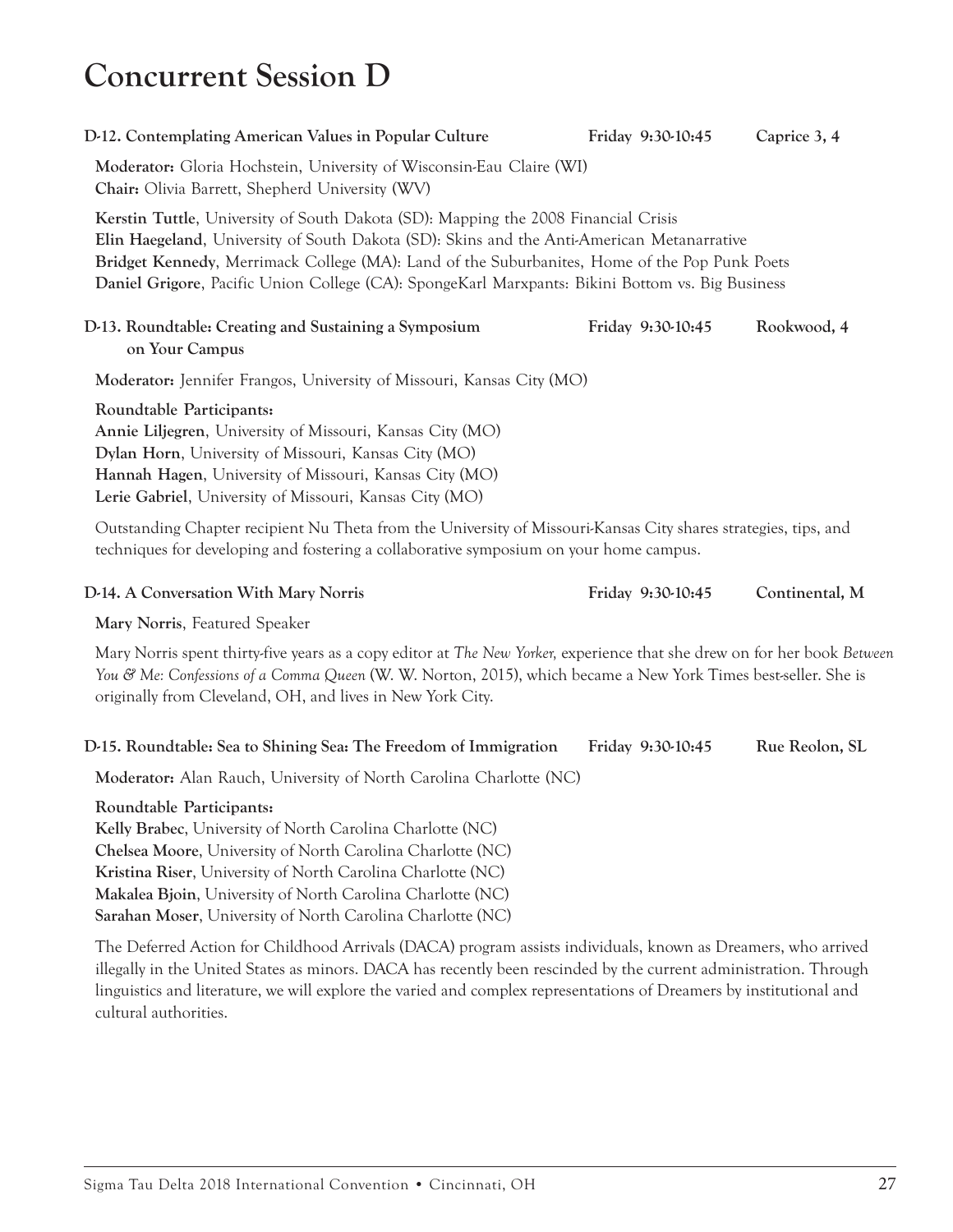# **Concurrent Session D-E**

#### **D-16. Roundtable: (Artificially) Intelligent English: English & Tech Friday 9:30-10:45 Pavillion, 4**

**Moderator:** Felicia Jean Steele, The College of New Jersey (NJ)

**Roundtable Participants: Caitlin Mannion**, The College of New Jersey (NJ) **Jeffrey Adams**, University of Pittsburgh at Johnstown (PA) **Jacob Williamson-Rea**, Alumni Epsilon **Michael Laudenbach**, The College of New Jersey (NJ)

"With great power comes great responsibility," and today we are faced with an unprecedented amount of power in the form of technological advancement. The maintenance and improvement of this technology and its accompanying dilemmas must be met with critical thought, and who better than the English-minded to meet such demands?

### **Session E: Friday, March 23 2:00-3:15 p.m.**

| E01. Original Poetry: When We Were Young                                                                                                                                                                                                                                                                                                                                                                                                                                                     | Friday 2:00-3:15 | Salon $B/C$ , 4 |
|----------------------------------------------------------------------------------------------------------------------------------------------------------------------------------------------------------------------------------------------------------------------------------------------------------------------------------------------------------------------------------------------------------------------------------------------------------------------------------------------|------------------|-----------------|
| Moderator: Kimberly Cox, Chadron State College (NE)<br>Chair: Victor Baeza, Azusa Pacific University (CA)                                                                                                                                                                                                                                                                                                                                                                                    |                  |                 |
| Adrian Sanders, Western Kentucky University (KY): This Side of the Dirt<br>Rachel Geffrey, Chatham University (PA): Curious Creatures: Nature and Childhood<br>Kelly Noll, The College of New Jersey (NJ): Scrapbook of an American Family<br><b>Brittany Barron, Georgia College &amp; State University (GA): Mad Girl on Vacation</b><br>Taja'Mir Butler, Western State Colorado University (CO): Molt, Black Bird<br>John Russoniello, The College of New Jersey (NJ): Our Tricycle Years |                  |                 |
| E-02. Cutting Edge Original Poetry                                                                                                                                                                                                                                                                                                                                                                                                                                                           | Friday 2:00-3:15 | Salon D/E, 4    |
| Moderator: Amy Sonheim, Ouachita Baptist University (AR)<br>Chair: Benjamin Bartu, Linfield College (OR)                                                                                                                                                                                                                                                                                                                                                                                     |                  |                 |
| Alexis Roberts, Utah State University (UT): Toupee President<br>Minadora Macheret, University of North Texas (TX): Bandit God<br><b>Brandon Ohl,</b> University of North Texas (TX): Freedom from Propriety<br><b>Emily Bradley, Ouachita Baptist University (AR): Signifier/Signified</b>                                                                                                                                                                                                   |                  |                 |
| E-03. The Long Road to Mental Health in Original Fiction                                                                                                                                                                                                                                                                                                                                                                                                                                     | Friday 2:00-3:15 | Salon $F/G$ , 4 |
| Moderator: Linda Miller, Muhlenberg College (PA)<br>Chair: Samantha Beal, Clarion University (PA)                                                                                                                                                                                                                                                                                                                                                                                            |                  |                 |
| Jessica McCormick, Western Kentucky University (KY): A House<br><b>Tristan Wilson, Fort Hays State University (KS): But I Want to Be</b><br>Zoe Henderson, Western State Colorado University (CO): Narcissistic Asphyxiation<br>John Wrigley, Muhlenberg College (PA): Might As Well Jump<br><b>Emma Seely, Saint Joseph's University (PA): The Session</b>                                                                                                                                  |                  |                 |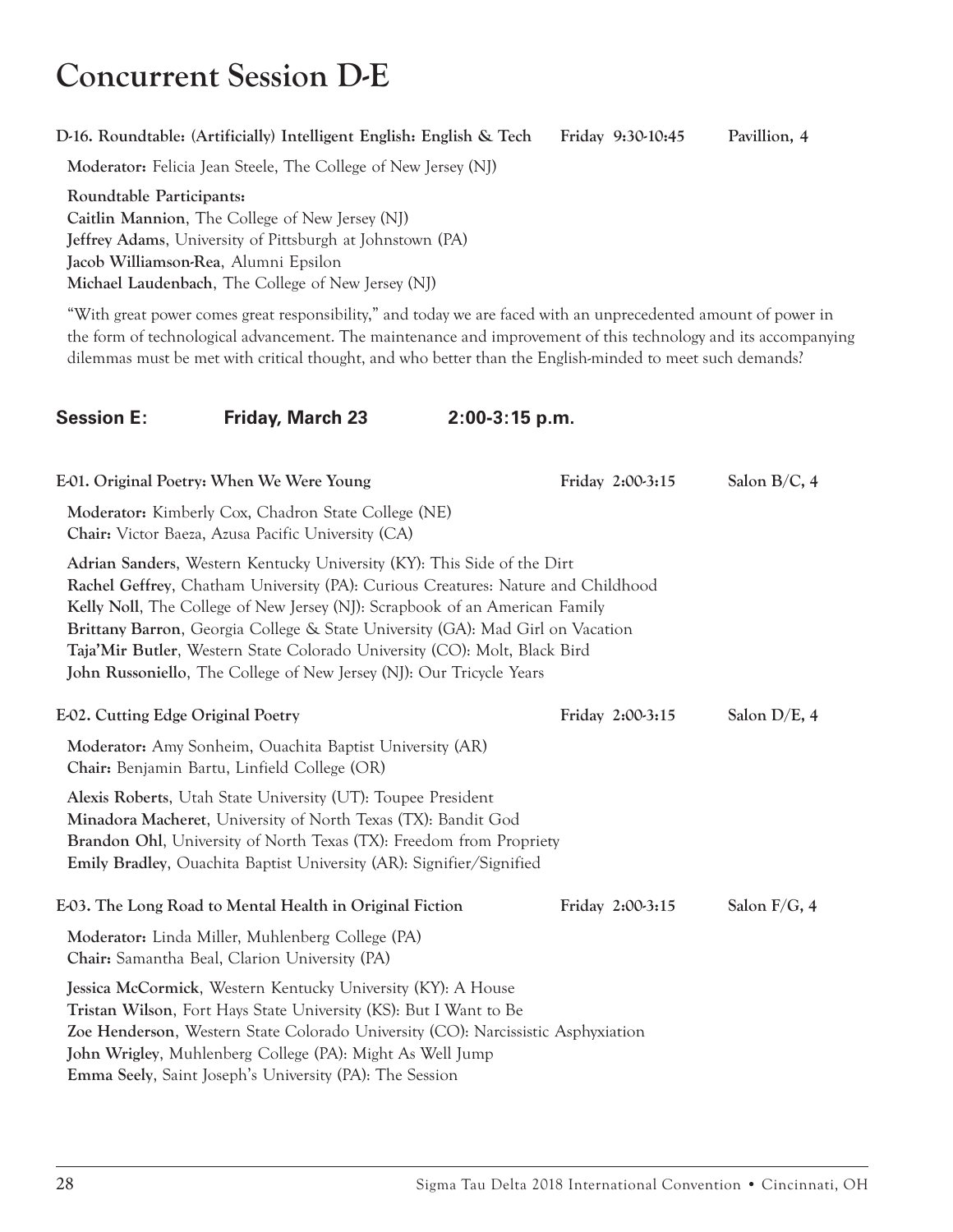### **Concurrent Session E**

| E-04. Cultural Interchange & Formal Innovation<br>in 20th- & 21st-Century Literature                                                                                                                                                                                                                                                                                                                                                                                                   | Friday 2:00-3:15 | Salon H, 4 |
|----------------------------------------------------------------------------------------------------------------------------------------------------------------------------------------------------------------------------------------------------------------------------------------------------------------------------------------------------------------------------------------------------------------------------------------------------------------------------------------|------------------|------------|
| Moderator: Delores Stephens, Morehouse College (GA)<br>Chair: Natalie Beaumont-Christy, University of Evansville (IN)                                                                                                                                                                                                                                                                                                                                                                  |                  |            |
| Michael Rowe, University of Alabama (AL): Waiting for Go-Noh: Godot as a Kami Noh<br>Gabriella Montes, University of Dallas (TX): Controversial Arabic Influence on Provençal Poetry<br>Kimberly Kuehl, Mercyhurst University (PA): Fathers, Sons, and the Infinite Arabesque<br>Hunter Tuinstra, Central Michigan University (MI): Anxious Spaces: Architecture in The Invention of Morel<br>Sarah Hovet, University of Oregon (OR): Irish Women Redefining Form: O'Brien and Bennett |                  |            |
| E-05. Aiming for the American Dream in 20th-Century<br><b>American Literature</b>                                                                                                                                                                                                                                                                                                                                                                                                      | Friday 2:00-3:15 | Salon I, 4 |
| Moderator: Corbett Upton, University of Oregon (OR)<br>Chair: Hannah Beebe, University of Northern Colorado (CO)                                                                                                                                                                                                                                                                                                                                                                       |                  |            |
| Kellie Duquette, Assumption College (MA): Freedom to Achieve the American Dream<br>Rhiar Kanouse, Central Michigan University (MI): The Feminine under Fascism<br>Ashley Walker, Lee University (TN): Fitzgerald's American Epic: Echoes of Homer in Gatsby                                                                                                                                                                                                                            |                  |            |
| E-06. Going Home in Original Prose                                                                                                                                                                                                                                                                                                                                                                                                                                                     | Friday 2:00-3:15 | Salon M, 4 |
| Moderator: Gary Tandy, George Fox University (OR)<br>Chair: Jaime Boucher, Westfield State University (MA)                                                                                                                                                                                                                                                                                                                                                                             |                  |            |
| Brendan Comiskey, George Fox University (OR): Winston's Lake<br>Victoria Anderson, Ouachita Baptist University (AR): Notes from Kilroy: A Collection of Flash Fiction<br>Courtney Speaks, Slippery Rock University (PA): On the Other Side of Freedom<br>Micah Overstreet, Ouachita Baptist University (AR): Home<br>Rebekah Taylor, Lee University (TN): A Family Visit                                                                                                               |                  |            |
| E07. Gender and Sexual Identity in Popular Culture                                                                                                                                                                                                                                                                                                                                                                                                                                     | Friday 2:00-3:15 | Julep, 3   |
|                                                                                                                                                                                                                                                                                                                                                                                                                                                                                        |                  |            |
| Moderator: Felicia Jean Steele, The College of New Jersey (NJ)<br>Chair: Ryan Drendel, Missouri Southern State University, Joplin (MO)                                                                                                                                                                                                                                                                                                                                                 |                  |            |
| Alexandra Chasteen, The University of Iowa (IA): Masculinity within Spectacle, Spectacle within Spectacle<br>Paige Daniel, Alma College (MI): One Direction's Rainbow Bears: Fan Interpretation<br>Folauhola Hautau, Baker University (KS): Trouble in Neighborhood: Black Masculinity in Moonlight<br>Kelly Shannon, Muhlenberg College (PA): Queering Audience: Café Müller/Rite of Spring                                                                                           |                  |            |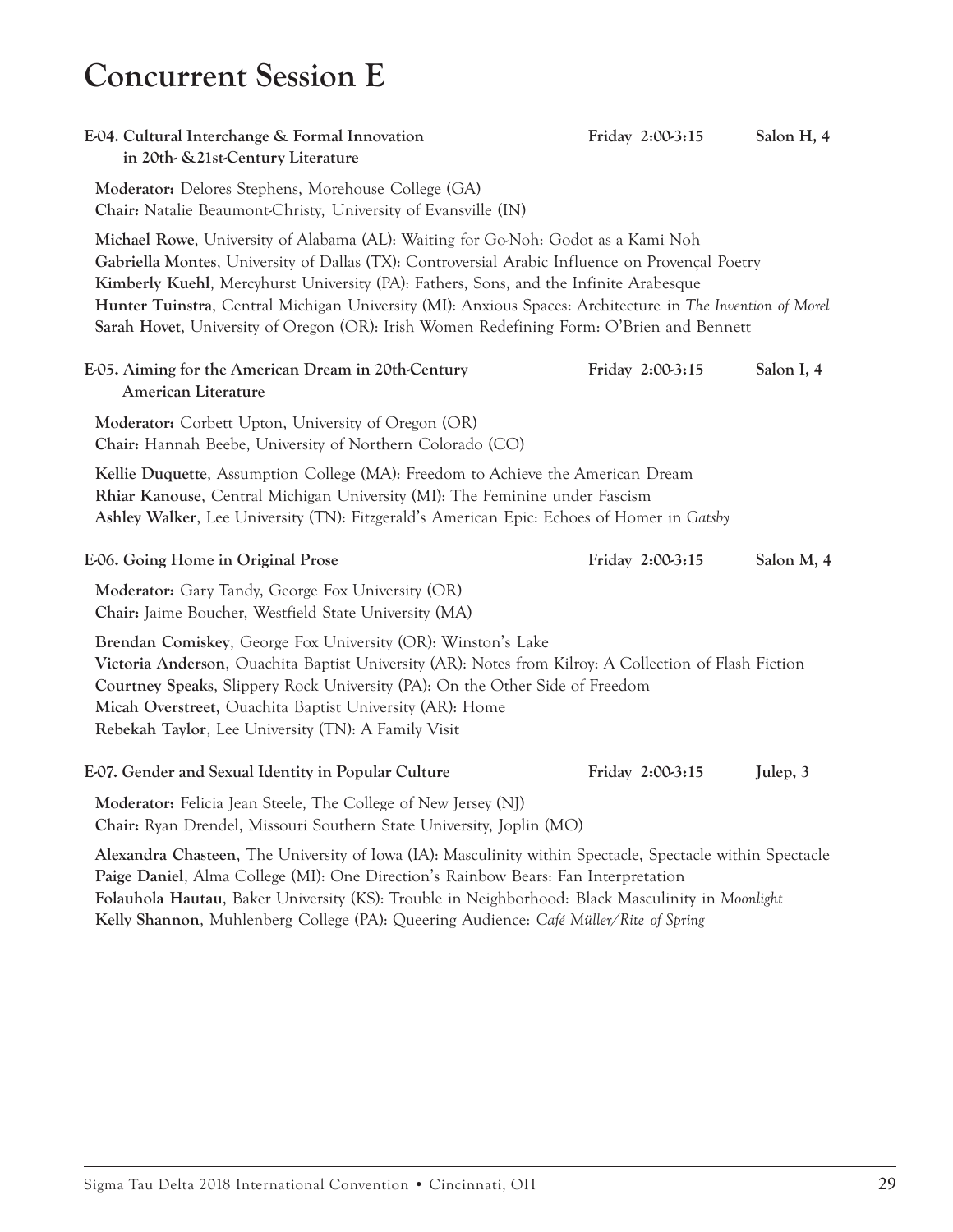### **Concurrent Session E**

| E08. Creative Non-Fiction: Becoming Who We're Meant to Be                                                                                                                                                                                                                                                                                                                                                                                  | Friday 2:00-3:15 | Mayflower 1, LL |
|--------------------------------------------------------------------------------------------------------------------------------------------------------------------------------------------------------------------------------------------------------------------------------------------------------------------------------------------------------------------------------------------------------------------------------------------|------------------|-----------------|
| Moderator: Jodi Wagner-Angell, Marian University (WI)<br>Chair: Travis Byram, Randolph College (VA)                                                                                                                                                                                                                                                                                                                                        |                  |                 |
| Rebecca Wilkes, University of Pikeville (KY): Broken Sanctuaries<br>Shantal Frisbie, Pepperdine University (CA): Pencils and Pages<br>Corban Ritchie, Indiana Wesleyan University (IN): Silent Aftermath, a Story of Childhood Sexual Abuse<br>Kelli Bahls, Marian University (WI): Time Traps All<br>Courtney Mauck, Alumni Epsilon: Broken Eggs<br>Caroline McClure, Blue Mountain College (MS): Professional Dreamer                    |                  |                 |
| E-09. Dealing with Loss in Original Fiction                                                                                                                                                                                                                                                                                                                                                                                                | Friday 2:00-3:15 | Mayflower 2, LL |
| Moderator: Elizabeth Starr, Westfield State University (MA)<br>Chair: Talia Burton, Alumni Epsilon                                                                                                                                                                                                                                                                                                                                         |                  |                 |
| Linnea Peterson, Luther College (IA): The Oldest Child<br>Chandler White, Oklahoma City University (OK): Peace beneath the City (excerpt)<br>Stephanie Gardener, Chadron State College (NE): All the Lost Things                                                                                                                                                                                                                           |                  |                 |
| E-10. Personal Struggle and Growth in 19th-Century<br><b>Transatlantic Literature</b>                                                                                                                                                                                                                                                                                                                                                      | Friday 2:00-3:15 | Mayflower 3, L  |
| Moderator: Julianne Smith, Pepperdine University (CA)<br>Chair: Katie Daniels, Western Kentucky University (KY)                                                                                                                                                                                                                                                                                                                            |                  |                 |
| Mersey Morales, University of Dallas (TX): Free Indirect Discourse in Mansfield Park<br>Madeline Parent, Pepperdine University (CA): A Look at Godfrey Cass's Long Journey to Closure<br>Julia Morrow, Missouri State University (MO): Psychoanalysis in "Young Goodman Brown"<br>Genevieve Frank, University of Dallas (TX): The Elf-Child and the Minister<br>Kiley Bronke, Olivet Nazarene University (IL): A Precious Pearl of Freedom |                  |                 |
| E-11. Negotiating Human and Divine Authority<br>in 17th- and 18th-Century Poetry                                                                                                                                                                                                                                                                                                                                                           | Friday 2:00-3:15 | Caprice 2, 4    |
| Moderator: Glenn Steinberg, The College of New Jersey (NJ)<br>Chair: Keri Dixon, Linfield College (OR)                                                                                                                                                                                                                                                                                                                                     |                  |                 |
| Brittany Lawrence, University of Dallas (TX): Rhetoric in Andrew Marvell's "Horation Ode"<br>Alaina McHugh, The College of New Jersey (NJ): Blurred Boundary, Divided Power: Gender in Pope                                                                                                                                                                                                                                                |                  |                 |

**Mirren Arney**, University of Dallas (TX): Blake's Vision of Heavenly and Demonic Oppression **Kristen Brown**, Morningside College (IA): Counteracting Conventional Christianity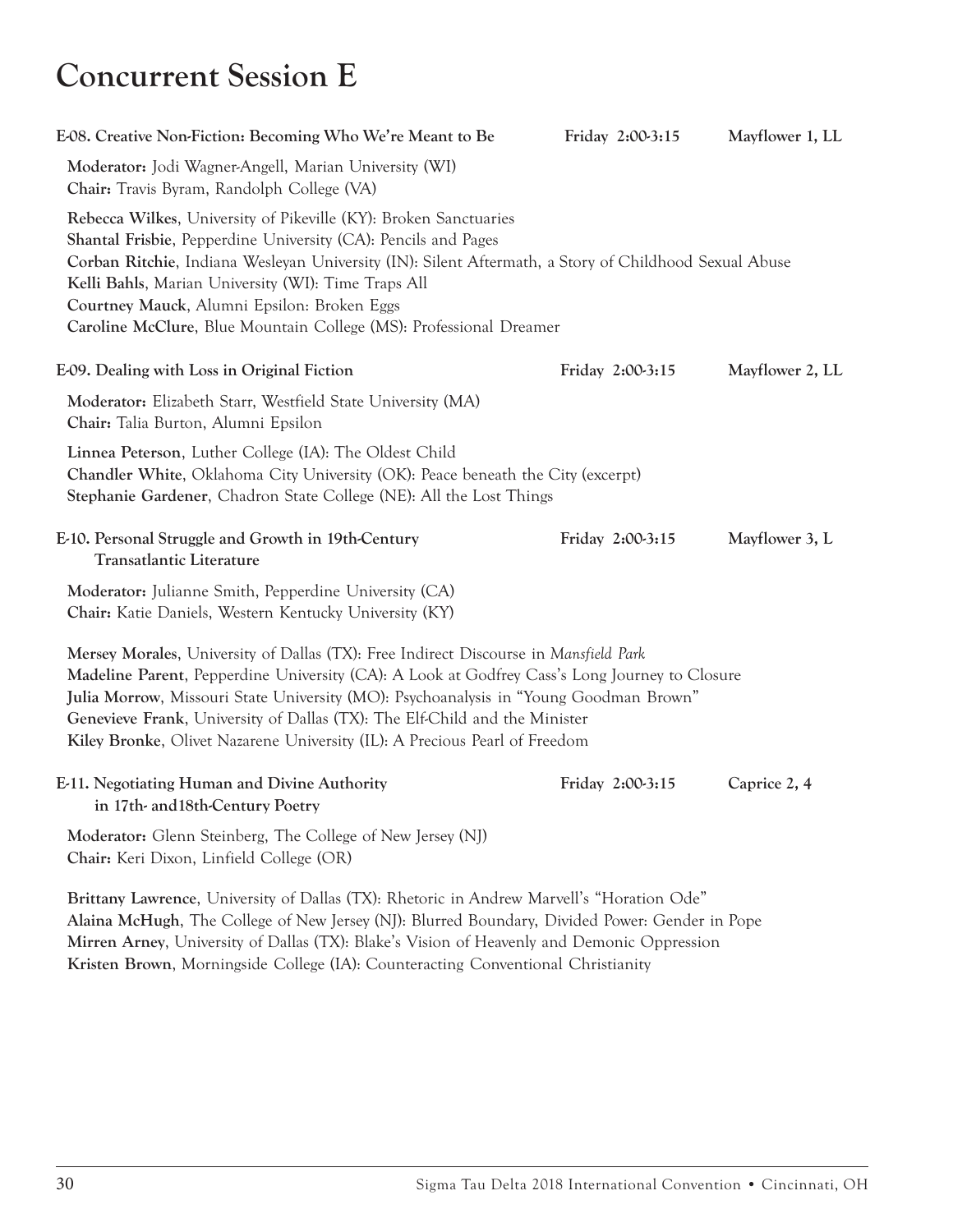# **Concurrent Session E**

| E-12. Liberating Revelations in 19th-Century American Literature                                                                                                                                                                                                                                                                      | Friday 2:00-3:15 | Caprice 3, 4 |
|---------------------------------------------------------------------------------------------------------------------------------------------------------------------------------------------------------------------------------------------------------------------------------------------------------------------------------------|------------------|--------------|
| Moderator: Heidi Hanrahan, Shepherd University (WV)<br><b>Chair:</b> Andrew Dotter, Alvernia University (PA)                                                                                                                                                                                                                          |                  |              |
| Ashley Hontz, Oklahoma Baptist University (OK): Moral Warning or Symbol of Morality?<br>Claudia McCarron, Shepherd University (WV): Uncle Tom's Prophetess<br>Dakota Durbin, Merrimack College (MA): An Analysis of Whitman's "Modern Man"<br>Emily Ploetz, Anderson University (IN): Nimble Belief in "This World is not Conclusion" |                  |              |
| E-13. Roundtable: Sex Trafficking Victims in Search of Freedom                                                                                                                                                                                                                                                                        | Friday 2:00-3:15 | Rookwood, 4  |
| Moderator: Alan Rauch, University of North Carolina Charlotte (NC)                                                                                                                                                                                                                                                                    |                  |              |
| Roundtable Participants:                                                                                                                                                                                                                                                                                                              |                  |              |
| Kelly Brabec, University of North Carolina Charlotte (NC)                                                                                                                                                                                                                                                                             |                  |              |
| Chelsea Moore, University of North Carolina Charlotte (NC)                                                                                                                                                                                                                                                                            |                  |              |
| Kristina Riser, University of North Carolina Charlotte (NC)                                                                                                                                                                                                                                                                           |                  |              |
| Makalea Bjoin, University of North Carolina Charlotte (NC)                                                                                                                                                                                                                                                                            |                  |              |
| Sarahan Moser, University of North Carolina Charlotte (NC)                                                                                                                                                                                                                                                                            |                  |              |
| Human trafficking is a problem that crosses time and cultures, but it is one that remains hidden and labeled as tab                                                                                                                                                                                                                   |                  |              |

Human trafficking is a problem that crosses time and cultures, but it is one that remains hidden and labeled as taboo. We will examine the rhetoric used to discuss trafficking, as well as stories, both fiction and non-fiction, to explore how these victims survive and search for freedom.

#### **E-14. Roundtable: Censorship and Freedom of Expression Friday 2:00-3:15 Continental, M**

**Moderator:** Katherine Covino-Poutasse, Fitchburg State University (MA)

**Roundtable Participants: Seferine Baez**, Fitchburg State University (MA) **Emily Martin**, Fitchburg State University (MA) **Kaitlynn Chase**, Fitchburg State University (MA) **Sean Carney**, Fitchburg State University (MA)

Inspired by the recent #MeToo/#IHave campaign on social media, which faced backlash from some people who felt it was triggering and insensitive to survivors of sexual assault, we'll be exploring strategies to engage successfully with these topics using texts and discourse inside and outside English classrooms.

| E-15. Roundtable: Writing the Naughty Bits: Sex, Violence,<br>and Drug Use in Creative Writing                                               | Friday 2:00-3:15 | Rue Reolon, SL |
|----------------------------------------------------------------------------------------------------------------------------------------------|------------------|----------------|
| Moderator: Sherri Craig, Southeastern Louisiana University (LA)                                                                              |                  |                |
| Roundtable Participants:                                                                                                                     |                  |                |
| Roberto Martinez, Alumni Epsilon                                                                                                             |                  |                |
| Christopher Genre, Southeastern Louisiana University (LA)                                                                                    |                  |                |
| Steve Savoie, Alumni Epsilon                                                                                                                 |                  |                |
| Jessica Firmin, Southeastern Louisiana University (LA)                                                                                       |                  |                |
| $\mathbf{H}$ is a constant of the constant $\mathbf{H}$ in the constant $\mathbf{H}$ is a constant $\mathbf{W}$ is the constant $\mathbf{H}$ |                  |                |

How far is too far? This creative writing round table will discuss pushing the envelope in creative writing. Writers will discuss the choices they make while realistically representing sex, violence, and drug use in fiction and poetry. Panelists will discuss differences between graphic, gratuitous, explicit, and pornographic descriptions and language.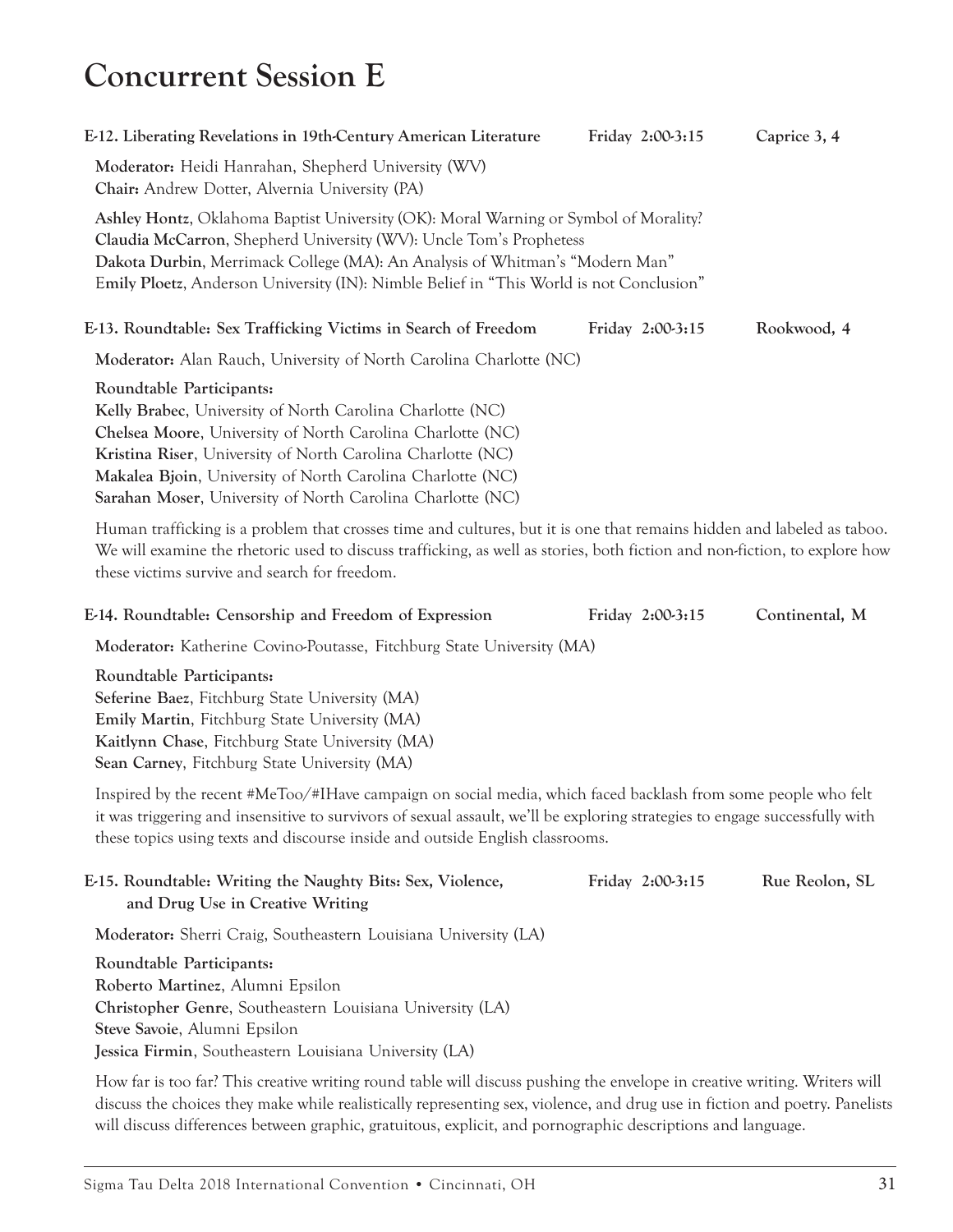### **Concurrent Session E-F**

| E-16. Roundtable: Writing Center Best Practices | Friday 2:00-3:15 | Pavillion, 4 |
|-------------------------------------------------|------------------|--------------|
|-------------------------------------------------|------------------|--------------|

**Moderator:** Shannin Schroeder, Southern Arkansas University (AR)

**Roundtable Participants: Rachel Jett**, Southern Arkansas University (AR) **Su Lynn Tan**, Southern Arkansas University (AR) **Kelsey Abendroth**, Wichita State University (KS) **Judy Sansom**, Fort Hays State University (KS) **Maleigha Siglinger-Albers**, Fort Hays State University (KS)

**Alaina Mundt**, St. Norbert College (WI): Skylark Drive

Different writing centers have different practices and situations they use to better help students. Sometimes, it is necessary to see what other places are doing to help build your own institution's writing center. Each school offers a unique perspective on what practices they incorporate to better help their students.

### **Session F: Saturday, March 24 8:00-9:15 a.m.**

| F-01. Dystopian Bodies: Confronting Reality through<br><b>Speculative Fiction</b>                                                                                                                                                                                                                                                                                                                                                         | Saturday 8:00-9:15 | Salon B/C, 4    |
|-------------------------------------------------------------------------------------------------------------------------------------------------------------------------------------------------------------------------------------------------------------------------------------------------------------------------------------------------------------------------------------------------------------------------------------------|--------------------|-----------------|
| Moderator: Silas Ezell, Oklahoma Baptist University (OK)<br>Chair: Andrew Hussey, Alma College (MI)                                                                                                                                                                                                                                                                                                                                       |                    |                 |
| Madeleine Gillman, Eastern Illinois University (IL): Commander in Chief to Commanders<br>Jacqueline Janik, Marian University (WI): Warped Consent: Sexual Abuse in Butler's "Bloodchild"<br>Jeffrey Adams, University of Pittsburgh at Johnstown (PA): Keith's Tortured Body in The Parable of the Sower<br>Jenna Burke, The College of New Jersey (NJ): Kindred: The Neo-Slave Novel & Black Female Bodies                               |                    |                 |
| F-02. Life, Liberty, and the Pursuit of Original Poetry                                                                                                                                                                                                                                                                                                                                                                                   | Saturday 8:00-9:15 | Salon $D/E$ , 4 |
| Moderator: Stacey Kikendall, Park University (MO)<br>Chair: Dakota Durbin, Merrimack College (MA)                                                                                                                                                                                                                                                                                                                                         |                    |                 |
| Taylor Vinson, Missouri State University (MO): lib.er.ty<br>Teresa Lane, Carson-Newman University (TN): A Poetry Collection: Different Facets of Freedom<br>Zoe Bergmire-Sweat, University of North Carolina Asheville (NC): Seeking Personal Freedom<br><b>Sharron Doyle, Park University (MO): Poems of War</b><br>Westley Smith, Indiana University East (IN): Life after War<br>Gwendolyn Squires, Lesley University (MA): Liberation |                    |                 |
| F-03. Taking Flight to Freedom in Original Fiction                                                                                                                                                                                                                                                                                                                                                                                        | Saturday 8:00-9:15 | Salon F/G, 4    |
| Moderator: Gary Dop, Randolph College (VA)<br><b>Chair:</b> Abby Ensign, Utah State University (UT)                                                                                                                                                                                                                                                                                                                                       |                    |                 |
| Talia Messina, Gordon College (MA): The Skylark and Her City<br>Wyatt Ewert, Western State Colorado University (CO): Take Flight<br>Grace Wohlschlegel, Oklahoma Baptist University (OK): Divided<br>Will Bryce Hefty, Luther College (IA): Wind Sorcerer                                                                                                                                                                                 |                    |                 |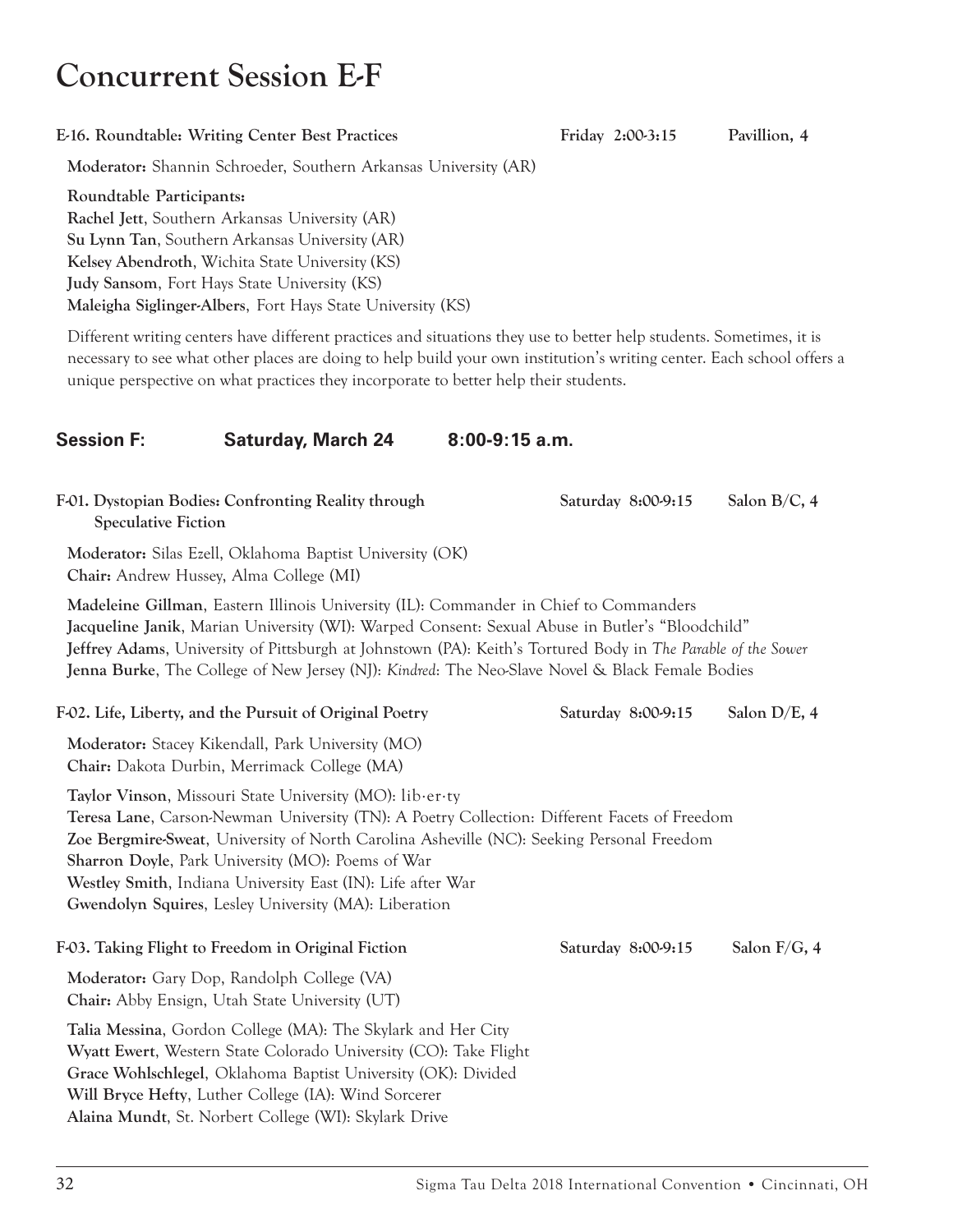### **Concurrent Session F**

**Moderator:** Elisa Beshero-Bondar, University of Pittsburgh at Greensburg (PA) **Chair:** Hannah Gernhardt, University of Dallas (TX)

**Megan McKinley**, Oklahoma Christian University (OK): Losing Truth to Find Perspective **Nicole Manges**, Huntington University (IN): Imitation of Pastoral Romance in *Don Quijote* **Alyssa Fry**, University of Pittsburgh at Greensburg (PA): (Black) Death: The Great Equalizer **Kelly Mahaffy**, Truman State University (MO): The Scripts of Dream Sequences in *Eugene Onegin* **Clare Kuzma**, University of Dallas (TX): Raskolnikov's Torn Soul's Journey to Confession

#### **F-05. Talking about Racism in 20th- and 21st-Century Literature Saturday 8:00-9:15 Salon I, 4**

**Moderator:** Douglas Dowland, Ohio Northern University (OH) **Chair:** Effie Gianitsos, Salve Regina University (RI)

**Patrick Stahl**, University of Pittsburgh at Johnstown (PA): The Lost Cause in *The Sound and the Fury* **Morgan Kohler**, Westminster College (PA): Racism & Sexism in Faulkner & Morrison's Fiction **Jimmy Temples**, Lindsey Wilson College (KY): The Shadow over Lovecraft: Racism and H.P. Lovecraft **Erin Green**, University of Montevallo (AL): Identity Crisis of Whitewashed Colorful Characters **Landon Graham**, Utah State University (UT): Because I Love You: James Baldwin's Open Letter

F-06. Truth, Lies, and Original Fiction Saturday 8:00-9:15 Salon M, 4

**Moderator:** Judith Clark, Stephens College (MO) **Chair:** Louis Jameson, Chapman University (CA)

**Allison Mollenkamp**, University of Alabama (AL): Selection from *Unfiltered* **Winnie Chak**, Chapman University (CA): Where the Author Lies **Peggy Wood**, Chapman University (CA): I Confess **Miranda Heyman**, Berry College (GA): Crooked Lies **Stephanie Ramser**, Chatham University (PA): And She Delivers

F-07. Original Prose: The Tales We Tell Saturday 8:00-9:15 Julep, 3

**Moderator:** Kathy Nixon, American University of Kuwait (KU) **Chair:** Stacy Graven, Utah State University Eastern (UT)

**Christian Myrick**, Morehouse College (GA): The Tale of the Pagan Preacher **Anna Swartwout**, Slippery Rock University (PA): Water Tales #1 **Alexa Kober**, Sacred Heart University (CT): So the Story Goes **Hannah Rogers**, Lee University (TN): The Storyteller **Haley Nemeth**, Tulane University (LA): The Dilemma of Ms. Shepherd

**F-04. Perspectives on World Classics Saturday 8:00-9:15 Salon H, 4**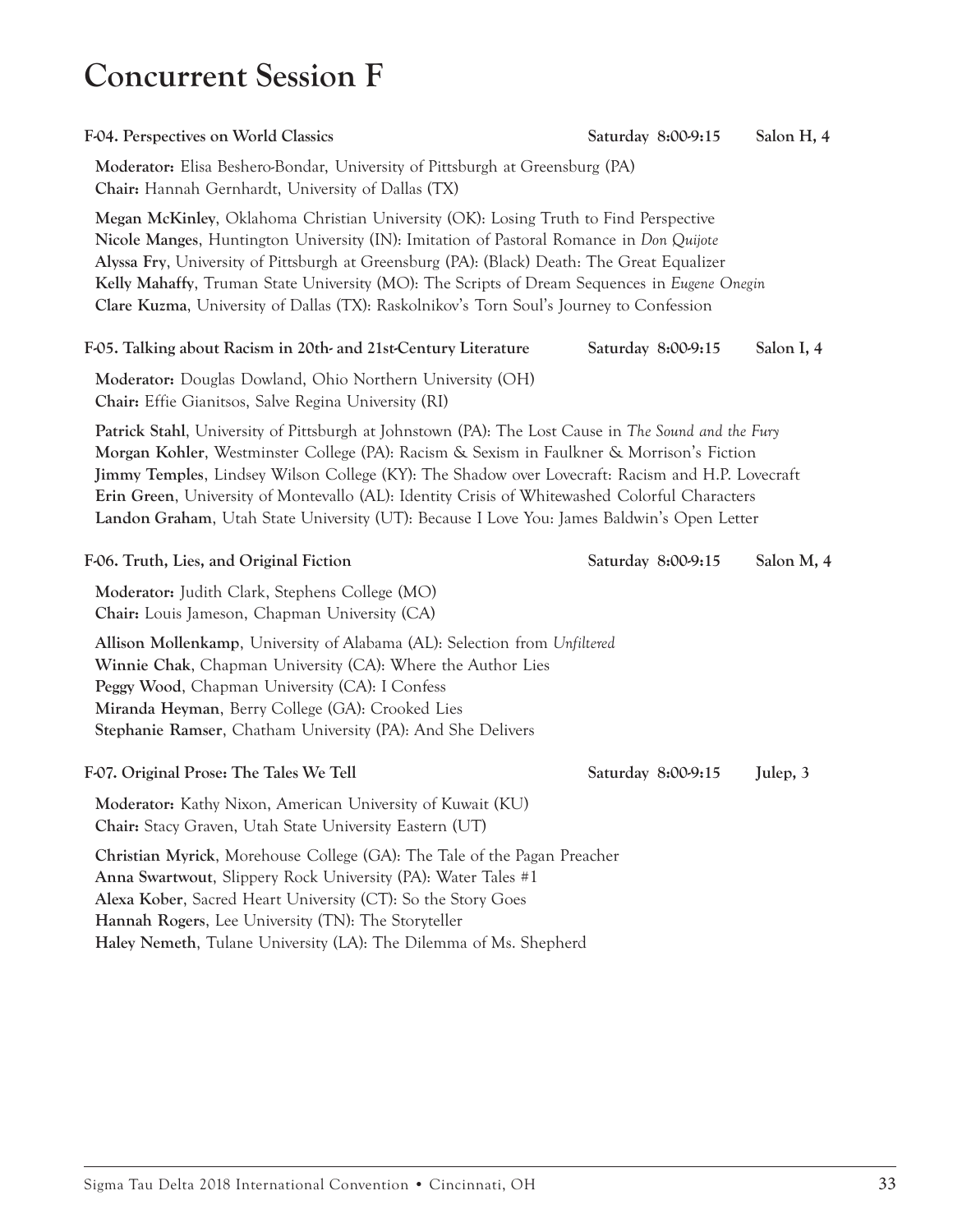### **Concurrent Session F**

| F-08. Original Prose: Contemplating the Body                                                                                                                                                                                                                                                                                                                                                                                                                            | Saturday 8:00-9:15 | Mayflower 1, LL |
|-------------------------------------------------------------------------------------------------------------------------------------------------------------------------------------------------------------------------------------------------------------------------------------------------------------------------------------------------------------------------------------------------------------------------------------------------------------------------|--------------------|-----------------|
| Moderator: Robert Crafton, Slippery Rock University (PA)<br>Chair: Amy Greene, Dixie State University (UT)                                                                                                                                                                                                                                                                                                                                                              |                    |                 |
| Katelyn Winter, Muhlenberg College (PA): Body Heat<br>Marisa Lucas, Ohio Northern University (OH): Being Different<br>Maria Lagasca, Alumni Epsilon: Biological Me<br>Dana Eckstein Berkowitz, Alumni Epsilon: En Pointe<br>Rachel Quaid, Western Kentucky University (KY): Dandelion Love                                                                                                                                                                              |                    |                 |
| F-09. Breaking Out in 20th-Century American Poetry                                                                                                                                                                                                                                                                                                                                                                                                                      | Saturday 8:00-9:15 | Mayflower 2, LL |
| Moderator: Vivian Wagner, Muskingum University (OH)<br>Chair: Ashleigh Harding, Truman State University (MO)                                                                                                                                                                                                                                                                                                                                                            |                    |                 |
| Taylor Mouser, Carson-Newman University (TN): Resting in Nature and Resisting Culture<br>Stormi Verret, Louisiana Tech University (LA): Freedom from the Center: Bob Dylan and the Beats<br>James McAteer, The College of New Jersey (NJ): A Hope for the Future<br>John Wojtechko, Saint Vincent College (PA): Recreation of Reality through Absurdism                                                                                                                 |                    |                 |
| F-10. Detecting Identity in Victorian England                                                                                                                                                                                                                                                                                                                                                                                                                           | Saturday 8:00-9:15 | Mayflower 3, LL |
| Moderator: Jacqueline Walker, University of North Texas (TX)<br>Chair: Katie Hass, Lee University (TN)                                                                                                                                                                                                                                                                                                                                                                  |                    |                 |
| Christina Orlandos, Missouri State University (MO): The Duality of Woman in Lady Audley's Secret<br>Dominic Turnea, Ohio Northern University (OH): Why Lucy Audley Was Institutionalized<br>Adrienne Carver, Shawnee State University (OH): The Pocket Panopticon of Physiognomy<br>Barbara Davis, University of North Georgia, Gainesville Campus (GA): Holmes and Watson: Consulting Adults                                                                           |                    |                 |
| F-11. Gender and Identity in Shakespeare<br>and Early Modern Drama                                                                                                                                                                                                                                                                                                                                                                                                      | Saturday 8:00-9:15 | Caprice 2, 4    |
| Moderator: Glenn Steinberg, The College of New Jersey (NJ)<br>Chair: Bethanie Hathaway, Lee University (TN)                                                                                                                                                                                                                                                                                                                                                             |                    |                 |
| Alexis Colucy, Walsh University (OH): Method to Madness: Shakespeare's Gender Roles in Hamlet<br>Maria D'Anselmi, University of Dallas (TX): Worth beyond Love: Cressida's Identity Regained<br>Gerard Foley, Marist College (NY): William Shakespeare: Timeless but Not Progressive<br>Grayson Chong, University of Toronto Scarborough (CA): Choking Cordelia<br>Sabrina Khela, University of Toronto Scarborough (CA): Gendered Soundscapes in The Tragedy of Mariam |                    |                 |
| F-12. Gender and Power in Popular Culture                                                                                                                                                                                                                                                                                                                                                                                                                               | Saturday 8:00-9:15 | Caprice 3, 4    |
| Moderator: John Nelson, Dakota State University (SD)<br>Chair: Folauhola Hautau, Baker University (KS)                                                                                                                                                                                                                                                                                                                                                                  |                    |                 |
| <b>Emily Hemmer</b> , University of Nebraska, Kearney (NE): Walking the Line: Game of Thrones and Shakespeare<br>Hannah Stewart, Columbia College, South Carolina (SC): Static Female Characters in The Godfather<br>Amy Hight, Columbia College, South Carolina (SC): Matriarchal "Power" in Sons of Anarchy<br>Nathan Rakaczky, Saint Vincent College (PA): The Noname Gypsy                                                                                          |                    |                 |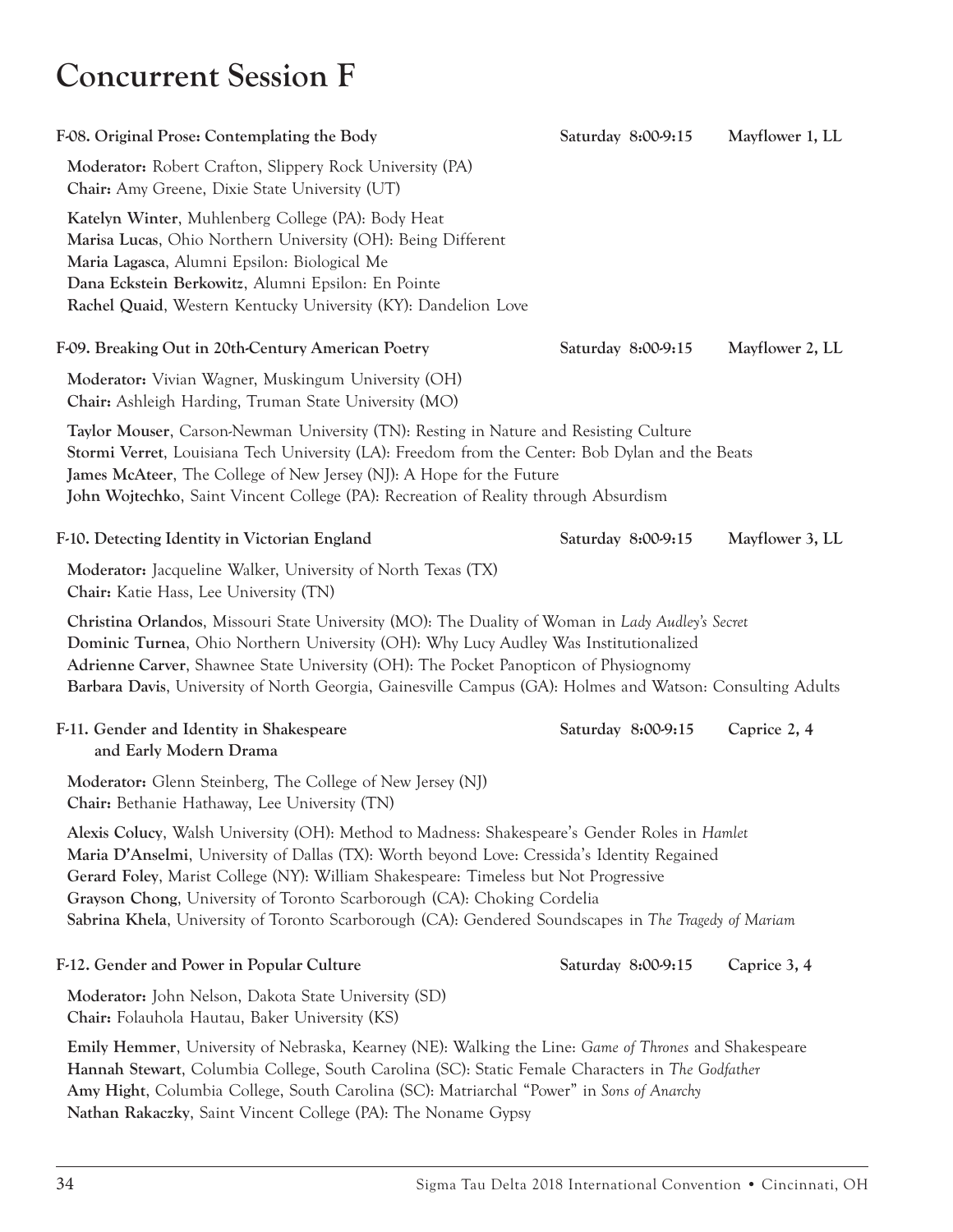## **Concurrent Session F**

#### **F-13. Roundtable: Setting the Story: Exposing Delaware's Unknown Saturday 8:00-9:15 Rookwood, 4**

**Moderator:** April Kendra, University of Delaware (DE)

**Roundtable Participants: Zoe James-Collins**, University of Delaware (DE) **Emily Fudge**, University of Delaware (DE) **Emily Fishel**, University of Delaware (DE)

University of Delaware's chapter, of Newark, DE, explores themes that construct the frameworks of *The Book of Unknown Americans*' cultural, geographical, and political settings through an interactive Human Library, using the narratives of characters throughout the novel as a three-dimensional, interactive basis for one-on-one and group discussion, centered around firsthand insights hailing from the small town in which the novel is set.

#### **F-14. Roundtable: Rewards and Issues: Teaching Secondary English Saturday 8:00-9:15 Continental, M**

**Moderator:** Dave Wendelin, Director, National English Honor Society

**Roundtable Participants: John Manear**, NEHS Advisor **Stephanie Robertson**, NEHS Advisor **Nancy Monroe**, NEHS Advisor **Cathy Power**, NEHS Advisor **Lindsey Ward**, NEHS Advisor

Secondary English Education majors aiming for a career teaching high school English are invited to attend this session. Experienced English teachers from high schools across the United States, who are also members of the Advisory Council of National English Honor Society, will discuss the rewards and challenges of teaching English language arts. Perspectives on student teaching will also be shared. Ample time will be provided for audience members to pose questions and share ideas.

**Moderator:** Marybeth DeMeo, Alvernia University (PA)

**Roundtable Participants: Cynthia Dalton**, Alvernia University (PA) **Blaise Kabbeko**, Alvernia University (PA) **Kristen Sipling**, Alvernia University (PA) **Jillian Baker**, Alvernia University (PA) **Cassie Kershner**, Alvernia University (PA)

The Bible says, "The truth will set you free," but how do we know what is truth in a world where the Internet and its social media platforms make it so easy to spread false information? How free are we?

**F-15. Roundtable: Unfreedom Saturday 8:00-9:15 Rue Reolon, SL**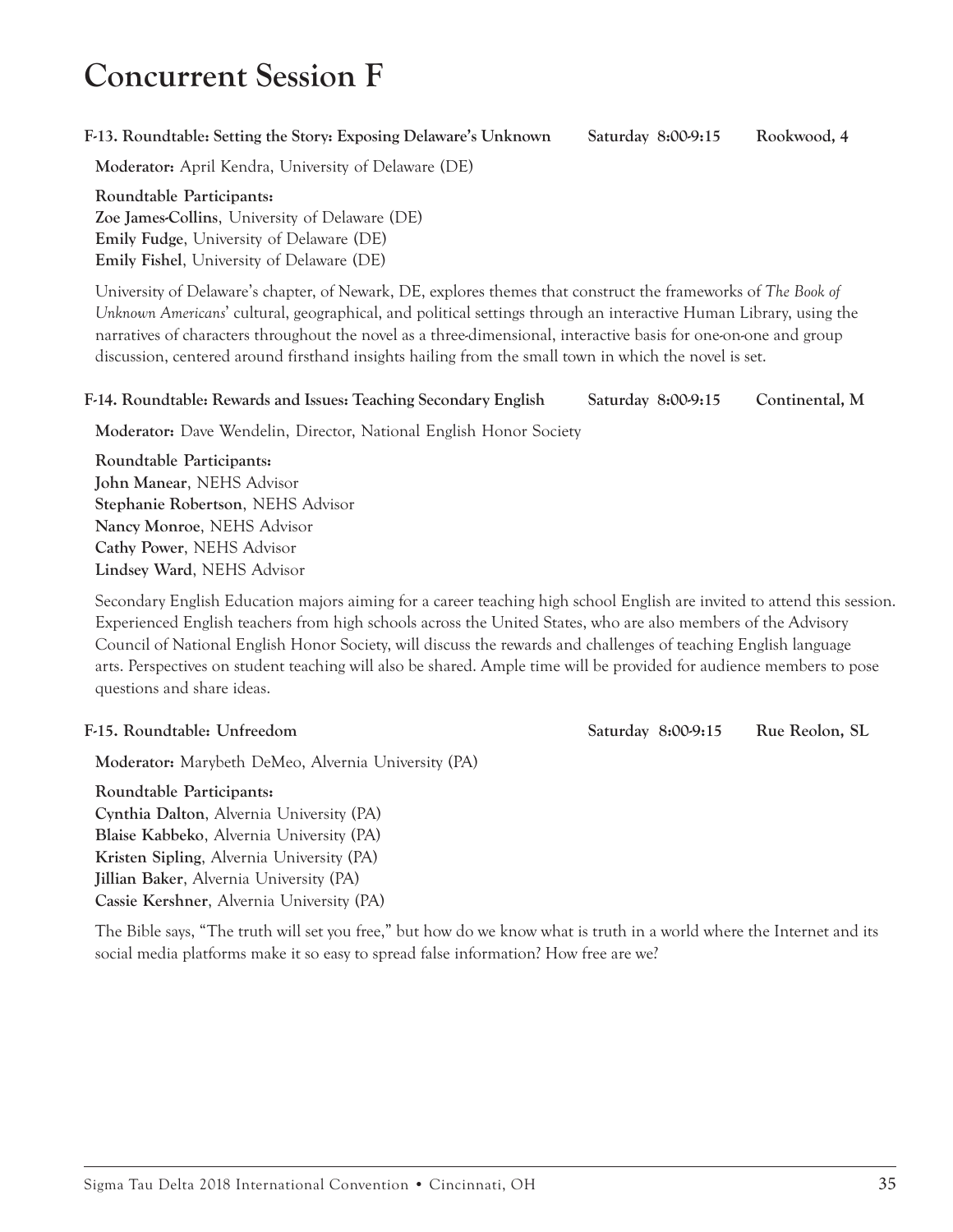# **Concurrent Session F-G**

### **F-16. Roundtable: Brave New Worlds: Plausible Dystopias Saturday 8:00-9:15 Pavillion, 4**

**Moderator:** Donna Decker, Franklin Pierce University (NH)

**Roundtable Participants: Molly Cameron**, Western Illinois University (IL) **Crystal Weissenberger**, Auburn University Montgomery (AL) **Elizabeth Dangelantonio**, Franklin Pierce University (NH) **Chloe Harrison**, Oklahoma Baptist University (OK) **Troy Nikander**, Franklin Pierce University (NH)

From *Gulliver's Travels* to *1984* to *The Handmaid's Tale*, and *Unwind*, dystopias are a popular subject for literature. Which of these dystopian worlds, however, is plausible? What makes for plausible dystopias? Explore these questions and develop criteria for identifying these worlds as we create a top-10 list of plausible dystopias.

### **Session G: Saturday, March 24 9:30-10:45 a.m.**

G-01. Original Poetry: Inspired by Writers Saturday 9:30-10:45 Salon B/C, 4 **Moderator:** Carol Dietrich, DeVry University - Columbus Campus (OH) **Chair:** Courtney Dreyer, Western Michigan University (MI) **Mary Smreker-Bruce**, Truman State University (MO): Of Stars and Birds **Aaron Davenport**, University of Southern Mississippi Gulf Coast (MS): Facial Lining **Charles Lobaito**, Alumni Epsilon: The Infinite Journey of Life **Moon Young Yang**, University of Alabama (AL): Black March: Sonata-Allegro **Ryan Drendel**, Missouri Southern State University, Joplin (MO): Songs of Insomnia **G-02. Original Poetry: Alone, and Waiting Saturday 9:30-10:45 Salon D/E, 4 Moderator:** Steven Petersheim, Indiana University East (IN) **Chair:** Emily Bradley, Ouachita Baptist University (AR) **Sara Baxter**, Indiana University East (IN): Waiting for Help at Home Depot and Other Poems **Elizabeth Thiel**, University of Alabama (AL): Bless This House **Shannon Haynes**, Franklin Pierce University (NH): Solitude Is My Friend **Christopher Nolan**, Alma College (MI): I'm Afraid My Back Will Be Bent Forever **Josiah Miranda-Troup**, Western State Colorado University (CO): For Me and Me Alone **G-03. On Our Own in Original Fiction Saturday 9:30-10:45 Salon F/G, 4 Moderator:** Judith John, Missouri State University (MO) **Chair:** Jennifer Hollars, Wayland Baptist University (TX) **Hank Morgan**, Alumni Epsilon: Hunt of the Monarch **Abigail Hamilton**, Transylvania University (KY): Taking Tea **Adam Setzer**, Mansfield University (PA): When You Rain, You Pour

**Sarah Roberson**, Blue Mountain College (MS): Dear Memories **Annabel Lewis**, Western State Colorado University (CO): Loser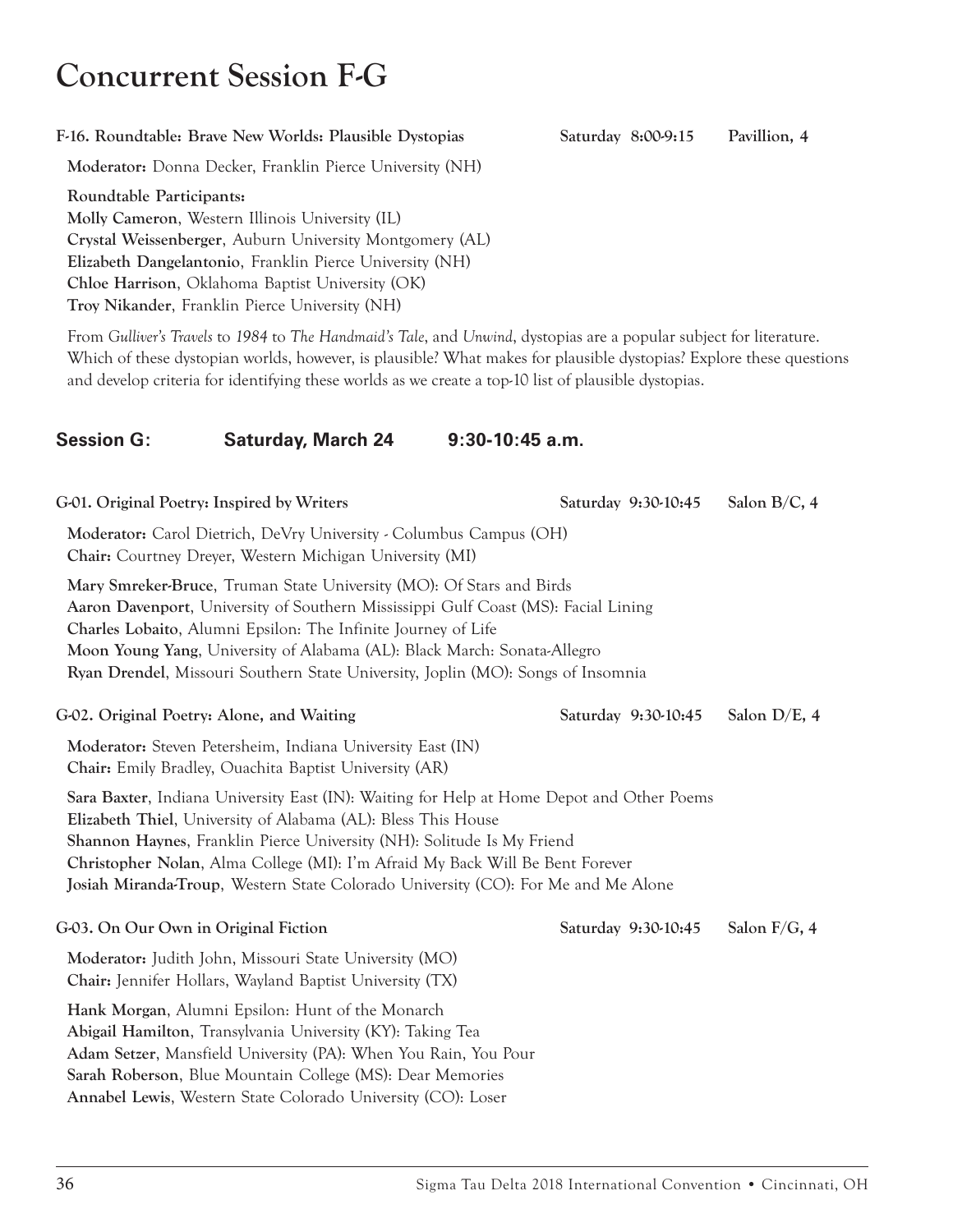## **Concurrent Session G**

| G-04. Women Seeking Freedom in World Literature                                                                                                                                                                                                                                                                                                                                                                                                     | Saturday 9:30-10:45 | Salon H, 4      |
|-----------------------------------------------------------------------------------------------------------------------------------------------------------------------------------------------------------------------------------------------------------------------------------------------------------------------------------------------------------------------------------------------------------------------------------------------------|---------------------|-----------------|
| Moderator: Karolyn Steffens, Lindsey Wilson College (KY)<br>Chair: Emily Houston, Western Kentucky University (KY)                                                                                                                                                                                                                                                                                                                                  |                     |                 |
| Charlie Ericson, University of Evansville (IN): Anna Karenina, Art, and the Character<br>Jacy Eisel, University of Maryland, College Park (MD): Daughter of Oppression<br>Darius Johnson, Morehouse College (GA): Juletane Writes: Black Women's Plight<br>Vanessa Rutigliano, The College of New Jersey (NJ): Coming of Age in Blended Cultures: Cliff & Danticat<br>Kalen Breland, University of Alabama (AL): Education as Escape and Alienation |                     |                 |
| G-05. Open Session                                                                                                                                                                                                                                                                                                                                                                                                                                  | Saturday 9:30-10:45 | Salon I, 4      |
| G-06. Ecocritical Perspectives on American Literature                                                                                                                                                                                                                                                                                                                                                                                               | Saturday 9:30-10:45 | Salon M, 4      |
| Moderator: Delores Stephens, Morehouse College (GA)<br>Chair: Rebecca Wilkes, University of Pikeville (KY)                                                                                                                                                                                                                                                                                                                                          |                     |                 |
| Jacob Williamson-Rea, Alumni Epsilon: Control of Nature: American Environmental Literature<br>Katharine Taylor, Hastings College (NE): Mary Hunter Austin: The True Walking Woman<br>Bailey Bridgeman, Samford University (AL): Nature Sprouts Legs: Classical Personification in West Wind<br>René Parks, Governors State University (IL): OM: Oceanic Interdependency in Melville and Ozeki                                                       |                     |                 |
| G-07. Transcending Gender in Hurston and Kingsolver                                                                                                                                                                                                                                                                                                                                                                                                 | Saturday 9:30-10:45 | Julep, 3        |
| Moderator: James Watkins, Berry College (GA)<br>Chair: Hannah Jobe, Southern Adventist University (TN)                                                                                                                                                                                                                                                                                                                                              |                     |                 |
| Kiana Brown, University of Guam (GU): On the Threshold: Social Transcendance in Jonah's Gourd Vine<br>Makayla Jenkins, Lee University (TN): The False Messiah and the Signifyin' Monkey<br>Cody Miller, McNeese State University (LA): Culture in B. Kingsolver's The Poisonwood Bible                                                                                                                                                              |                     |                 |
| G-08. Creative Non-Fiction: The Bonds of Family                                                                                                                                                                                                                                                                                                                                                                                                     | Saturday 9:30-10:45 | Mayflower 1, LL |
| Moderator: Jennifer Frangos, University of Missouri, Kansas City (MO)<br>Chair: Garrett Johnson, Liberty University (VA)                                                                                                                                                                                                                                                                                                                            |                     |                 |
| Kaitlynn Sass, Indiana University of Pennsylvania (PA): The Ride<br>Jamie Glenn, Northern Michigan University (MI): Five Hours<br>Brandon Best, Cedarville University (OH): Catch and Release<br>Brandi Kessler, University of Pikeville (KY): Hooked                                                                                                                                                                                               |                     |                 |
| G-09. Searching for Meaning beyond the Self and the Familiar                                                                                                                                                                                                                                                                                                                                                                                        | Saturday 9:30-10:45 | Mayflower 2, LL |
| Moderator: Christopher White, Governors State University (IL)<br>Chair: Korbin Jones, Northwest Missouri State University (MO)                                                                                                                                                                                                                                                                                                                      |                     |                 |
| Dawson Shannon, Louisiana Tech University (LA): Race and Color in Poe's Pym<br>Jessica Skolozdra, Springfield College (MA): Natural versus Divine Reality<br>Michael Baird, University of Pittsburgh at Johnstown (PA): Egyptians in the South Pacific<br>Megan Coon, University of Rio Grande (OH): Naturalism in the Works of Stephen Crane<br>Gabriel Puche, University of North Texas (TX): The Environment as the Sea and Man                  |                     |                 |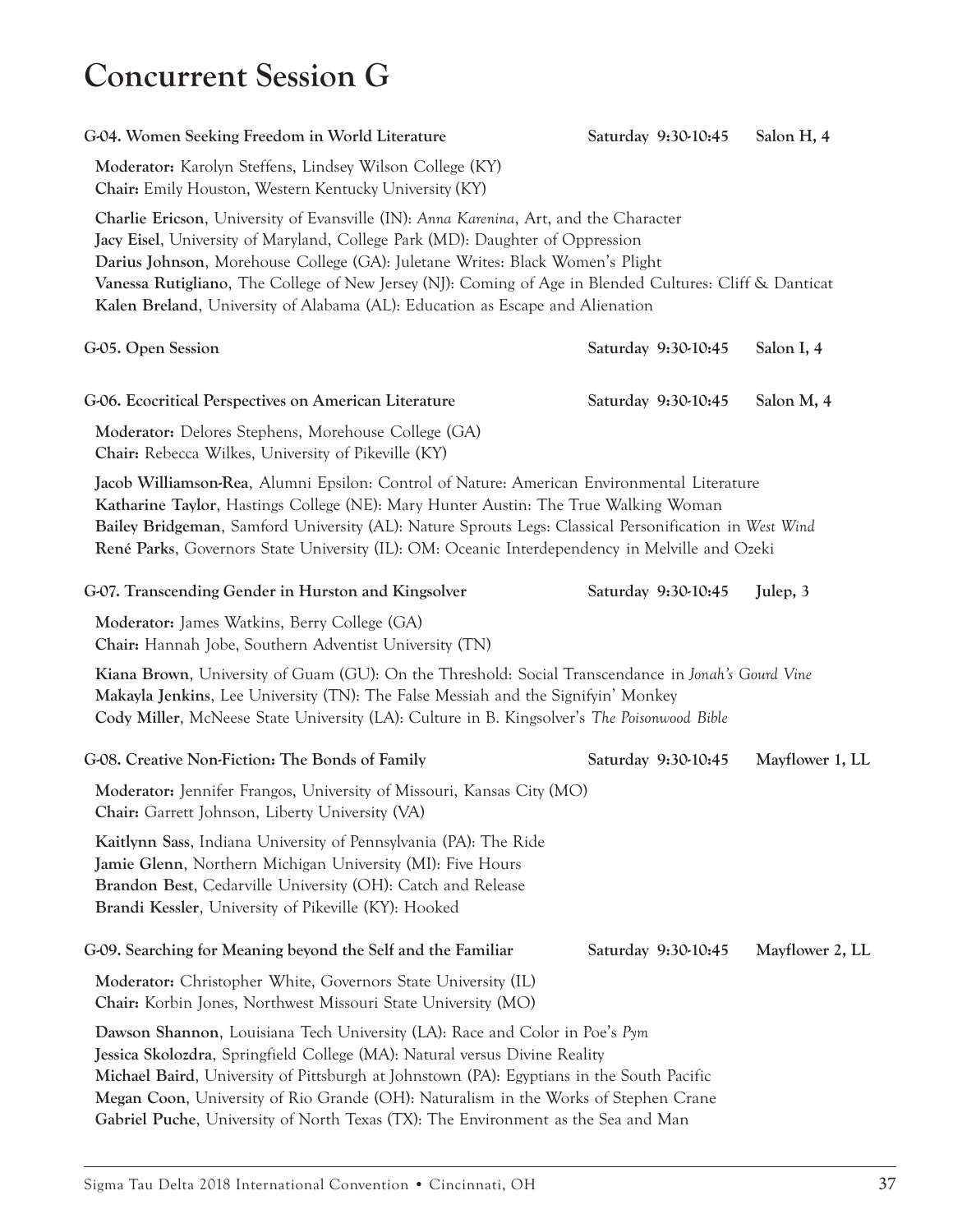### **Concurrent Session G**

| G-10. Changing Society in 19th-Century England                                                                                                                                                                                                                                                                                                                                                                                                                          | Saturday 9:30-10:45 | Mayflower 3, LL |
|-------------------------------------------------------------------------------------------------------------------------------------------------------------------------------------------------------------------------------------------------------------------------------------------------------------------------------------------------------------------------------------------------------------------------------------------------------------------------|---------------------|-----------------|
| Moderator: Elizabeth Ruleman, Tennessee Wesleyan College (TN)<br>Chair: Luke Jungermann, Olivet Nazarene University (IL)                                                                                                                                                                                                                                                                                                                                                |                     |                 |
| Tessa Altman, Westminster College (PA): Agnes Grey and Anne Brontë's Fight for Animal Rights<br>Amber Jurgensen, Louisiana Tech University (LA): Language and Social Class in Oliver Twist<br>Audra Alexander, Mercyhurst University (PA): Reading Reform in Dickens's Bleak House<br>Pauline Park, Pepperdine University (CA): Empire in Decline in Kipling's "Recessional"<br>Keri Dixon, Linfield College (OR): Deflowered and Demonized: Rossetti's "Goblin Market" |                     |                 |
| G-11. Quests for Monsters and Meaning                                                                                                                                                                                                                                                                                                                                                                                                                                   | Saturday 9:30-10:45 | Caprice 2, 4    |
| Moderator: Gillian Paku, SUNY, Geneseo (NY)<br>Chair: Alexa Kober, Sacred Heart University (CT)                                                                                                                                                                                                                                                                                                                                                                         |                     |                 |
| Forrest Joyner, Utah State University (UT): Monster to Angel<br>Veronica Taglia, SUNY, College at Geneseo (NY): Naming and Re-Naming in Sir Gawain and the Green Knight<br>Erin Herbst, SUNY, College at Geneseo (NY): Multiplicity of Meaning in Sir Gawain and the Green Knight                                                                                                                                                                                       |                     |                 |
| G-12. Studying the Rules of Society in James and Wharton                                                                                                                                                                                                                                                                                                                                                                                                                | Saturday 9:30-10:45 | Caprice 3, 4    |
| Moderator: Sidney Watson, Oklahoma Baptist University (OK)<br>Chair: Kylie Krummel, Shepherd University (WV)                                                                                                                                                                                                                                                                                                                                                            |                     |                 |
| Erin Nye, Berry College (GA): Henry James's International Theme in Daisy Miller<br>Kelly Parker, Appalachian State University (NC): Marriage and Identity in The Portrait of a Lady<br>Sylvia Mitus, Springfield College (MA): Why Is Daisy Miller "A Study"?<br>Emily Shaw, Oklahoma Baptist University (OK): Objects and Symbolism in The Age of Innocence                                                                                                            |                     |                 |
| G-13. Roundtable: The Fault in Our Ads                                                                                                                                                                                                                                                                                                                                                                                                                                  | Saturday 9:30-10:45 | Rookwood, 4     |
| Moderator: Andrea Harbin, SUNY, College at Cortland (NY)                                                                                                                                                                                                                                                                                                                                                                                                                |                     |                 |
| Roundtable Participants:<br>Lauren Whitehead, SUNY, College at Cortland (NY)<br>Emily Carty, SUNY, College at Cortland (NY)<br>Peter McKasty, SUNY, College at Cortland (NY)                                                                                                                                                                                                                                                                                            |                     |                 |

Come interpret controversial advertisements and discuss the rhetorical strategies employed in them. We will explore how advertisements employ rhetoric to undermine a person's right to "Seek Freedom." Everywhere you go you encounter advertisements: from bothersomes popup ads to the largest NYC billboards. What most people fail to recognize is our subconscious internalization of these advertisements and our duty to resist them.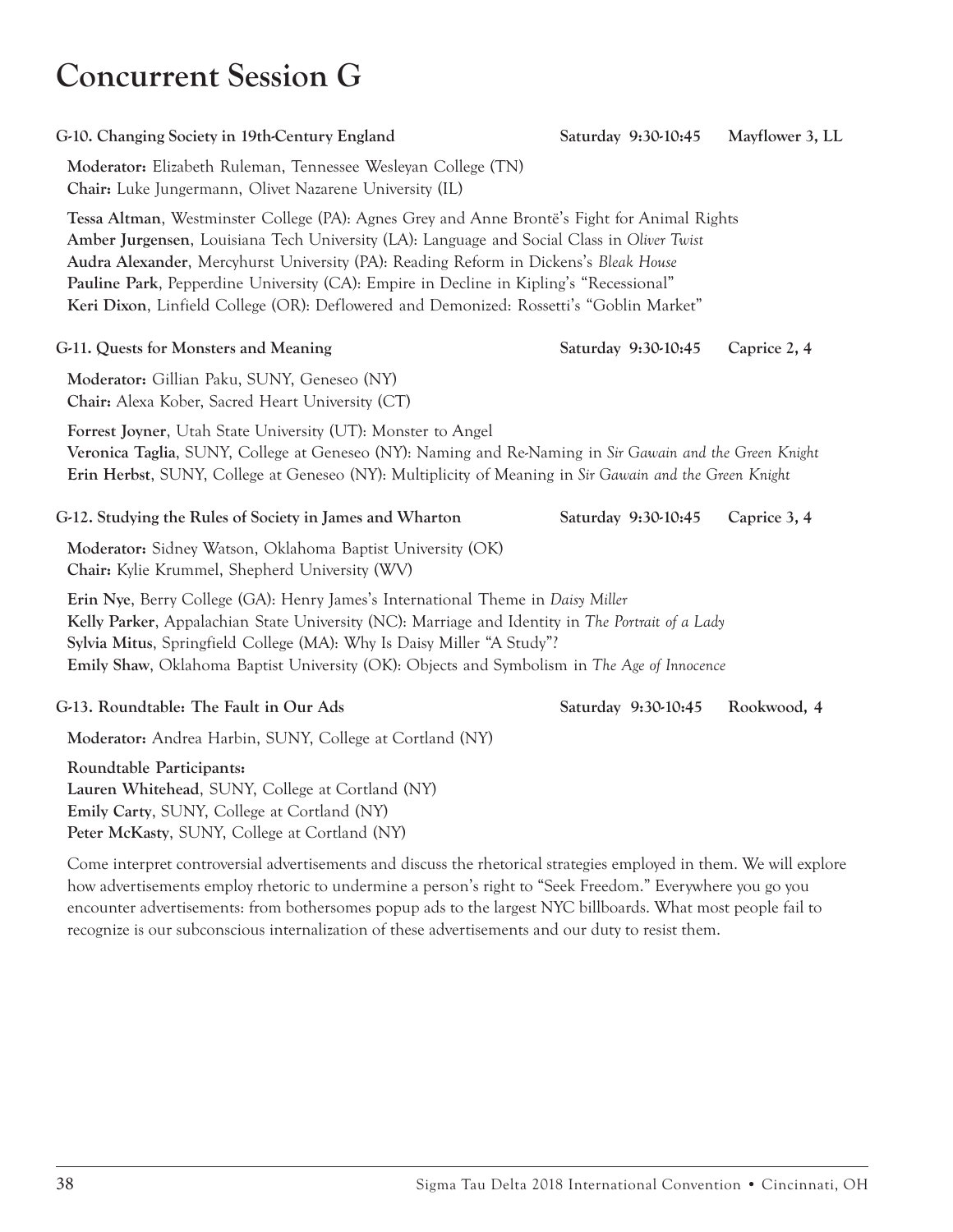# **Concurrent Session G-H**

#### **G-14. Roundtable: Narrative Agency in Interactive Storytelling Saturday 9:30-10:45 Continental, M**

**Moderator:** Sarah Smith, Alumni Epsilon

**Roundtable Participants: Evan Doran**, Miami University (OH) **John Meade**, Miami University (OH) **Jared Bruett**, Miami University (OH) **Abigail Mechley**, Miami University (OH)

"Narrative Agency in Interactive Storytelling" will focus on the changes and challenges that recent interactive modes of storytelling bring to narrative agency and the roles of both writer and audience. Come ready for discussion of interactive narrative principles and methodologies!

#### **G-15. How to Teach Shakespeare to Students of All Ages - I Saturday 9:30-10:45 Rue Reolon, SL**

**Presenters: Diane Steinberg**, The College of New Jersey (NJ) **Jenna Burke**, The College of New Jersey (NJ)

Join us and students from The College of New Jersey for this workshop focusing on Shakespeare as a dramatist that helps teachers use the same acting exercises that professionals use to understand Shakespeare's characters and plots. We'll look at ways to introduce plays actively with a few simple props that help students understand what they are about to read. We'll practice reading a few short scenes that open up character. We'll help students create tableaux that capture the emotions of key moments. Dress comfortably and casually, if possible. There will be handouts to take home.

#### **G-16. Roundtable: Getting Published - From Pen to Printing Press Saturday 9:30-10:45 Pavillion, 4**

**Moderator:** Rebecca Ferlotti, Alumni Epsilon

**Roundtable Participants: Dana Eckstein Berkowitz**, Alumni Epsilon **Michael Prince**, Alumni Epsilon

Tired of people asking you when you're going to get published? Learn how to craft pitch letters, submit to literary journals, and self-publish your work. We'll even discuss the advertising skills it takes to develop a unique, personal brand.

### **Session H: Saturday, March 24 11:00-12:15 p.m.**

**H-01. Stirred-Up Emotions in Original Poetry Saturday 11:00-12:15 Salon B/C, 4**

**Moderator:** Shannin Schroeder, Southern Arkansas University (AR) **Chair:** Gwendolyn Squires, Lesley University (MA)

**Kyle Alvey**, University of Kentucky (KY): A Ripped Photograph of a Man and Wife with No Children **Alejandra Roberto**, University of Guam (GU): Sunlight **Natalie Turner**, Western Kentucky University (KY): Trust as an Emotion **Rebecca Ferlotti**, Alumni Epsilon: Observations in the Rearview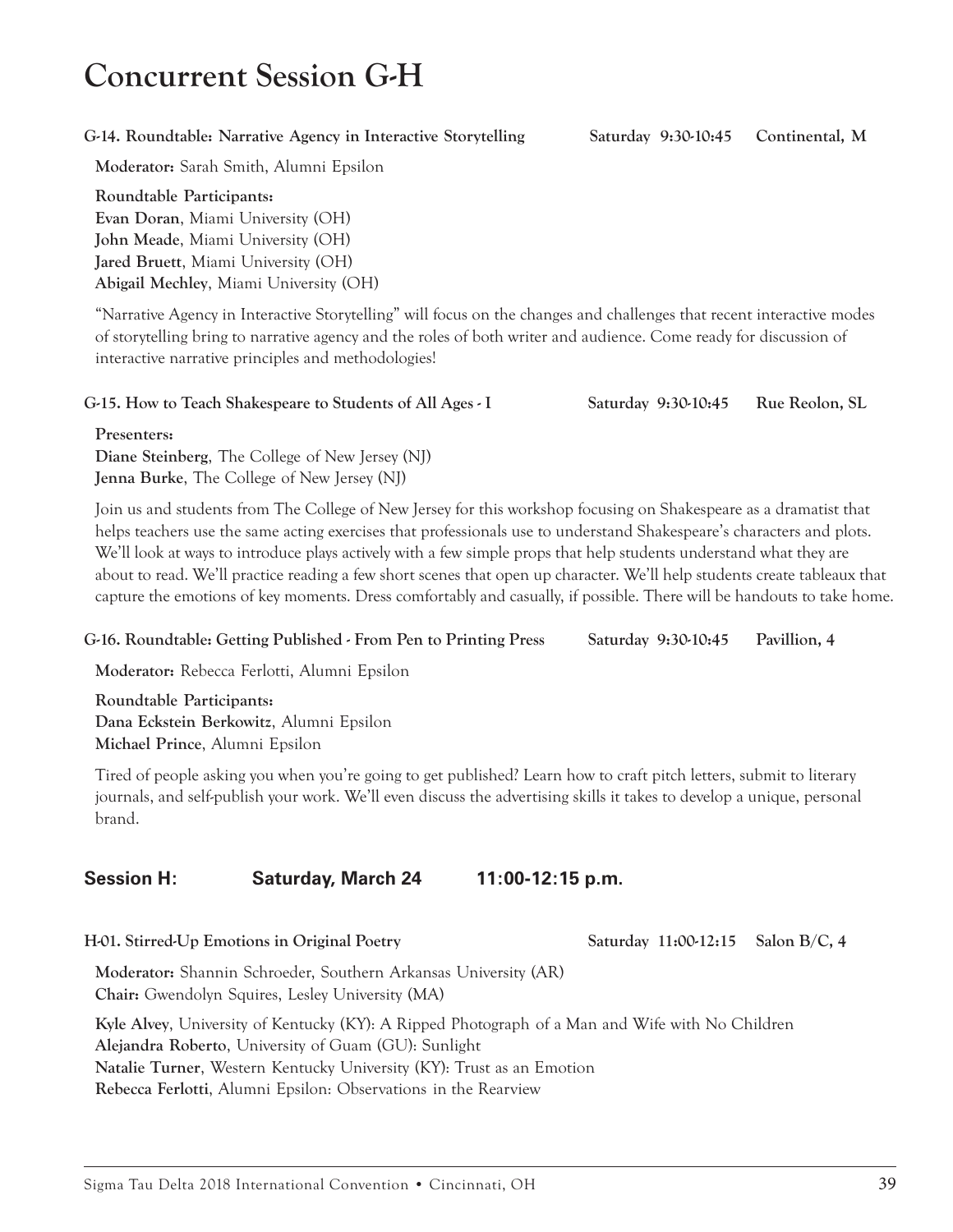# **Concurrent Session H**

| H-02. Changed by Original Poetry                                                                                                                                                                                                                                                                                                                                                        |                                 | Saturday 11:00-12:15 Salon D/E, 4 |
|-----------------------------------------------------------------------------------------------------------------------------------------------------------------------------------------------------------------------------------------------------------------------------------------------------------------------------------------------------------------------------------------|---------------------------------|-----------------------------------|
| Moderator: Sherri Craig, Southeastern Louisiana University (LA)<br>Chair: Kimberly Kuehl, Mercyhurst University (PA)                                                                                                                                                                                                                                                                    |                                 |                                   |
| Elizabeth Ramsey, Western State Colorado University (CO): Swan Songs<br>Jackie Delaney, The College of New Jersey (NJ): Waterlogged<br>Daniel O'Reilly, University of Scranton (PA): Stumbling through Service<br>Sarah Spaulding, Carson-Newman University (TN): Identity through New Eyes                                                                                             |                                 |                                   |
| H-03. Growing Pains in Original Prose                                                                                                                                                                                                                                                                                                                                                   | Saturday 11:00-12:15            | Salon $F/G$ , 4                   |
| Moderator: Simone Billings, Santa Clara University (CA)<br><b>Chair:</b> Michael Laudenbach, The College of New Jersey (NJ)                                                                                                                                                                                                                                                             |                                 |                                   |
| Tara Jenkins, Pepperdine University (CA): Fried Eggs<br>Alexandria Quigley, Westminster College (PA): On the Way<br>Haley Coburn, Stephens College (MO): The Talk<br>Abigail Skinner, Palm Beach Atlantic University (FL): The Piano<br>Lindsey McMillan, Missouri Valley College (MO): Fix                                                                                             |                                 |                                   |
| H-04. Encountering the Unexpected in 20th-C. American Lit.                                                                                                                                                                                                                                                                                                                              | Saturday 11:00-12:15 Salon H, 4 |                                   |
| Moderator: John Zubizarreta, Columbia College, South Carolina (SC)<br><b>Chair:</b> Brittany Lawrence, University of Dallas (TX)                                                                                                                                                                                                                                                        |                                 |                                   |
| Hannah Beebe, University of Northern Colorado (CO): "The Cop and the Anthem" and Misadventure<br>Isabella Lindh, Palm Beach Atlantic University (FL): Tiresias in Shades<br>Adrianne Nascimento, University of Toronto Scarborough (CA): The Warp and Weft of World and Character<br>Candice Snow, Austin Peay State University (TN): Fickle Fate and Manifest Destiny: Warren's Ideals |                                 |                                   |

### **H-05. The Bildungsroman Takes on Race in 20th-C. American Lit. Saturday 11:00-12:15 Salon I, 4**

**Moderator:** AmiJo Comeford, Dixie State University (UT) **Chair:** Annabel Lewis, Western State Colorado University (CO)

**Spencer Martin**, University of Indianapolis (IN): Signifying Mythologies in Toni Morrison's *Song of Solomon* **Katherine Andrews**, University of Pittsburgh at Greensburg (PA): To Keep the Mockingbird in Our Schools **Cynthia Raices**, The College of New Jersey (NJ): *Salvage the Bones*: A Transcorporeal Bildungsroman **Helen Kline**, Walsh University (OH): A Rose by Another Name: Innocence in *Salvage the Bones* **Kara Chastain**, Dixie State University (UT): The Key to Liberation Found on *Mango Street*

### **H-06. Confronting Colonialism in Contemporary Literature Saturday 11:00-12:15 Salon M, 4**

**Moderator:** Andrea Ivanov-Craig, Azusa Pacific University (CA) **Chair:** Allison Linafelter, Morningside College (IA)

**Courtney Steininger**, University of Maryland, College Park (MD): Colonial Nostalgia in *Netherland* **Emma Lee**, Azusa Pacific University (CA): The Decolonizing Power of Dark Irony **Kelly Vena**, The College of New Jersey (NJ): Sacred Silences in Danticat's *Brother, I'm Dying* **Sarah Anderle**, High Point University (NC): English as "Spiritual Subjugation" **Chelsea Campbell**, University of South Dakota (SD): Violence of the Novel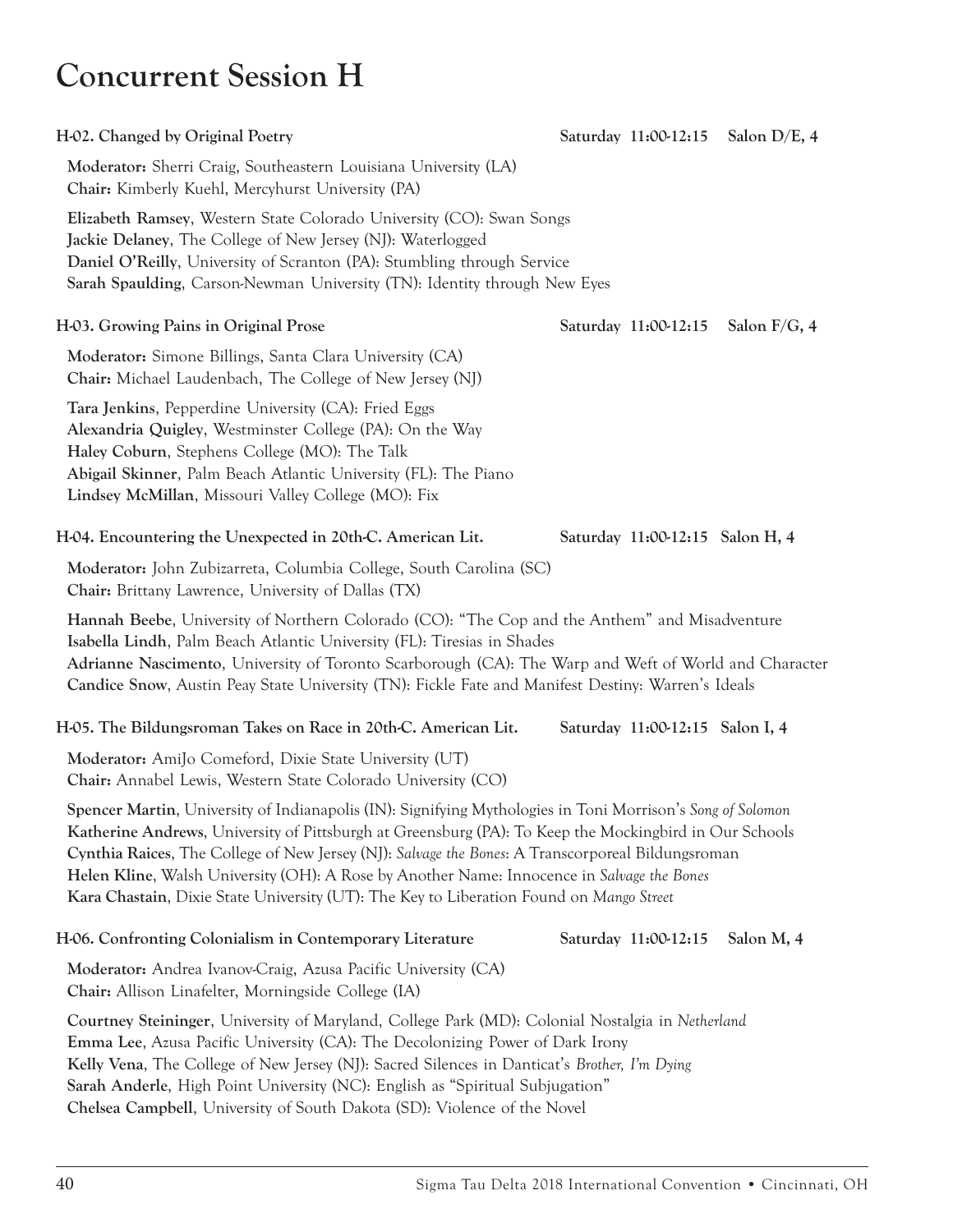### **Concurrent Session H**

**H-07. Pedagogy: Teaching Writing Saturday 11:00-12:15 Julep, 3**

**Moderator:** Carrie Fitzpatrick, Alvernia University (PA) **Chair:** Marisa Lucas, Ohio Northern University (OH)

**Morgan Forbach**, Park University (MO): Writing Process of Honors and Non-Honors Students **Joshua Renner**, Fort Hays State University (KS): Procedurality in the Creative Writing Classroom **Maleigha Siglinger-Albers**, Fort Hays State University (KS): Composition Strategies for Autistic Students **Catherine Bialkowski**, The College of New Jersey (NJ): A Guide to Using Newspapers for Academic Research

#### **H-08. Creative Non-Fiction: Coping with Mental Illness Saturday 11:00-12:15 Mayflower 1, LL**

**Moderator:** Kevin Brown, Lee University (TN) **Chair:** Kelly Mahaffy, Truman State University (MO)

**Brandon Wilcoxson**, Calhoun Community College (AL): A Catharsis for a Shattered Mind **Kelsey Juszczak**, Slippery Rock University (PA): Out of the Stones and into the Flowerbed **Katie Hass**, Lee University (TN): Coping Skills **Morgan Stabile**, Westfield State University (MA): I Didn't Want You to Know Because... **Jennifer Ladner**, University of Southern Mississippi Gulf Coast (MS): Admission

#### **H-09. Creative Non-Fiction: When War Collides with Youth Saturday 11:00-12:15 Mayflower 2, LL**

**Moderator:** Ellen Foster, Clarion University (PA) **Chair:** Nicole Manges, Huntington University (IN)

**Jamie Suidgeest**, Aquinas College (MI): When the Sky Attacked the Farmers below Sea-Level **Samantha Beal**, Clarion University (PA): The Boundaries of Knowledge **Stephanie Beckner**, Indiana University East (IN): Checkpoint: Home **Elizabeth Potter**, Westfield State University (MA): Iman: A Critical Narrative of the Situation in Syria

**Moderator:** Gillian Paku, SUNY, Geneseo (NY) **Chair:** Sarahan Moser, University of North Carolina Charlotte (NC)

**Kelley Lewis**, Ohio Northern University (OH): "Are You A Man": A Conflict of Gender in *Macbeth* **Deve Wishart**, Alma College (MI): Masculine Mien in *As You Like It* **Elizabeth Lyle**, University of North Texas (TX): Mercutio and the Modern Gender in *Romeo + Julie*t **Zachary Baker**, Alma College (MI): *Titus Andronicus*: Male Militancy & Lavinia's Body

**H-11. Truth and Language in Shakespeare Saturday 11:00-12:15 Caprice 2, 4**

**Moderator:** Julianne Smith, Pepperdine University (CA) **Chair:** Abigail Mechley, Miami University (OH)

**Emma Thrasher**, SUNY, University at Albany (NY): Hamlet Myself: A First-Person Examination **Rachel Sakrisson**, Palm Beach Atlantic University (FL): Iago, Othello, and the Languages of Passivity and Activity **Madison Monahan**, Morningside College (IA): True Deception: How Shakespeare Fools in *Much Ado* **Sarah Kiker**, Pepperdine University (CA): Theatrical Truths in Shakespeare's *Hamlet* **Mary Spencer**, University of Nebraska, Kearney (NE): The Weird Ways of Fate in *Macbeth*

### **H-10. Masculine Identity in Shakespeare Saturday 11:00-12:15 Mayflower 3, LL**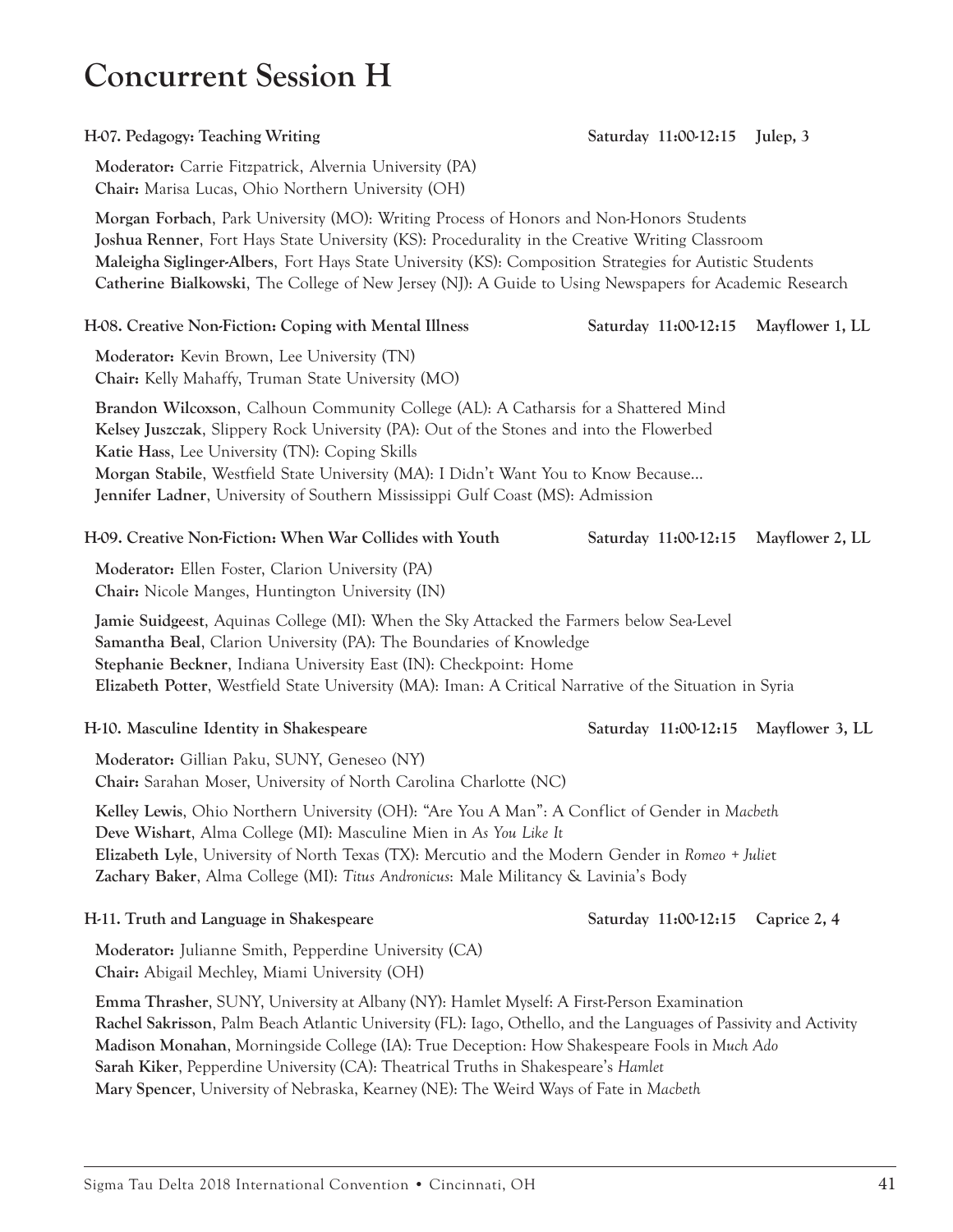# **Concurrent Session H**

#### **H-12. Identity and The Book of Unknown Americans Saturday 11:00-12:15 Caprice 3, 4**

**Moderator:** Magdelyn Helwig, Western Illinois University (IL) **Chair:** Marissa Miller, Westminster College (PA)

**Sharouq Al Matrouk**, American University of Kuwait (KU): Pushing the Boundaries of Imagined Communities **Austin Pool**, Park University (MO): Rare Gender Roles in *The Book of Unknown Americans* **Christine Luongo**, Westfield State University (MA): Narrative Structure, Healing, and Identity **Sharron Doyle**, Park University (MO): American Grit: *The Book of Unknown Americans*

### **H-13. Roundtable: The Many Lives of the Writer's Workshop Saturday 11:00-12:15 Rookwood, 4**

**Moderator:** Diane Steinberg, The College of New Jersey (NJ)

**Roundtable Participants: Jenna Burke**, The College of New Jersey (NJ) **Samantha Miller**, The College of New Jersey (NJ) **Rachel Atkins**, The College of New Jersey (NJ)

This panel provides a diversity of perspectives on the Writer's Workshop model of teaching writing, from a student teacher who used it in her exclusively writing classroom, to one who taught using the combined Reader's and Writer's Workshop model, to one who worked around limitations to implement a modified Workshop.

#### **H-14. Roundtable: Erasing History: A Literary Perspective Saturday 11:00-12:15 Continental, M of Vikings**

**Moderator:** Karen Beth Strovas, Wayland Baptist University (TX)

**Roundtable Participants: Tristen Carter**, Wayland Baptist University (TX) **Kaelene Hansen**, Wayland Baptist University (TX) **Levi Brown**, Wayland Baptist University (TX) **Marissa Felton**, Wayland Baptist University (TX)

There is a false idea of Vikings among some Americans. Though there is evidence that they were the first to discover North America, the influence that this had in our literature and culture has resulted in a type of revisionist history that can be harmful to those we consider different.

### **H-15. Roundtable: American't: Reality Poisoned by Expectation Saturday 11:00-12:15 Rue Reolon, SL**

**Moderator:** Meagan Englert, Alumni Epsilon

**Roundtable Participants: Casey Dickens**, Western New Mexico University (NM) **Vicente Partido**, Western New Mexico University (NW) **Diana Gordillo**, Western New Mexico University (NM) **Andrew Joy**, Western New Mexico University (NM)

This round table will be focusing on the perceptions and the realities of life in America as seen in Cristina Henríquez's *The Book of Unknown Americans*. In addition to a discussion between the presenters, the audience will be invited to join the discussion.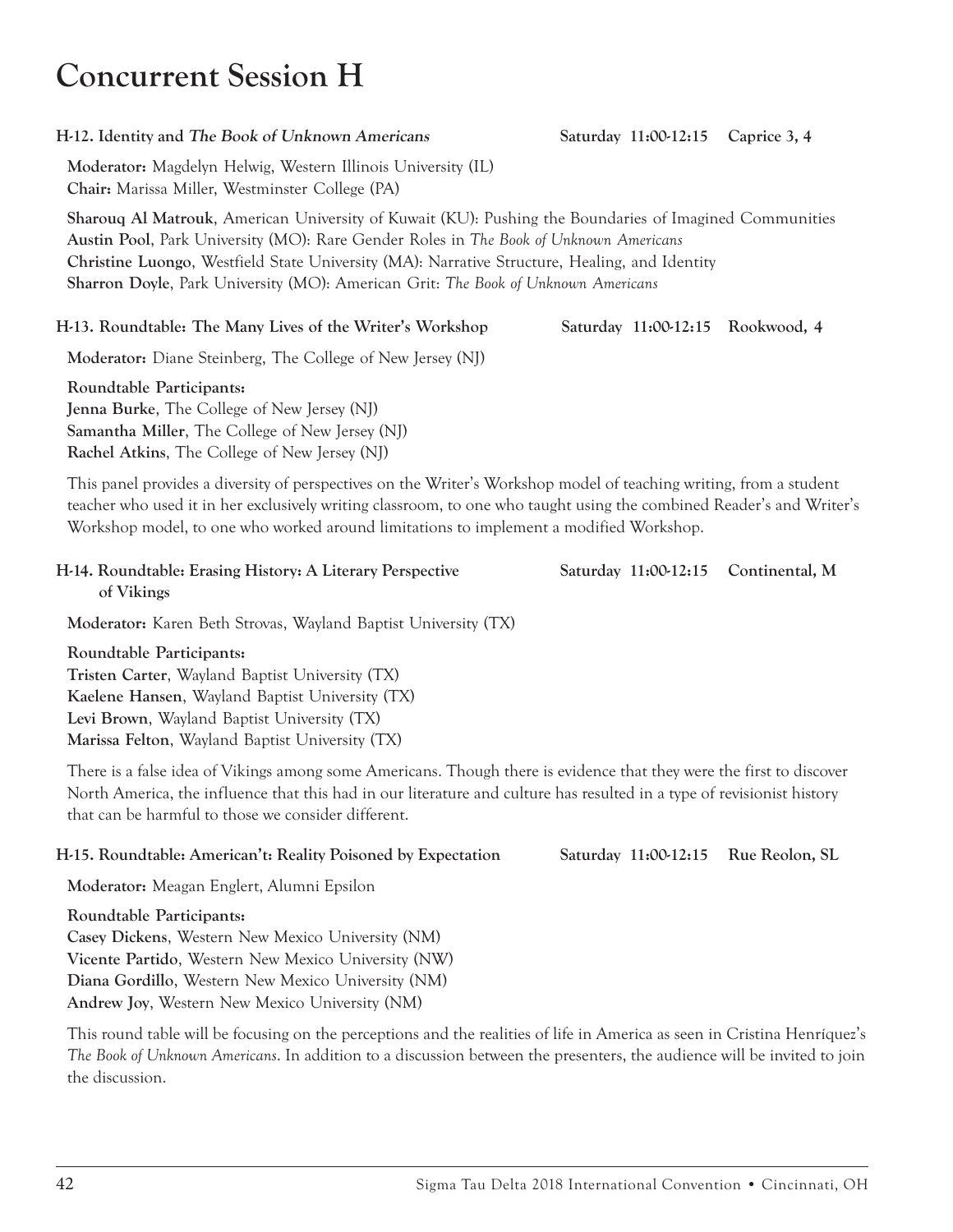# **Concurrent Session H-I**

**Moderator:** Jeff Hawes, Northeast Alabama Community College (AL)

### **Roundtable Participants: Megan Friesen**, Aims Community College (CO) **Leigh Ann Rhea**, Calhoun Community College (AL) **Jonathan Howle**, Plaza College (NY) **Gretchen Frank**, Lakeland Community College (OH) Participants will share strategies for creating a space that allows students to discover their voices. **Session I: Saturday, March 24 2:00-3:15 p.m. I-01.** Original Poetry: Life in This Body Saturday 2:00-3:15 Salon B/C, 4 **Moderator:** Diane Russo, University of New Haven (CT) **Chair:** Makayla Jenkins, Lee University (TN) **Jessica Stiles**, Oklahoma Baptist University (OK): Freedom to Express My Masterpiece **DeAndra Miller**, Minot State University (ND): A Lifetime of Races **Kara Knickerbocker**, Alumni Epsilon: Unbound & Beginning **Eric Orosco**, University of the Pacific (CA): Formally Queer **Andrew Hussey**, Alma College (MI): Musings of a Molded Mind **Lyndsi Petitti**, University of New Haven (CT): Breath **I-02. Original Poetry: Creative Spaces Saturday 2:00-3:15 Salon D/E, 4 Moderator:** Christopher Genre, Southeastern Louisiana University (LA) **Chair:** Kelley Lewis, Ohio Northern University (OH) **Delaney Holt**, Western Kentucky University (KY): Kentucky Wilderness **Grant Weingart**, Union University (TN): The Observations **Gabrielle Hersey**, Shepherd University (WV): Collected Poems of Tranquil Reverie **Ryan Merchant**, Baker University (KS): Characters on a Stage **Nikolle Dixon**, University of Arkansas - Fort Smith (AR): Words of a Choctaw **Jessica Matheny,** University of Rio Grande (OH): Women of the Water **I-03. The Road to Freedom in Original Fiction Saturday 2:00-3:15 Salon F/G, 4 Moderator:** Linda Miller, Muhlenberg College (PA) **Chair:** Spencer Martin, University of Indianapolis (IN) **Lizzie Tesch**, Alumni Epsilon: Interstate **Nelofar Sultan**, Dakota State University (SD): All Roads Lead to Freedom **Juanita Barrett**, Auburn University Montgomery (AL): The Four Bears **Lissa Heineman**, Muhlenberg College (PA): Walter Goes West

**H-16. Roundtable: Nurturing Freedom in the Classroom Saturday 11:00-12:15 Pavillion, 4**

**Zachary Smith**, University of Alabama (AL): Chasing Freedom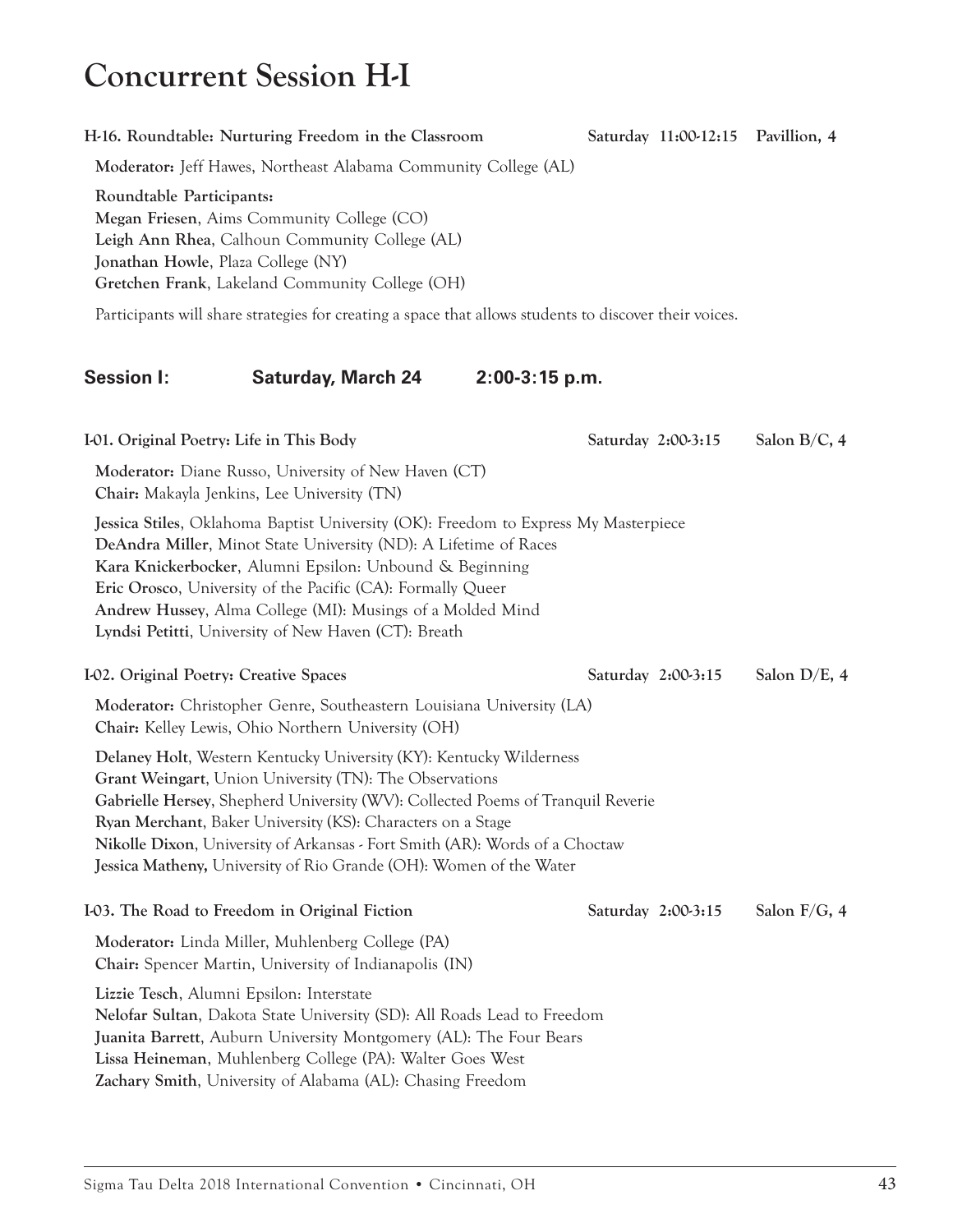# **Concurrent Session I**

| 104. Powerful Emotion in Original Prose                                                                                                                                                                                                                                                                                                                                                                                                                 | Saturday 2:00-3:15 | Salon H, 4      |
|---------------------------------------------------------------------------------------------------------------------------------------------------------------------------------------------------------------------------------------------------------------------------------------------------------------------------------------------------------------------------------------------------------------------------------------------------------|--------------------|-----------------|
| Moderator: Andrea Ivanov-Craig, Azusa Pacific University (CA)<br>Chair: Andrew Maust, Alumni Epsilon                                                                                                                                                                                                                                                                                                                                                    |                    |                 |
| Ashli Lomeli, Azusa Pacific University (CA): Vengeance in Vain<br>Aubrey Yatar, University of Guam (GU): Humility<br>Maurice Rodriguez, Sacred Heart University (CT): Empathy<br>Michaela Keyser, Shepherd University (WV): Scarlet Tears<br>Louis Jameson, Chapman University (CA): A Cruel Screenplay                                                                                                                                                 |                    |                 |
| I-05. Coping with Slavery and Its Aftermath in American Literature                                                                                                                                                                                                                                                                                                                                                                                      | Saturday 2:00-3:15 | Salon I, 4      |
| Moderator: Timothy Helwig, Western Illinois University (IL)<br>Chair: Margaret McCurry, Furman University (SC)                                                                                                                                                                                                                                                                                                                                          |                    |                 |
| Malikah Fard-Allah, Cottey College (MO): Slavery's Lasting Effect<br>Elizabeth Vigil, University of Texas at El Paso (TX): "He didn't ask me if I wanted to be free"<br>Rachel Roupp, Chatham University (PA): "I Break Chains All by Myself": Slavery & Agency<br>Merry Norby, University of Wisconsin-Oshkosh (WI): The Queen, the Mother, the Muse                                                                                                   |                    |                 |
| I-06. Visible and Invisible Disability in 20th-Century Literature                                                                                                                                                                                                                                                                                                                                                                                       | Saturday 2:00-3:15 | Salon M, 4      |
| Moderator: Sidney Watson, Oklahoma Baptist University (OK)<br>Chair: Julia Morrow, Missouri State University (MO)                                                                                                                                                                                                                                                                                                                                       |                    |                 |
| Victoria Davis, Slippery Rock University (PA): Disability in the Modern Gothic<br>Chloe Harrison, Oklahoma Baptist University (OK): Twisted Apples and Twisted Bodies<br>Dalia Barghouty, Alma College (MI): Indescribable Women in Lispector's The Hour of The Star<br>Abigail Baumgartner, Cottey College (MO): Shadrack and Shadrach: The Soldier's Struggle                                                                                         |                    |                 |
| I-07. Finding Liberation in the Everyday in 20th-C. American Lit.                                                                                                                                                                                                                                                                                                                                                                                       | Saturday 2:00-3:15 | Julep, 3        |
| Moderator: Robert Battistini, Centenary University (NJ)<br>Chair: Mersey Morales, University of Dallas (TX)                                                                                                                                                                                                                                                                                                                                             |                    |                 |
| Princess Berry, Centenary University (NJ): Literary Analysis of The Mountaintop<br>Sarah Gage, Cottey College (MO): Deconstructing Mama Day's George<br>ReAnna Rowden, Louisiana Tech University (LA): Seeking Freedom from the Conventional Literary World<br>Dakota Cantwell, Missouri Valley College (MO): Accepting Confession through Humor<br><b>Theresa Guin,</b> University of Dallas (TX): Wilbur's Comadre: A Bridge between Holy and Mundane |                    |                 |
| 108. Creative Non-Fiction: Dealing with Death                                                                                                                                                                                                                                                                                                                                                                                                           | Saturday 2:00-3:15 | Mayflower 1, LL |
| Moderator: Shelby Small, Morningside College (IA)<br>Chair: Gabriella Montes, University of Dallas (TX)                                                                                                                                                                                                                                                                                                                                                 |                    |                 |
| Sarah Meirose, University of South Dakota (SD): Mark<br>Hannah Adkins, University of Pikeville (KY): The New Normal<br>Brooklyn Barton, Dixie State University (UT): Certainly Uncertain<br>Madeline Bitter, Northern Michigan University (MI): How Our Neighborhood Ghost Got That Way<br>Hannah Partridge, Ball State University (IN): My Name in the Universe                                                                                        |                    |                 |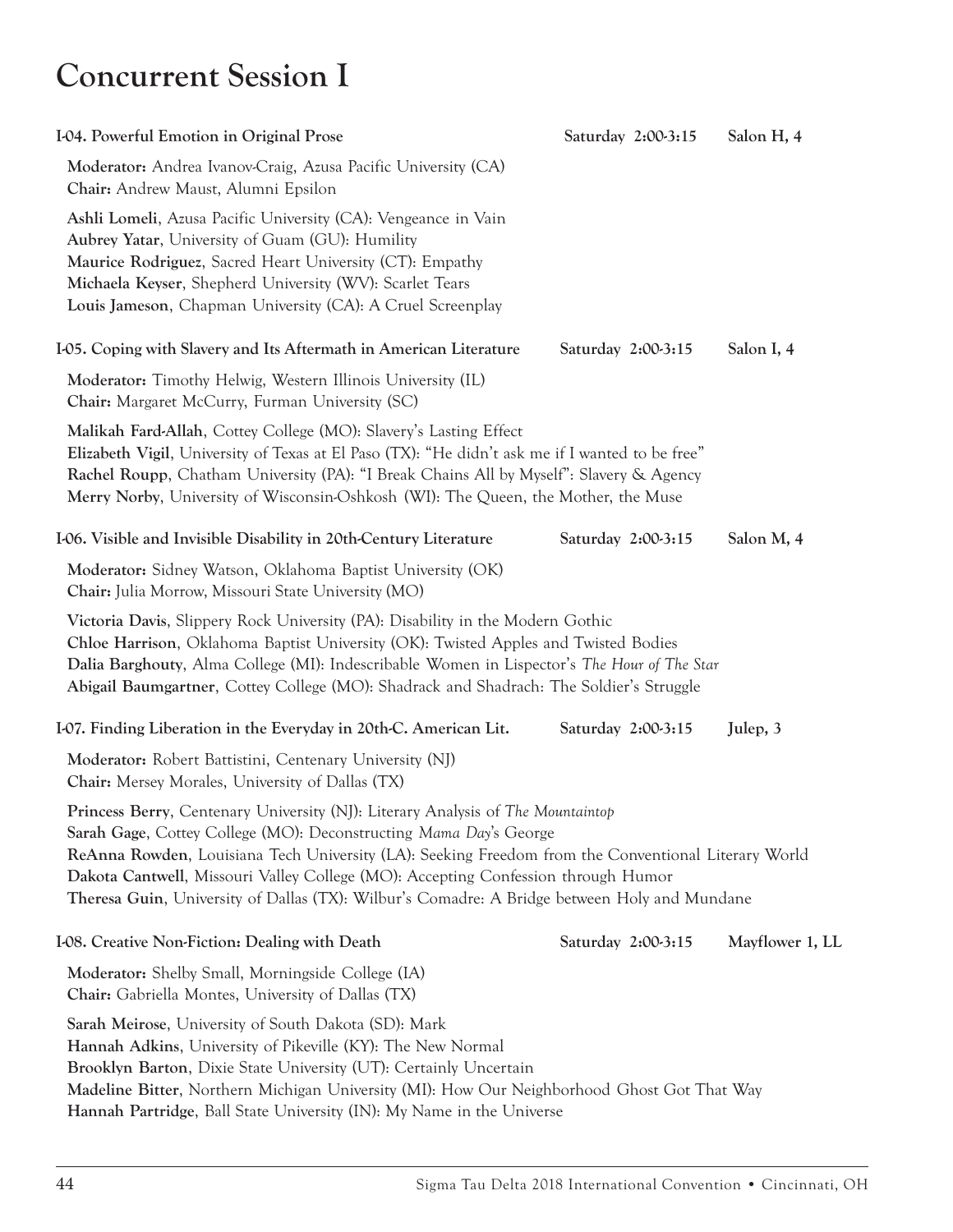# **Concurrent Session I**

| I-09. Original Prose: Sometimes You Just Have to Laugh                                                                                                                                                                                                                                                                                                                                                                         | Saturday 2:00-3:15 | Mayflower 2, LL |
|--------------------------------------------------------------------------------------------------------------------------------------------------------------------------------------------------------------------------------------------------------------------------------------------------------------------------------------------------------------------------------------------------------------------------------|--------------------|-----------------|
| Moderator: Rebecca Belcher-Rankin, Olivet Nazarene University (IL)<br>Chair: Christian Myrick, Morehouse College (GA)                                                                                                                                                                                                                                                                                                          |                    |                 |
| Trissie Cox, Dixie State University (UT): Laughing at 1200 Feet<br>Via Justine De Fant, University of Guam (GU): The Secrets to Success: Told by an Unsuccessful 20-Year-Old<br>Sara Barfknecht, Stephens College (MO): A Barfknecht Family Romcom<br>Grace Brewer, Truman State University (MO): Embrace the Cringe: Loving the Stories You Tell<br>Jared Lemus, University of Arkansas, Little Rock (AR): Adjacent to Heaven |                    |                 |
| I-10. Influence and Intertextuality: Joyce<br>and 20th-Century Literature                                                                                                                                                                                                                                                                                                                                                      | Saturday 2:00-3:15 | Mayflower 3, LL |
| Moderator: Brian Reed, Mercyhurst University (PA)<br>Chair: Jose Alfredo Norono Rojas, Broward College - South Campus (FL)                                                                                                                                                                                                                                                                                                     |                    |                 |
| Nicholas Beaver, Walsh University (OH): An Epiphany of Binaries<br>Holly Sauer, Washington & Jefferson College (PA): Maternity and Loss in Carr and Joyce<br>Kayla Marasia, Washington & Jefferson College (PA): Joyce and Heaney's Redefinition of Sexuality                                                                                                                                                                  |                    |                 |
| I-11. What to Do with Women in Early English Literature                                                                                                                                                                                                                                                                                                                                                                        | Saturday 2:00-3:15 | Caprice 2, 4    |
| Moderator: Felicia Jean Steele, The College of New Jersey (NJ)<br>Chair: Micah Overstreet, Ouachita Baptist University (AR)                                                                                                                                                                                                                                                                                                    |                    |                 |
| Jessica Carrell, University of Southern Mississippi Gulf Coast (MS): Adjudicating Rape in Chaucer's Wife of Bath's Tale<br>Olivia Barrett, Shepherd University (WV): The Trouble with Maidens<br>Sydney Roberts, Shawnee State University (OH): The Wife of Bath as a Proto-Feminist<br>Rebecca Kaploun, The College of New Jersey (NJ): Chaucer's Legend of Good Women                                                        |                    |                 |
| I-12. Linguistics: Language, Meaning, and Recognition                                                                                                                                                                                                                                                                                                                                                                          | Saturday 2:00-3:15 | Caprice 3, 4    |
| Moderator: Mary Ellis Rice, Emory & Henry College (VA)<br>Chair: René Parks, Governors State University (IL)                                                                                                                                                                                                                                                                                                                   |                    |                 |
| Sawyer Parker, Elon University (NC): Mountain Talk: Upholding Identity through Speech<br>Farah Al Deehani, American University of Kuwait (KU): Free the Dialects of Kuwait<br>Kimberlyn Harrison, University of North Texas (TX): Going Outside the Greek: Derrida in Translation Studies<br>Hunter White, Lee University (TN): Should Quenya Be Considered a Real Language?                                                   |                    |                 |
| I-13. Roundtable: Read This Before? Creating Publication Identity                                                                                                                                                                                                                                                                                                                                                              | Saturday 2:00-3:15 | Rookwood, 4     |
| Moderator: Jayliss Diaz, Alumni Epsilon                                                                                                                                                                                                                                                                                                                                                                                        |                    |                 |
| Roundtable Participants:<br>Hannah Christopher, Mount Vernon Nazarene University (OH)<br>Victoria Phelps, Saginaw Valley State University (MI)<br>Shannon Dolley, Miami University (OH)<br>Celia Monroe, Miami University (OH)                                                                                                                                                                                                 |                    |                 |
| "Read This Before?" will delve into the craft of establishing an on-campus publication and developing a unique                                                                                                                                                                                                                                                                                                                 |                    |                 |

"Read This Before?" will delve into the craft of establishing an on-campus publication and developing a unique identity for that publication over multiple volumes. Come ready to discuss all things publication—from design and layout to content selection—and try your hand at developing the next great publication.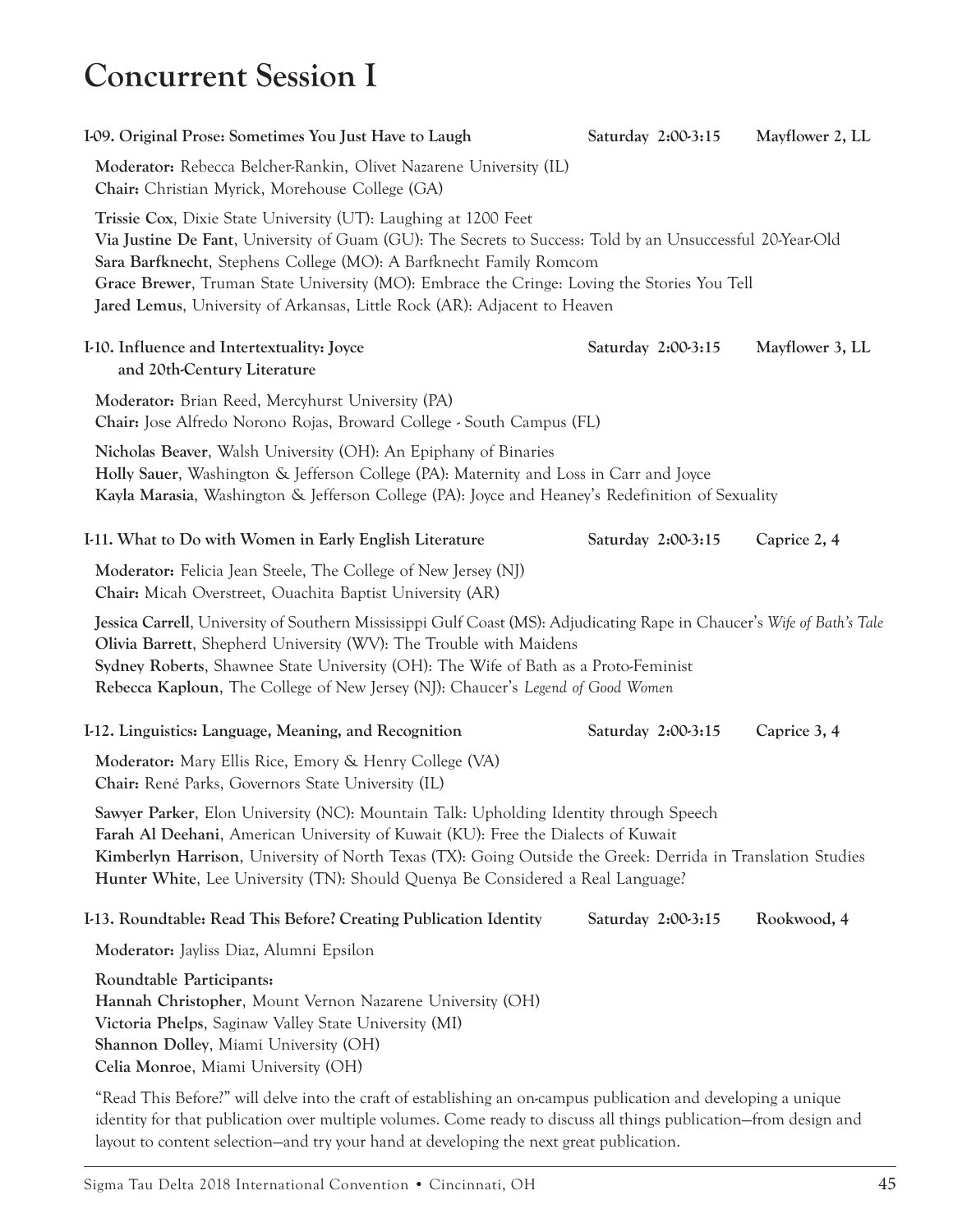# **Concurrent Session I**

#### **I-14. Roundtable: Prejudice and Perspective in Saturday 2:00-3:15 Continental, M The Book of Unknown Americans**

**Moderator:** Michaelann Nelson, Utah State University Eastern (UT)

### **Roundtable Participants:**

**Stacy Graven**, Utah State University Eastern (UT) **Megan Smith**, Utah State University Eastern (UT) **Sky Jensen**, Utah State University Eastern (UT) **Chloe Clark**, Utah State University Eastern (UT) **Alexis Gonzales**, Utah State University Eastern (UT)

This roundtable will explore the ways in which the multi-stranded narrative structure gives rise to cultural pluralism, diversity of thought, and a more complete comprehension of any given event. It will explore the question of what killed Arturo by looking at the event through the lens of different characters.

### **I-15. How to Teach Shakespeare to Students of All Ages - II Saturday 2:00-3:15 Rue Reolon, SL**

**Presenters:**

**Diane Steinberg**, The College of New Jersey (NJ) **Jenna Burke**, The College of New Jersey (NJ)

Join us and students from The College of New Jersey for this workshop focusing on Shakespeare as a dramatist that helps teachers use the same acting exercises that professionals use to understand Shakespeare's characters and plots. We'll look at ways to introduce plays actively with a few simple props that help students understand what they are about to read. We'll practice reading a few short scenes that open up character. We'll help students create tableaux that capture the emotions of key moments. Dress comfortably and casually, if possible. There will be handouts to take home.

### **I-16. Roundtable: The Literary View of New York Saturday 2:00-3:15 Pavillion, 4**

**Moderator:** Magdelyn Helwig, Western Illinois University (IL)

**Roundtable Participants: Katherine O'Neal**, University of Alabama (AL) **Kalen Breland**, University of Alabama (AL) **Moon Young Yang**, University of Alabama (AL) **Mason Kruse**, University of Alabama (AL) **Elizabeth Thiel**, University of Alabama (AL)

This roundtable will discuss the literary importance of New York, literature's influence on the nationwide and international view of New York City, and the cultural narrative that depends on New York's diversity. The discussion will challenge the idea of the bustling city as opportune location for the American Dream.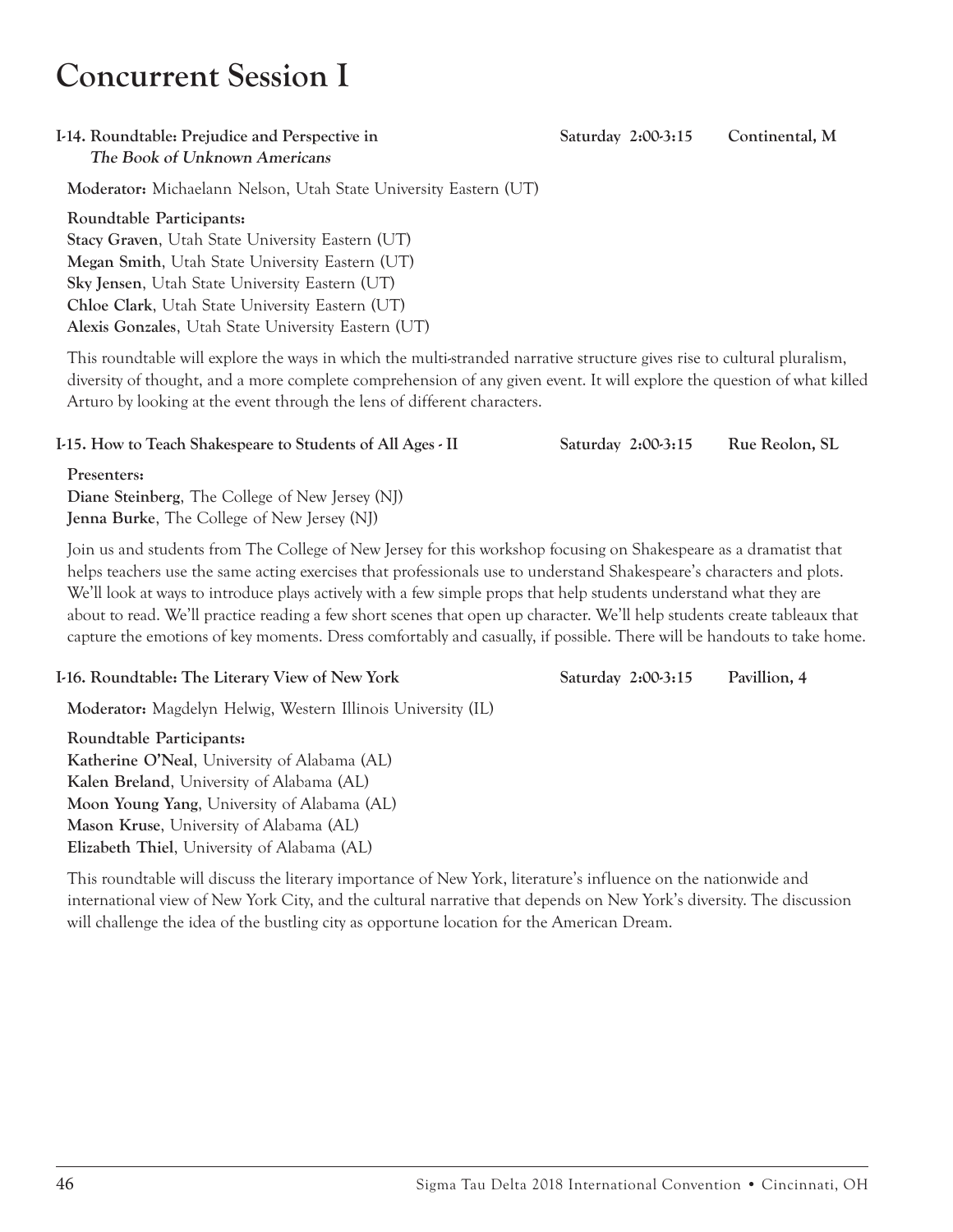# **Concurrent Session J**

### **Session J: Saturday, March 24 3:30-4:45 p.m.**

| J-01. Things That Go Bump in Original Poetry                                                                                                                                                                                                                                                                                                                                                                                                                                         | Saturday 3:30-4:45 | Salon B/C, 4 |
|--------------------------------------------------------------------------------------------------------------------------------------------------------------------------------------------------------------------------------------------------------------------------------------------------------------------------------------------------------------------------------------------------------------------------------------------------------------------------------------|--------------------|--------------|
| Moderator: Karen Beth Strovas, Wayland Baptist University (TX)<br>Chair: Kelsey Juszczak, Slippery Rock University (PA)                                                                                                                                                                                                                                                                                                                                                              |                    |              |
| Caroline Fenty, University of Oregon (OR): Unconscious Expressions of Fears and Repressions<br>Eric Rohde, Alma College (MI): Filial Reflections: The Memories That Haunt Me<br>John Carter, Ball State University (IN): Land/locked Bodies<br>Abdul Mbaye, DeVry University - Columbus Campus (OH): The Catacombs of Paris<br>Erin Goff, Ball State University (IN): Sinister Sequence: A Poetry Collection<br>Jennifer Hollars, Wayland Baptist University (TX): A Dream in Gothic |                    |              |
| J-02. Original Fiction: That Might Come Back to Haunt You                                                                                                                                                                                                                                                                                                                                                                                                                            | Saturday 3:30-4:45 | Salon D/E, 4 |
| Moderator: AmiJo Comeford, Dixie State University (UT)<br>Chair: Tristen Carter, Wayland Baptist University (TX)                                                                                                                                                                                                                                                                                                                                                                     |                    |              |
| Kenneth Otani, Central Michigan University (MI): Things Come to Roost<br>Nicole Jones, University of North Carolina Charlotte (NC): Skinny Vanilla Latte<br>Andrew Maust, Alumni Epsilon: In Hell on a Technicality<br>Louis Marchand, Walsh University (OH): A Date with Miss Flowers                                                                                                                                                                                               |                    |              |
| J-03. The Darker Side of This and Other Worlds in Original Fiction                                                                                                                                                                                                                                                                                                                                                                                                                   | Saturday 3:30-4:45 | Salon F/G, 4 |
| Moderator: Laura Brandenburg, Wayland Baptist University (TX)<br>Chair: Eric Orosco, University of the Pacific (CA)                                                                                                                                                                                                                                                                                                                                                                  |                    |              |
| Coltt Lepley, University of Pittsburgh at Johnstown (PA): My Special Friend<br>Alayna Howard, Park University (MO): Forty-Three Days<br>Nina Wyre, Wayland Baptist University (TX): And the Lights Went Out<br>Lillian Leaver, Western State Colorado University (CO): The Dangerous Ambassador<br>Isabella Perugini, Western State Colorado University (CO): Stuffed                                                                                                                |                    |              |
| J-04. Death Comes in the End in Original Fiction                                                                                                                                                                                                                                                                                                                                                                                                                                     | Saturday 3:30-4:45 | Salon H, 4   |
| Moderator: Melissa Caldwell, Eastern Illinois University (IL)<br>Chair: Sawyer Parker, Elon University (NC)                                                                                                                                                                                                                                                                                                                                                                          |                    |              |
| Rita Rivera, Palm Beach Atlantic University (FL): Padre Nuestro<br>Katie Daniels, Western Kentucky University (KY): The Devil You Know<br>Alyssa Oates, Central Michigan University (MI): I'm Just a Barmaid<br>Chyina Powell, Alumni Epsilon: Get Down, Doll                                                                                                                                                                                                                        |                    |              |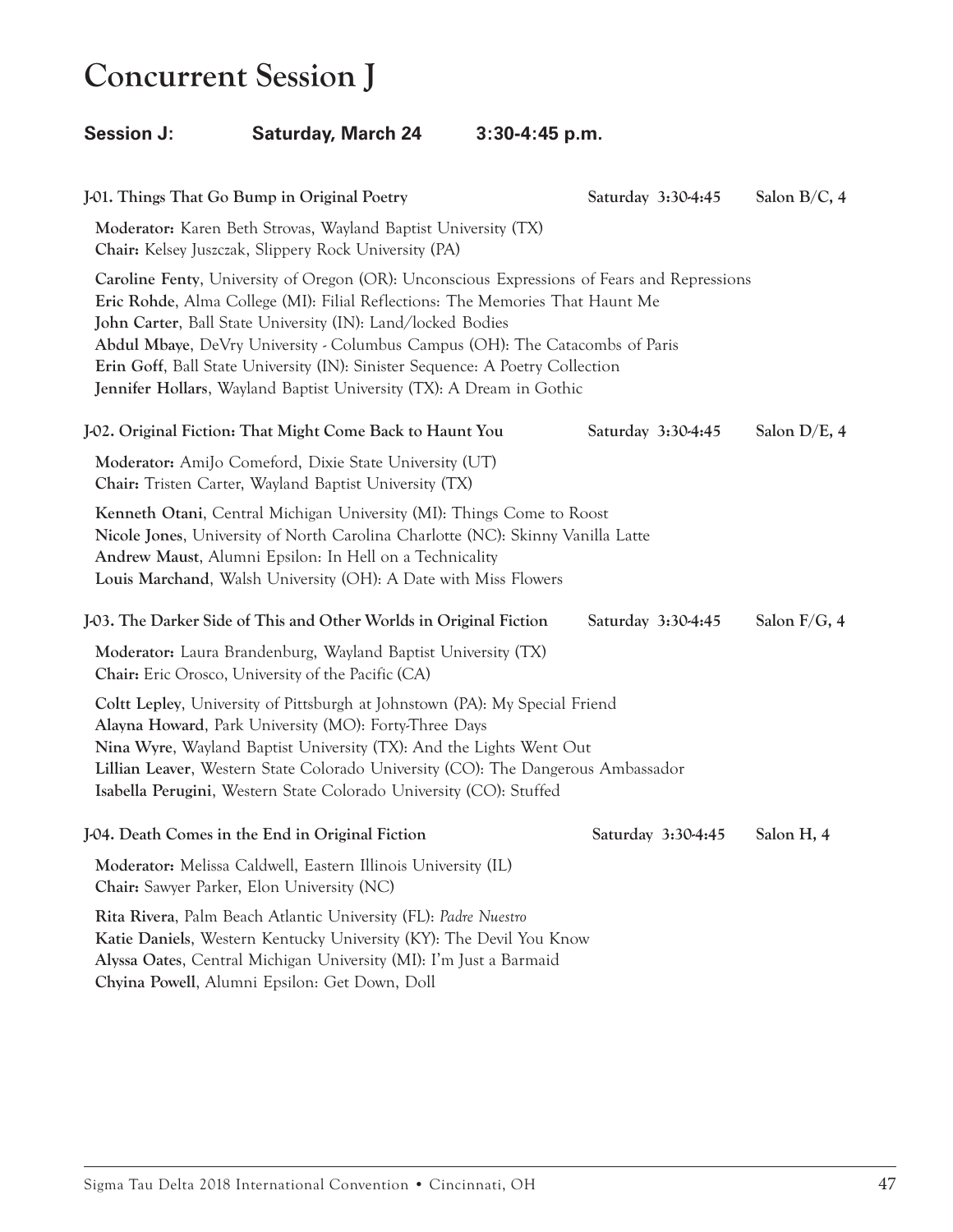# **Concurrent Session J**

| J-05. Identity in the Novels of Toni Morrison                                                                                                                                                                                                                                                                                                                                                   | Saturday 3:30-4:45 | Salon I, 4      |
|-------------------------------------------------------------------------------------------------------------------------------------------------------------------------------------------------------------------------------------------------------------------------------------------------------------------------------------------------------------------------------------------------|--------------------|-----------------|
| Moderator: Timothy Helwig, Western Illinois University (IL)<br>Chair: Sonia Perea-Morales, Briar Cliff University (IA)                                                                                                                                                                                                                                                                          |                    |                 |
| Almosa Pirela-Jones, University of Alabama (AL): Early 20th-Century Mulatto Voices<br>Talia Fishbine, Chapman University (CA): A Feminist Reading of A Mercy: Alternate Freedoms<br>Emily Howell, Ohio Northern University (OH): A Trip to the Store: Morrison and Bambara<br>Jada Clark, University of Southern Mississippi Gulf Coast (MS): African-American Identity in Toni Morrison's Jazz |                    |                 |
| J-06. Coming of Age in Original Prose                                                                                                                                                                                                                                                                                                                                                           | Saturday 3:30-4:45 | Salon M, 4      |
| Moderator: Michaelann Nelson, Utah State University Eastern (UT)<br>Chair: Keana Poindexter, American Public University System (WV)                                                                                                                                                                                                                                                             |                    |                 |
| <b>Shelby Newhouse, University of Pittsburgh at Greensburg (PA): The Couch Incident</b><br>Therese Holzapfel, Alumni Epsilon: Sunday<br>Rachel Holbrook, Tennessee Wesleyan University (TN): A Slow Burn<br>Stacy Graven, Utah State University Eastern (UT): Gate 14<br>Andrew Dotter, Alvernia University (PA): 12:45 AM                                                                      |                    |                 |
| J-07. Pedgogy: Teaching Reading                                                                                                                                                                                                                                                                                                                                                                 | Saturday 3:30-4:45 | Julep, 3        |
| Moderator: Laura Hakala, Shawnee State University (OH)<br>Chair: Robert Raley, University of South Carolina Beaufort (SC)                                                                                                                                                                                                                                                                       |                    |                 |
| Kaelene Hansen, Wayland Baptist University (TX): The Neurological and Cognitive Benefits of Reading<br>Moira Myers, Rockhurst University (MO): Radical Hospitality in Literature and Learning<br>Julia Maturo, Springfield College (MA): Encountering the N-Word in Texts<br>Brittney Gruber, Western Kentucky University (KY): Read It and Teach: Poetry in High School                        |                    |                 |
| J-08. Creative Non-Fiction: Coming to Know with Family                                                                                                                                                                                                                                                                                                                                          | Saturday 3:30-4:45 | Mayflower 1, LL |
| Moderator: Gary Dop, Randolph College (VA)<br>Chair: Joshua Renner, Fort Hays State University (KS)                                                                                                                                                                                                                                                                                             |                    |                 |
| Miranda Hudson, Randolph College (VA): Orokomono<br>Erika Westhoff, Stephens College (MO): Vanilla Trees<br>Travis Byram, Randolph College (VA): Father Figuring It Out<br>Tori Ihnen, Fort Hays State University (KS): Appreciating Life's Finer Moments<br>Lauren Whitehead, SUNY, College at Cortland (NY): An Avellino Tale                                                                 |                    |                 |
| J-09. Creative Non-Fiction: Seeking Freedom from Where I Stand                                                                                                                                                                                                                                                                                                                                  | Saturday 3:30-4:45 | Mayflower 2, LL |
| Moderator: Robert Crafton, Slippery Rock University (PA)<br>Chair: Elizabeth Potter, Westfield State University (MA)                                                                                                                                                                                                                                                                            |                    |                 |
| Abigail Jewett, University of Northwestern - St. Paul (MN): Normalcy<br>Rebekah Martz, Northern Arizona University (AZ): SMS: Show Me Stars<br>Kalen Breland, University of Alabama (AL): Thoughts on Trump's Muslim Ban                                                                                                                                                                        |                    |                 |

**Jayne Higgins**, Alumni Epsilon: Seeking Freedom: A View from a Small Town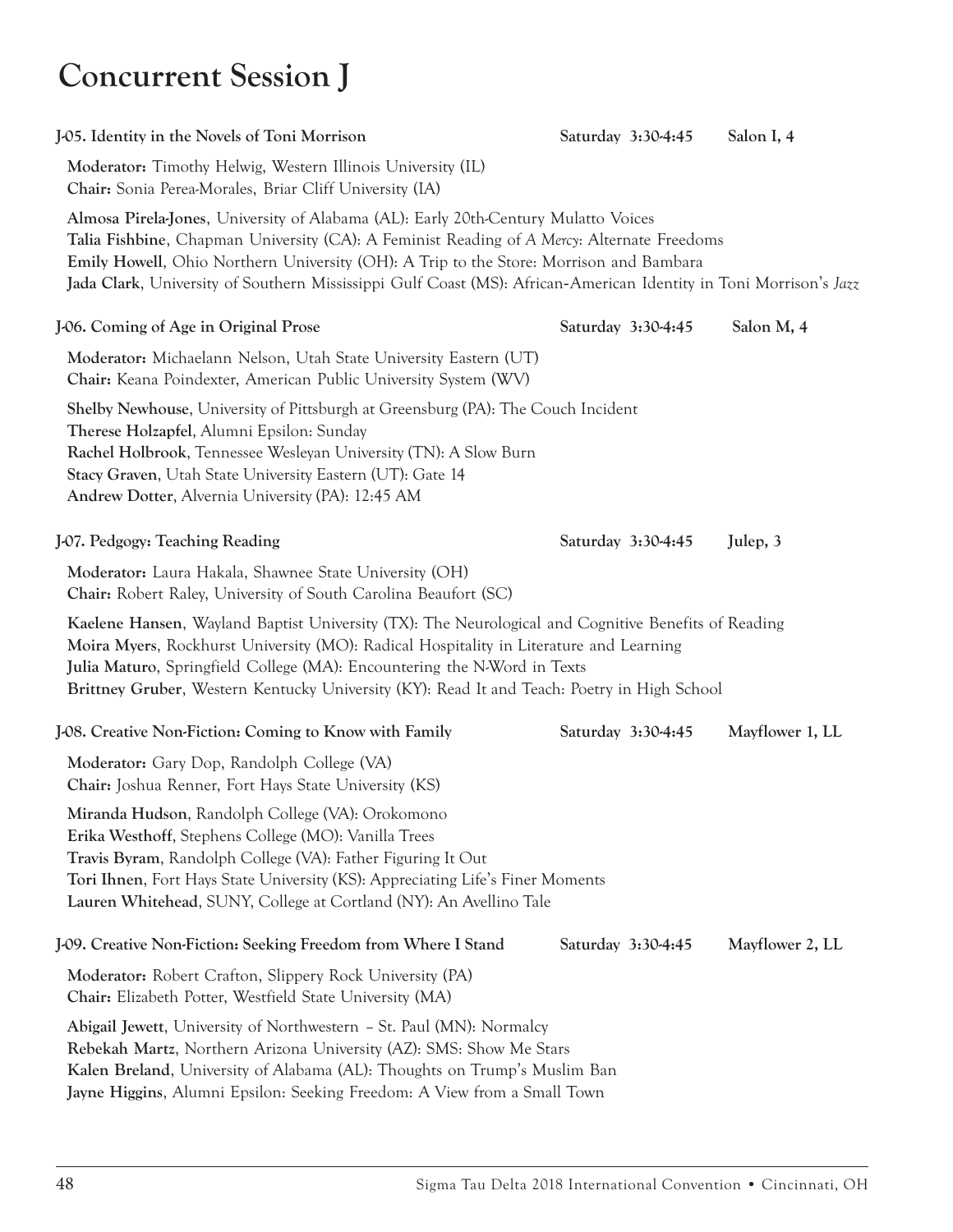### **Concurrent Session J**

### **out of the Real World**

**Moderator:** Amy Sonheim, Ouachita Baptist University (AR) **Chair:** Mirtie Badal, Plaza College (NY)

**Elizabeth Verrastro**, SUNY, College at Geneseo (NY): Music and Dance in Austen's *Emma* and *Persuasion* **Hannah Harrold**, Oklahoma Christian University (OK): Barrett Browning: A Woman's Purpose and Potential **Emily Varisco**, Louisiana Tech University (LA): Waking the Lady of Shalott **Hope Poe**, Lindsey Wilson College (KY): It's All Feminist Here

#### **J-11. Roundtable: Musicals, Mapping, and Saturday 3:30-4:45 Rookwood, 4 Markup: <code type=" Literary"/>**

**Moderator:** Elisa Beshero-Bondar, University of Pittsburgh at Greensburg (PA)

**Roundtable Participants: Brooke Stewart**, University of Pittsburgh at Greensburg (PA) **Audrey Hunker**, University of Pittsburgh at Greensburg (PA) **Gabrielle Keane**, University of Pittsburgh (PA) **Jonathan Horanic**, University of Pittsburgh at Greensburg (PA) **Briana Filer**, University of Pittsburgh at Greensburg (PA)

This roundtable discussion engages the audience in learning to write code and exploring how coding enhances studies of literary history—offering orientation in space and time. We provide examples from student-led Digital Humanities projects on the musical *Hamilton* and in Victorian studies of women's writing and the British Empire.

#### **J-12. Roundtable: Satire and Social Commentary in Cartoons Saturday 3:30-4:45 Continental, M**

**Moderator:** Traci Thomas-Card, Alumni Epsilon

**Roundtable Participants: Lissa Heineman**, Muhlenberg College (PA) **John Meade**, Miami University (OH) **Garrett Reed**, Miami University (OH) **Abigail Mechley**, Miami University (OH)

Our focus is on how modern, animated cartoons are able to represent topics effectively, from depression to current politics, through a satirical lens. Visually unreal and satirical situations allow cartoons to disarm the viewer from anticipating serious moments, which create a greater impact than media that are grounded in reality.

#### **J-13. Roundtable: Chasing Freedom in the Secondary Classroom Saturday 3:30-4:45 Rue Reolon, SL**

Moderator: Nancy Tuten, Columbia College, South Carolina (SC)

**Christine Hait**, Columbia College, South Carolina (SC) **Amy Hight**, Columbia College, South Carolina (SC) **Emily, Moore**, Columbia College, South Carolina (SC) **Taryn Auerbach** Columbia College, South Carolina (SC)

Three undergraduate English Education majors will discuss banned books, young adult-oriented media, and multicultural education and will invite audience members to share their experiences in the high school English classroom in the context of exploring how instructional practices in secondary English may impact the academic and personal development of students.

**J-10. 19th-Century British Literature: Women in and Saturday 3:30-4:45 Mayflower 3, LL**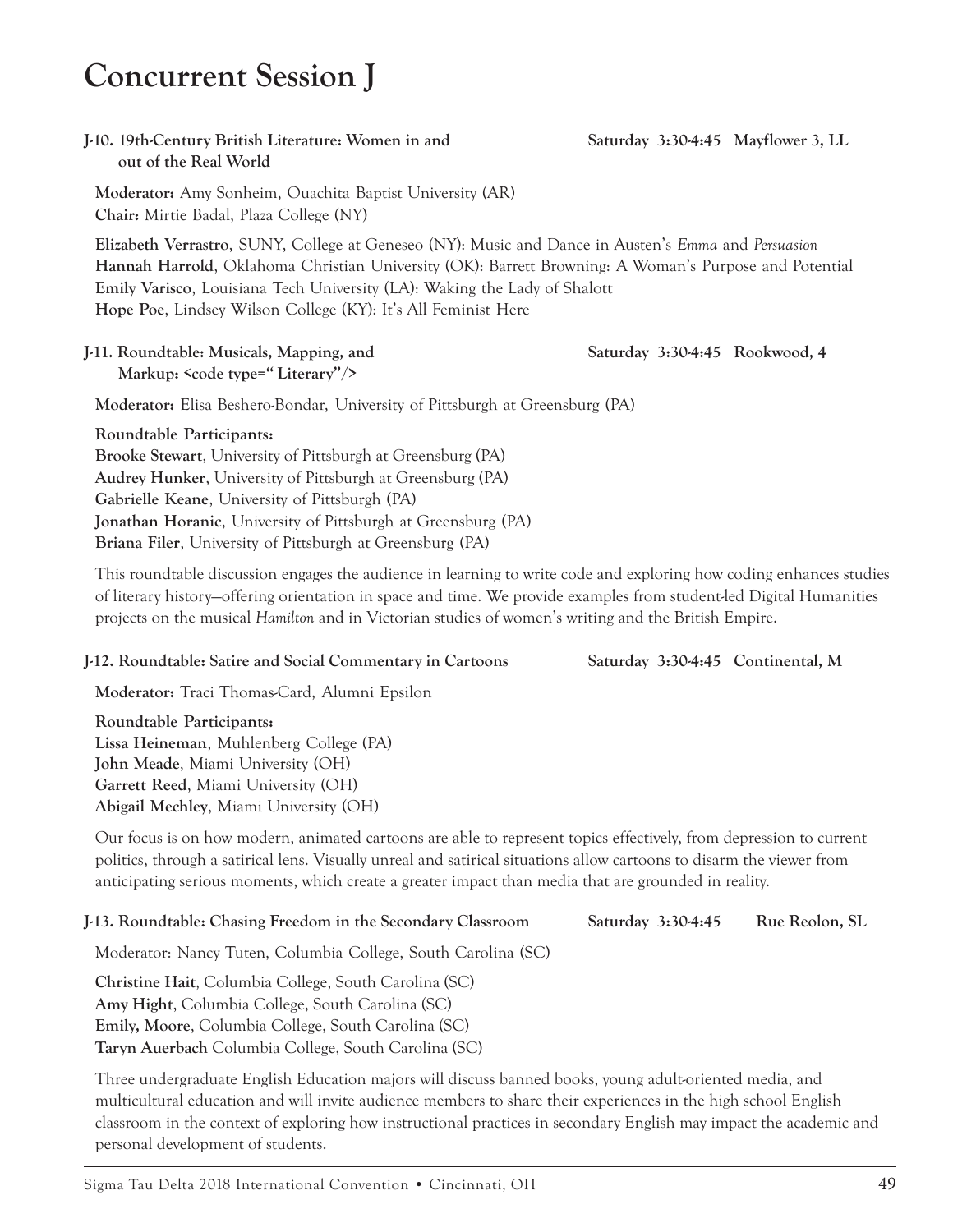#### The index includes presenters, chairs, and moderators of the concurrent sessions A- J.

Abendroth, Kelsey (Wichita State University, KS): E-16 Adams, Jeffrey (University of Pittsburgh at Johnstown, PA): D-16, F-01 Adkins, Hannah (University of Pikeville, KY): I-08 Al Deehani, Farah (American University of Kuwait, KU): I-12 Al Matrouk, Sharouq (American University of Kuwait, KU): H-12 Aldinger, Rachel (George Fox University, OR): B-08 Alexander, Audra (Mercyhurst University, PA): G-10 Alexander, Bailey (Truman State University, MO): B-07 Altman, Tessa (Westminster College, PA): G-10 Alvey, Kyle (University of Kentucky, KY): D-10, H-01 Anderle, Sarah (High Point University, NC): H-06 Anderson, Victoria (Ouachita Baptist University, AR): E-06 Andrews, Katherine (Univ. of Pitts. at Greensburg, PA): C-15, D-11, H-05 Arendt, Karlee (Carlow University, PA): A-07 Arney, Mirren (University of Dallas, TX): E-11 Arnold, Mary (Stephens College, MO): A-08 Atkins, Rachel (The College of New Jersey, NJ): D-04, H-13 Auerbach, Taryn (Columbia College, South Carolina, SC): J-13 Badal, Mirtie (Calhoun Community College, AL): B-16, J-10 Badal, Mirtie (Plaza College, NY): J-10 Baez, Seferine (Fitchburg State University, MA): E-14 Baeza, Victor (Azusa Pacific University, CA): C-02, E-01 Bahls, Kelli (Marian University, WI): E-08 Bailey, Jillian (East Tennessee State University, TN): C-03 Baird, Michael (University of Pittsburgh at Johnstown, PA): G-09 Baker, Emily (Lee University, TN): D-01 Baker, Jillian (Alvernia University, PA): F-15 Baker, Zachary (Alma College, MI): H-10 Bannon, Jessica (University of Indianapolis, IN): D-08 Baranoski, Madison (Muhlenberg College, PA): B-01 Barfield, Haley Shea (Univ. of N. Georgia, Gainesville Campus, GA): B-12 Barfknecht, Sara (Stephens College, MO): I-09 Barghouty, Dalia (Alma College, MI): I-06 Barrett, Juanita (Auburn University Montgomery, AL): I-03 Barrett, Olivia (Shepherd University, WV): D-12, I-11 Barron, Brittany (Georgia College & State University, GA): E-01 Barton, Brooklyn (Dixie State University, UT): I-08 Bartu, Benjamin (Linfield College, OR): D-02, E-02 Battistini, Robert (Centenary University, NJ): I-07 Baumgartner, Abigail (Cottey College, MO): I-06 Baxter, Sara (Indiana University East, IN): G-02 Beal, Samantha (Clarion University, PA): E-03, H-09 Beaumont-Christy, Natalie (University of Evansville, IN): D-05, E-04 Beaver, Nicholas (Walsh University, OH): I-10 Beckner, Stephanie (Indiana University East, IN): H-09 Beebe, Hannah (University of Northern Colorado, CO): E-05, H-04 Belcastro, Halston (Northwest Missouri State University, MO): B-02 Belcher-Rankin, Rebecca (Olivet Nazarene University, IL): I-09 Bennion, Brian (Dixie State University, UT): B-06 Bergmire-Sweat, Zoe (Univ. of N. Carolina Asheville, NC): B-15, F-02 Berkebile, Breanna (University of Pittsburgh at Johnstown, PA): B-02 Berry, Princess (Centenary University, NJ): I-07 Berry, Sydney (Samford University, AL): D-10 Beshero-Bondar, Elisa (Univ.of Pitts. at Greensburg, PA): C-15, F-04, J-11 Best, Brandon (Cedarville University, OH): G-08 Bialkowski, Catherine (The College of New Jersey, NJ): H-07 Biega, Kristian (Mercyhurst University, PA): B-12 Billings, Simone (Santa Clara University, CA): H-03 Bitter, Madeline (Northern Michigan University, MI): I-08 Bjoin, Makalea (Univ. of North Carolina Charlotte, NC): D-15, E-13 Boland, Rachel (The College of New Jersey, NJ): A-07 Boucher, Jaime (Westfield State University, MA): C-03, E-06 Boulrice, Theresa (Springfield College, MA): A-07 Boyle, Kirk (University of North Carolina, Ashville, NC): B-15 Brabec, Kelly (University of North Carolina Charlotte, NC): D-15, E-13 Bradley, Emily (Liberty University, VA): D-06 Bradley, Emily (Ouachita Baptist University, AR): E-02, G-02 Brandenburg, Laura (Wayland Baptist University, TX): J-03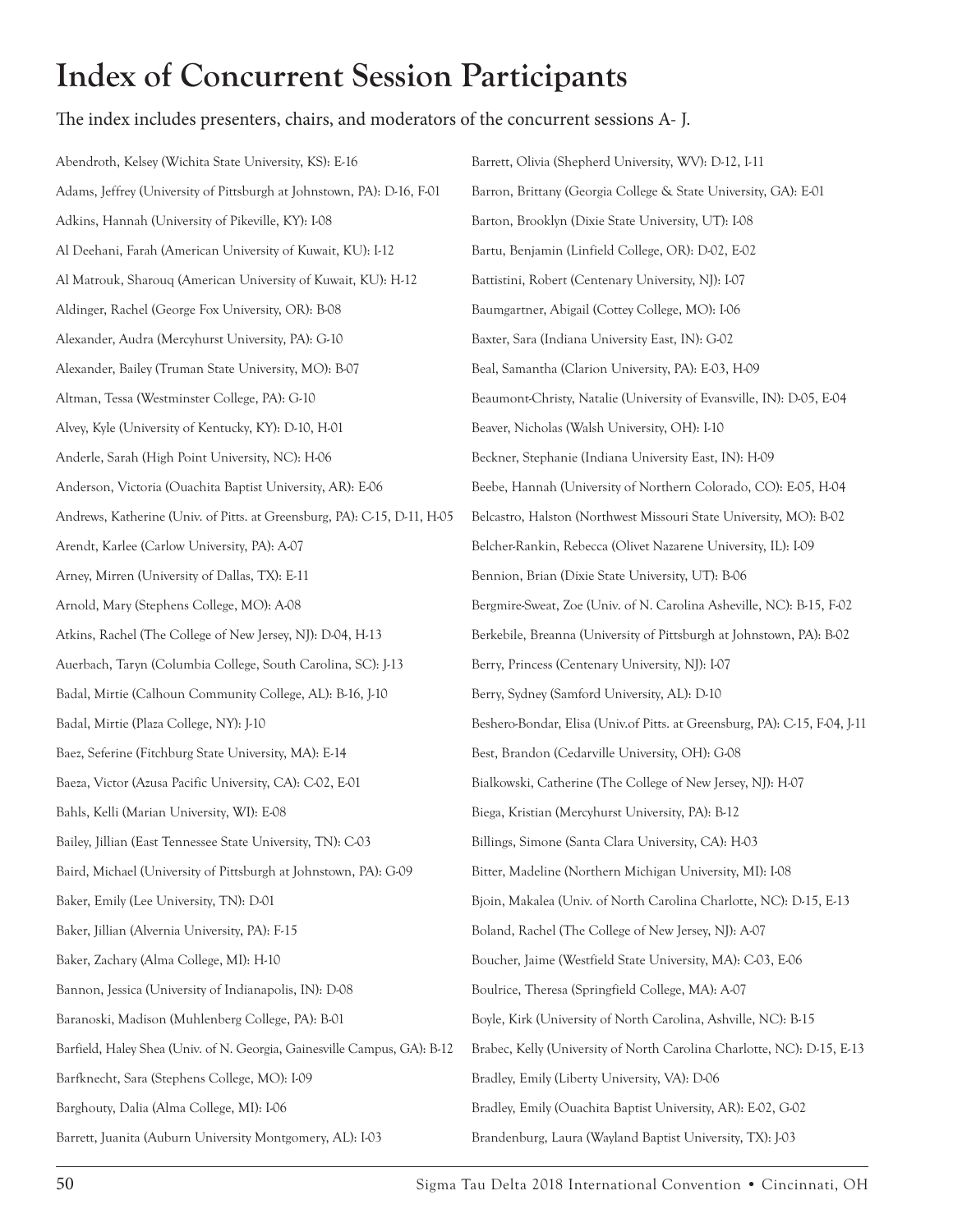Bravata, Tessa (Stetson University, FL): C-12 Breland, Kalen (University of Alabama, AL): G-04, I-16, J-09 Brewer, Grace (Truman State University, MO): I-09 Bridgeman, Bailey (Samford University, AL): G-06 Bronke, Kiley (Olivet Nazarene University, IL): E-10 Brooks, Ashley (Univ. of N. Georgia, Gainesville Campus, GA): C-07 Brooks, Janine (University of Nebraska Omaha, NE): D-08 Brown, Kevin (Lee University, TN): D-01, H-08 Brown, Kiana (University of Guam, GU): G-07 Brown, Kristen (Morningside College, IA): E-11 Brown, Levi (Wayland Baptist University, TX): C-06, H-14 Brown, Madison (Baker University, KS): A-01 Brubaker, Corinne (University of Oregon, OR): C-05 Bruett, Jared (Miami University, OH): G-14 Bruno, Krystin (Ramapo College of New Jersey, NJ): C-04 Bryant, Sarah (Louisiana Tech University, LA): B-09 Buchholz, Jared (Furman University, SC): D-08 Burke, Jenna (The College of New Jersey, NJ): F-01, G-15, H-13, I-15 Burton, Talia (Alumni Epsilon): B-03, E-09 Butler, Taja'Mir (Western State Colorado University, CO): E-01 Byko, Adam (Slippery Rock University, PA): B-04 Byram, Travis (Randolph College, VA): E-08, J-08 Caldwell, Melissa (Eastern Illinois University, IL): J-04 Cameron, Molly (Western Illinois University, IL): C-07, F-16 Campbell, Chelsea (University of South Dakota, SD): H-06 Campos, Uriel (Fort Hays State University, KS): A-13 Cantwell, Dakota (Missouri Valley College, MO): I-07 Capano, Kristen (The College of New Jersey, NJ): B-13, C-15 Carlin, Abigail (Eastern Illinois University, IL): C-07 Carney, Sean (Fitchburg State University, MA): E-14 Carrell, Jessica (Univ. of Southern Mississippi Gulf Coast, MS): I-11 Carroll, Daniel (University of Rio Grande, OH): B-12 Carter, John (Ball State University, IN): J-01 Carter, MiKayla (University of Kentucky, KY): C-06 Carter, Sierra (Wayland Baptist University, TX): C-09

Carter, Tristen (Wayland Baptist University, TX): H-14, J-02 Carty, Emily (SUNY, College at Cortland, NY): G-13 Carver, Adrienne (Shawnee State University, OH): F-10 Caye, Marla (Freed-Hardeman University, TN): A-08 Chak, Winnie (Chapman University, CA): F-06 Chapman, Emily (Transylvania University, KY): A-10 Chappell, Amanda (Saint Martin's University, WA): A-08 Chase, Kaitlynn (Fitchburg State University, MA): E-14 Chastain, Kara (Dixie State University, UT): H-05 Chasteen, Alexandra (The University of Iowa, IA): E-07 Chong, Grayson (University of Toronto Scarborough, CAN): F-11 Christopher, Hannah (Mount Vernon Nazarene University, OH): I-13 Clark, Chloe (Utah State University Eastern, UT): I-14 Clark, Jada (University of Southern Mississippi Gulf Coast, MS): J-05 Clark, Judith (Stephens College, MO): A-09, F-06 Coburn, Haley (Stephens College, MO): H-03 Collins, Emani (University of West Georgia, GA): A-04 Colucy, Alexis (Walsh University, OH): F-11 Comeford, AmiJo (Dixie State University, UT): H-05, J-02 Comiskey, Brendan (George Fox University, OR): E-06 Condon, Jacqueline (University of Dallas, TX): B-09 Coon, Megan (University of Rio Grande, OH): G-09 Covino-Poutasse, Katherine (Fitchburg State University, MA): E-14 Cowley-Baker, Breanne (Park University, MO): A-11 Cox, Kimberly (Chadron State College, NE): D-07, E-01 Cox, Trissie (Dixie State University, UT): I-09 Crafton, Robert E. (Slippery Rock University, PA): F-08, J-09 Craig, Sherri (Southeastern Louisiana University, LA): C-13, E-15, H-02 Crispell, Sarah (Franklin Pierce University, NH): A-02 Crow, Addison (Ouachita Baptist University, AR): A-05 D'Anselmi, Maria (University of Dallas, TX): F-11 Dalton, Cynthia (Alvernia University, PA): F-15 Dangelantonio, Elizabeth (Franklin Pierce University, NH): F-16 Dangelantonio, Sarah (Franklin Pierce University, NH): A-15 Daniel, Paige (Alma College, MI): E-07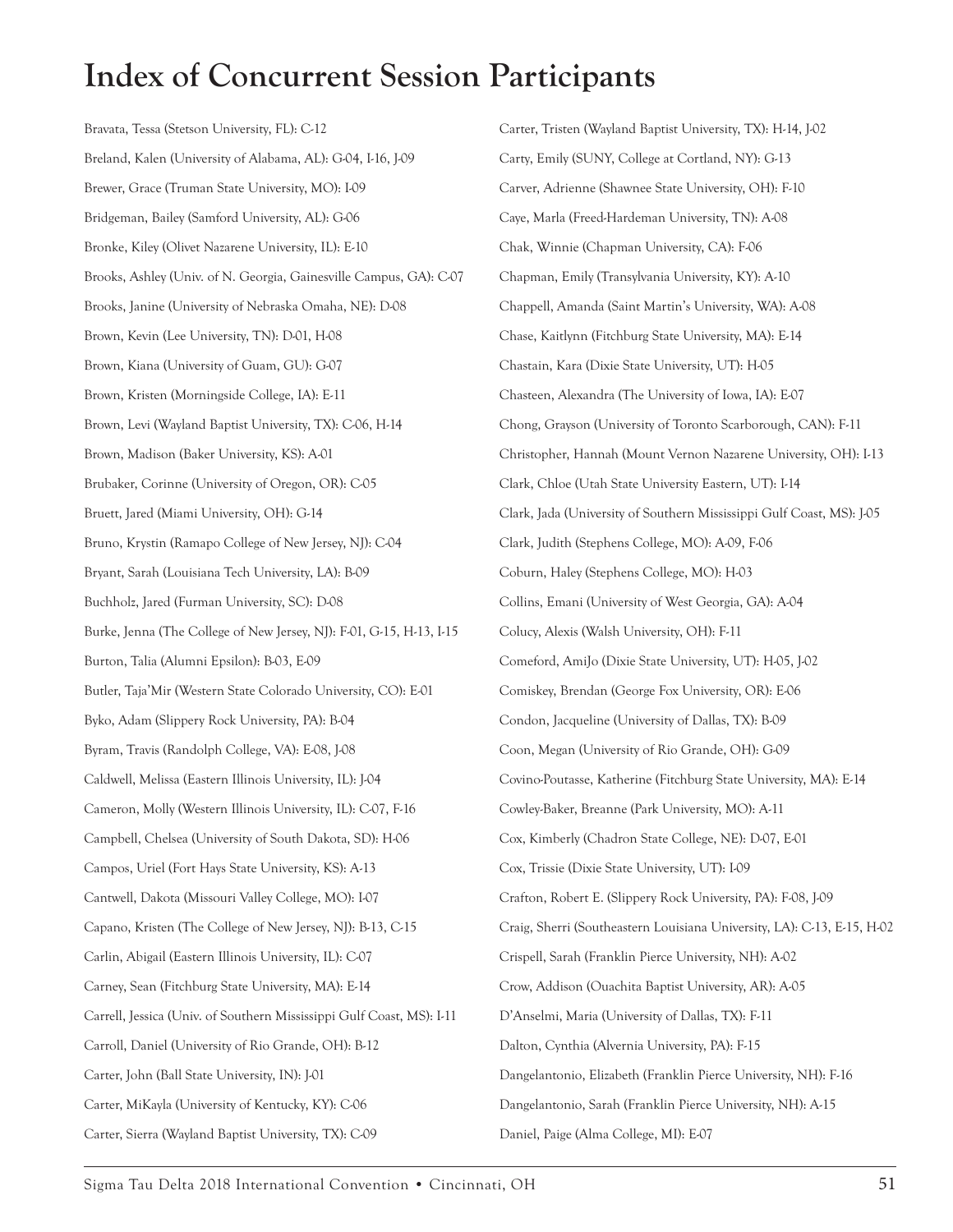Daniels, Katie (Western Kentucky University, KY): E-10, J-04 Davenport, Aaron (Univ. of Southern Mississippi Gulf Coast, MS): G-01 Davis, Barbara (Univ. of N. Georgia, Gainesville Campus, GA): F-10 Davis, Victoria (Slippery Rock University, PA): I-06 Day, Sara (Truman State University, MO): A-07, B-07 De Fant, Via Justine (University of Guam, GU): I-09 Decker, Donna (Franklin Pierce University, NH): C-09, F-16 Decker, Mary (Franklin Pierce University, NH): B-03 Delaney, Jackie (The College of New Jersey, NJ): H-02 DeMeo, Marybeth (Alvernia University, PA): D-02, F-15 Dennis, Larry (Clarion University, PA): C-02, D-06 DeOrnellis, Drake (Liberty University, VA): D-09 Diaz, Jayliss (Alumni Epsilon): I-13 Dickens, Casey (Western New Mexico University, NM): H-15 Dierdorff, Hannah (George Fox University, OR): B-01 Dietrich, Carol (DeVry University - Columbus Campus, OH): G-01 Dillard, Leigh (Univ. of North Georgia, Gainesville Campus, GA): C-10 DiMartino, Christina (Merrimack College, MA): B-10 Dixon, Keri (Linfield College, OR): E-11, G-10 Dixon, Nikolle (University of Arkansas - Fort Smith, AR): I-02 Dolley, Shannon (Miami University, OH): C-09, I-13 Dop, Gary (Randolph College, VA): F-03, J-08 Doran, Evan (Miami University, OH): A-03, G-14 Dotter, Andrew (Alvernia University, PA): E-12, J-06 Douglas, Celia (Bennett College for Women, NC): D-02 Dowland, Douglas (Ohio Northern University, OH): F-05 Doyle, Sharron (Park University, MO): F-02, H-12 Drake, Jacqueline (Marian University, WI): A-02 Drendel, Ryan (Missouri Southern State Univ., Joplin, MO): E-07, G-01 Dreyer, Courtney (Western Michigan University, MI): A-09, G-01 Duggan, Kiera (Merrimack College, MA): B-06 Duquette, Kellie (Assumption College, MA): E-05 Durbin, Dakota (Merrimack College, MA): E-12, F-02 Eckstein Berkowitz, Dana (Alumni Epsilon): F-08, G-16 Edwards, Britton (Univ. of North Carolina Wilmington, NC): A-05 Frisbie, Shantal (Pepperdine University, CA): E-08

Eisel, Jacy (University of Maryland, College Park, MD): G-04 Eisele, Heather (Morningside College, IA): A-05 Eldred, Kristen (Southern Adventist University, TN): D-11 Englert, Meagan (Alumni Epsilon): A-15, H-15 Ensign, Abby (Utah State University, UT): D-04, F-03 Epley, Jacquelynn (University of Southern Indiana, IN): C-12 Ericson, Brian (Lee University, TN): A-03 Ericson, Charlie (University of Evansville, IN): G-04 Evangelista, Mallory Elizabeth (Midwestern State University, TX): C-02 Ewert, Wyatt (Western State Colorado University, CO): F-03 Ezell, Silas (Oklahoma Baptist University, OK): D-05, F-01 Fard-Allah, Malikah (Cottey College, MO): I-05 Felton, Marissa (Wayland Baptist University, TX): H-14 Feltz, Morgan (University of North Carolina Pembroke, NC): D-02 Fenty, Caroline (University of Oregon, OR): D-08, J-01 Ferlotti, Rebecca (Alumni Epsilon): G-16, H-01 Festini, Zachary (Sacred Heart University, CT): C-08 Filer, Briana (University of Pittsburgh at Greensburg, PA): J-11 Finch, Gavin (Southern Adventist University, TN): C-05 Firmin, Jessica (Southeastern Louisiana University, LA): C-07, E-15 Fishbine, Talia (Chapman University, CA): J-05 Fishel, Emily (University of Delaware, DE): F-13 Fitzpatrick, Carrie (Alvernia University, PA): H-07 Foley, Gerard (Marist College, NY): F-11 Forbach, Morgan (Park University, MO): H-07 Ford, Kennedi (Dakota State University, SD): A-11 Foster, Ellen (Clarion University, PA): A-11, H-09 Fowler, Jesse (Alumni Epsilon): D-01 Fowler, Rachael (Alumni Epsilon): C-08 Frangos, Jennifer (University of Missouri, Kansas City, MO): D-13, G-08 Frank, Genevieve (University of Dallas, TX): E-10 Frank, Gretchen (Lakeland Community College, OH): H-16 Freeny, Caitlin (Lindsey Wilson College, KY): C-11 Friesen, Megan (Aims Community College, CO): C-09, H-16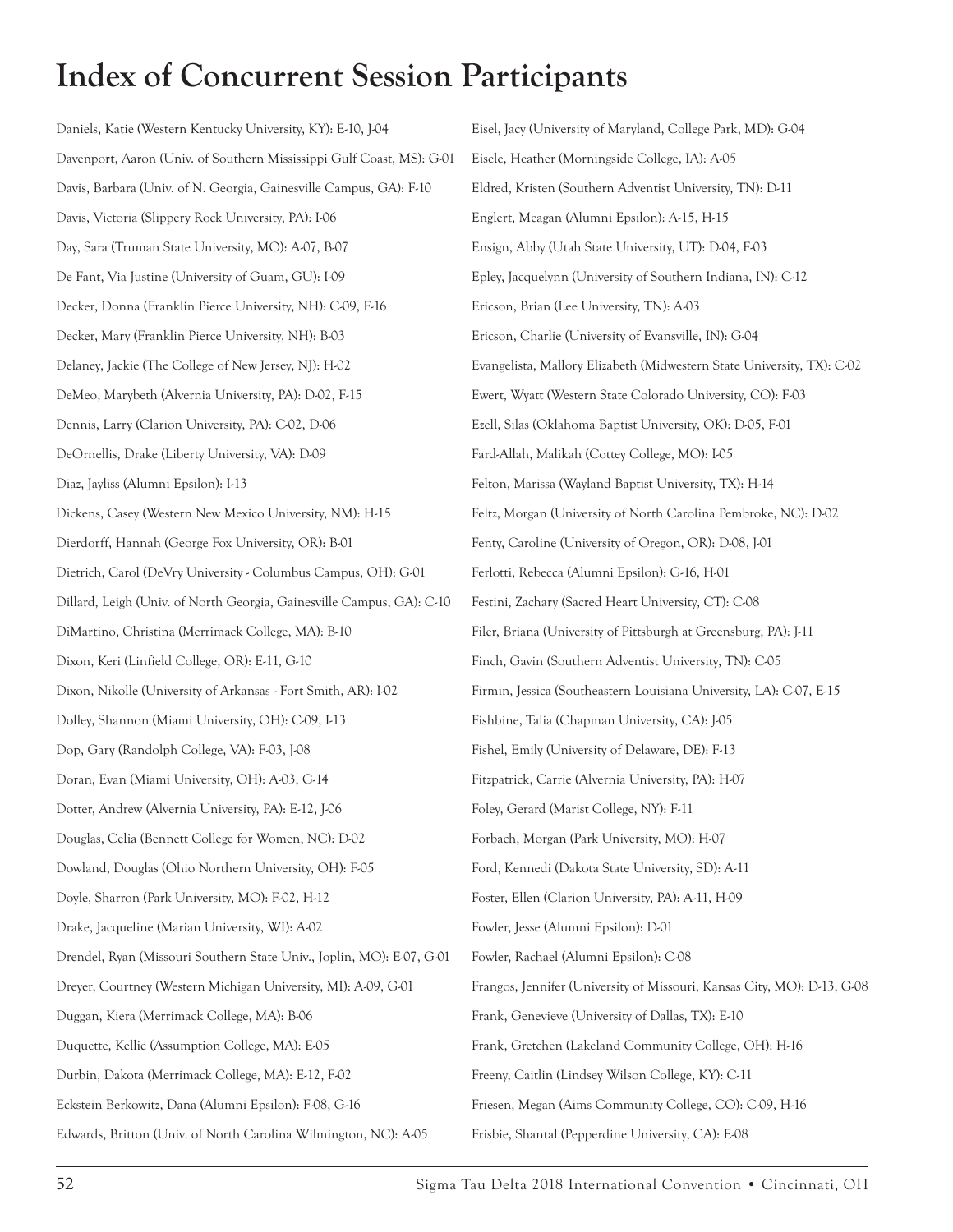Fry, Alyssa (University of Pittsburgh at Greensburg, PA): C-15, F-04 Frykholm, Autumn (Eastern Illinois University, IL): C-06 Fudge, Emily (University of Delaware, DE): F-13 Fuss, Amelia (Bridgewater State University, MA): A-04 Gabriel, Lerie (University of Missouri, Kansas City, MO): D-13 Gage, Sarah (Cottey College, MO): I-07 Gardener, Stephanie (Chadron State College, NE): E-09 Garratt, Elisabeth (Olivet Nazarene University, IL): D-04 Geffrey, Rachel (Chatham University, PA): E-01 Genre, Christopher (Southeastern Louisiana Univ., LA): C-13, E-15, I-02 Gentry, Sarah (Lee University, TN): D-06 Gerlick, Joseph (Alumni Epsilon): A-03 Gernhardt, Hannah (University of Dallas, TX): B-09, F-04 Ghosh, Kuhelika (University of California, Los Angeles, CA): A-10 Giambona, Luke (The College of New Jersey, NJ): C-11 Gianitsos, Effie (Salve Regina University, RI): B-09, F-05 Gillman, Madeleine (Eastern Illinois University, IL): F-01 Gilmore, Myra (Blue Mountain College, MS): C-05 Gilmore, Najelle (Alma College, MI): C-01 Gissendanner, Hannah (Louisiana Tech University, LA): C-05 Glatt, Rachel (Saint Vincent College, PA): B-05 Glenn, Jamie (Northern Michigan University, MI): G-08 Goff, Erin (Ball State University, IN): J-01 Gomez, Alexandra (Palm Beach Atlantic University, FL): A-01 Gonzales, Alexis (Utah State University Eastern, UT): I-14 Gordillo, Diana (Western New Mexico University, NM): H-15 Graham, Landon (Utah State University, UT): F-05 Graham, Shane (Utah State University, UT): C-11, D-04 Grant, Alexander (Liberty University, VA): A-14 Graven, Stacy (Utah State University Eastern, UT): F-07, I-14, J-06 Green, Erin (University of Montevallo, AL): F-05 Greene, Amy (Dixie State University, UT): B-12, F-08 Grigore, Daniel (Pacific Union College, CA): D-12 Gruber, Brittney (Western Kentucky University, KY): J-07 Guin, Theresa (University of Dallas, TX): I-07

Gwinn, Alese (Carlow University, PA): A-04 Haegeland, Elin (University of South Dakota, SD): D-12 Hagen, Hannah (University of Missouri, Kansas City, MO): D-13 Hager, Marah (University of Rio Grande, OH): D-05 Hair, Therese (Palm Beach Atlantic University, FL): D-05 Hait, Christine (Columbia College, SC): J-13 Hakala, Laura (Shawnee State University, OH): J-07 Hamilton, Abigail (Transylvania University, KY): G-03 Hamilton, Alison (University of Oregon, OR): A-05 Hanrahan, Heidi (Shepherd University, WV): E-12 Hansen, Kaelene (Wayland Baptist University, TX): H-14, J-07 Harbin, Andrea (SUNY, College at Cortland, NY): G-13 Harding, Ashleigh (Truman State University, MO): C-08, F-09 Hardy, Brianna (Fort Hays State University, KS): A-06 Harrison, Chloe (Oklahoma Baptist University, OK): F-16, I-06 Harrison, Kimberlyn (University of North Texas, TX): I-12 Harrold, Hannah (Oklahoma Christian University, OK): J-10 Hart, Jonathan (Liberty University, VA): A-14, B-01 Harthorn, Edward (Arkansas State University, AR): C-11 Hass, Katie (Lee University, TN): F-10, H-08 Hathaway, Bethanie (Lee University, TN): B-08, F-11 Hautau, Folauhola (Baker University, KS): E-07, F-12 Hawes, Jeff (Northeast Alabama Community College, AL): H-16 Hawk, Jacob (Palm Beach Atlantic University, FL): D-07 Hayes, Brittany (Freed-Hardeman University, TN): D-09 Haynes, Shannon (Franklin Pierce University, NH): G-02 Hayward, Kelsey (Thomas More College, KY): D-01 Hefty, Bryce (Luther College, IA): F-03 Heimberger, Tara (Univ. of N. Georgia, Gainesville Campus, GA): D-09 Heineman, Lissa (Muhlenberg College, PA): I-03, J-12 Heller, Jessica (Alumni Epsilon): B-01 Helwig, Magdelyn (Western Illinois University, IL): H-12, I-16 Helwig, Timothy (Western Illinois University, IL): I-05, J-05 Hemmer, Emily (University of Nebraska, Kearney, NE): F-12 Henderson, Zoe (Western State Colorado University, CO): E-03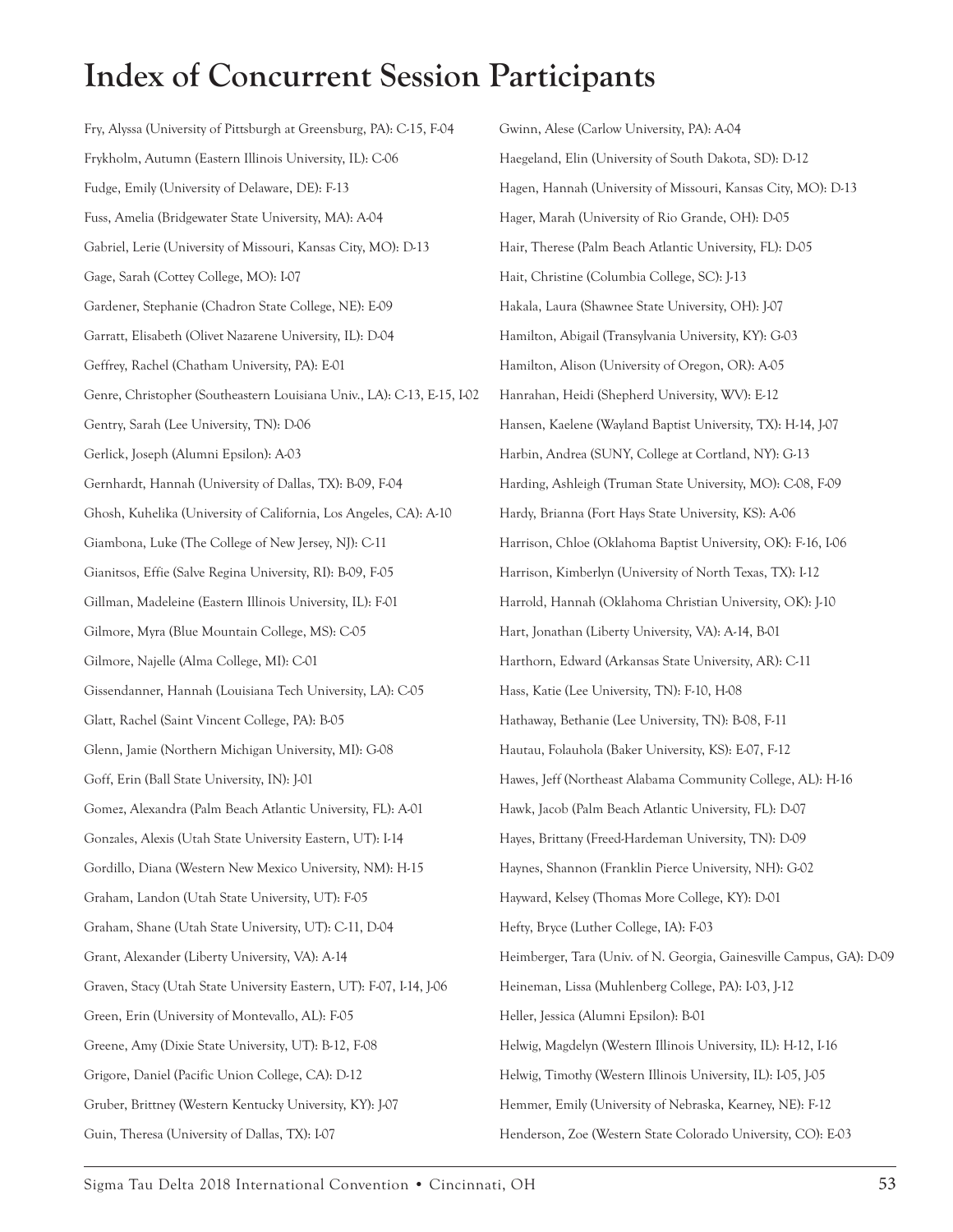Hendry, Marie (State College of Florida, Venice, FL): C-05 Hennick, Leah (St. Norbert College, WI): A-08 Henríquez, Cristina (Featured Speaker): B-14 Herbst, Erin (SUNY, College at Geneseo, NY): G-11 Herschberger, Kelsey (George Fox University, OR): B-01 Hersey, Gabrielle (Shepherd University, WV): I-02 Heyman, Miranda (Berry College, GA): F-06 Higgins, Jayne (Alumni Epsilon): J-09 Hight, Amy (Columbia College, SC): F-12, J-13 Hines, Kori (Rockhurst University, MO): C-02 Hochstein, Gloria J. (Univ. of Wisconsin-Eau Claire, WI): C-07, D-12 Holbrook, Rachel (Tennessee Wesleyan University, TN): J-06 Hollars, Jennifer (Wayland Baptist University, TX): G-03, J-01 Holt, Delaney (Western Kentucky University, KY): I-02 Holzapfel, Therese (Alumni Epsilon): J-06 Hontz, Ashley (Oklahoma Baptist University, OK): E-12 Horanic, Jonathan (University of Pittsburgh at Greensburg, PA): J-11 Horn, Dylan (University of Missouri, Kansas City, MO): D-13 Hornbeck, Olivia (Baker University, KS): B-01 Houston, Emily (Western Kentucky University, KY): C-01, G-04 Hovet, Sarah (University of Oregon, OR): E-04 Howard, Alayna (Park University, MO): A-11, J-03 Howell, Ashley (Central Michigan University, MI): C-01 Howell, Emily (Ohio Northern University, OH): J-05 Howle, Jonathan (Plaza College, NY): H-16 Hudson, Miranda (Randolph College, VA): J-08 Hueners, Deana (Dakota State University, SD): A-08 Hunker, Audrey (University of Pittsburgh at Greensburg, PA): J-11 Hussey, Andrew (Alma College, MI): F-01, I-01 Huth, Lydia (Campbell University, NC): D-10 Igl, Natasha (St. Norbert College, WI): B-02 Ihnen, Tori (Fort Hays State University, KS): J-08 Inserra, Emily (Ramapo College of New Jersey, NJ): B-10 Ivanov-Craig, Andrea (Azusa Pacific University, CA): H-06, I-04 Izzo, Jacqueline (St. Francis College, NY): C-01

Jackson, Kaitlyn (Lindsey Wilson College, KY): B-04 James-Collins, Zoe (University of Delaware, DE): F-13 Jameson, Louis (Chapman University, CA): F-06, I-04 Janik, Jacqueline (Marian University, WI): F-01 Jankovsky, Anna (Miami University, OH): A-04 Jarmer, Sarah (Fort Hays State University, KS): B-05 Jenkins, Makayla (Lee University, TN): G-07, I-01 Jenkins, Tara (Pepperdine University, CA): H-03 Jensen, Sky (Utah State University Eastern, UT): I-14 Jereb, Amy (Truman State University, MO): B-07 Jett, Rachel (Southern Arkansas University, AR): B-03, E-16 Jewett, Abigail (University of Northwestern – St. Paul, MN): J-09 Jobe, Hannah (Southern Adventist University, TN): D-11, G-07 John, Judith (Missouri State University, MO): A-03, G-03 Johnson, Darius (Morehouse College, GA): G-04 Johnson, Garrett (Liberty University, VA): A-14, C-09, G-08 Jones, Elysia (The College of New Jersey, NJ): A-09, B-13 Jones, Korbin (Northwest Missouri State University, MO): B-03, G-09 Jones, Nicole (University of North Carolina Charlotte, NC): J-02 Joy, Andrew (Western New Mexico University, NM): H-15 Joyner, Forrest (Utah State University, UT): G-11 Jungermann, Luke (Olivet Nazarene University, IL): C-04, G-10 Jurgensen, Amber (Louisiana Tech University, LA): G-10 Juszczak, Kelsey (Slippery Rock University, PA): H-08, J-01 Kabbeko, Blaise (Alvernia University, PA): F-15 Kalinowski, Lyndsey (Oklahoma Baptist University, OK): B-04 Kamanpret, Kammy (Plaza College, NY): B-16 Kanouse, Rhiar (Central Michigan University, MI): E-05 Kaploun, Rebecca (The College of New Jersey, NJ): I-11 Kapus, Allie (Liberty University, VA): A-14, D-03 Kaufman, Jarrett (University of Louisiana, Lafayette, LA): A-02 Keane, Gabrielle (University of Pittsburgh, PA): A-01, D-07, J-11 Keeton, Laura (University of Pikeville, KY): A-08 Kendra, April (University of Delaware, DE): F-13 Kennedy, Bridget (Merrimack College, MA): D-12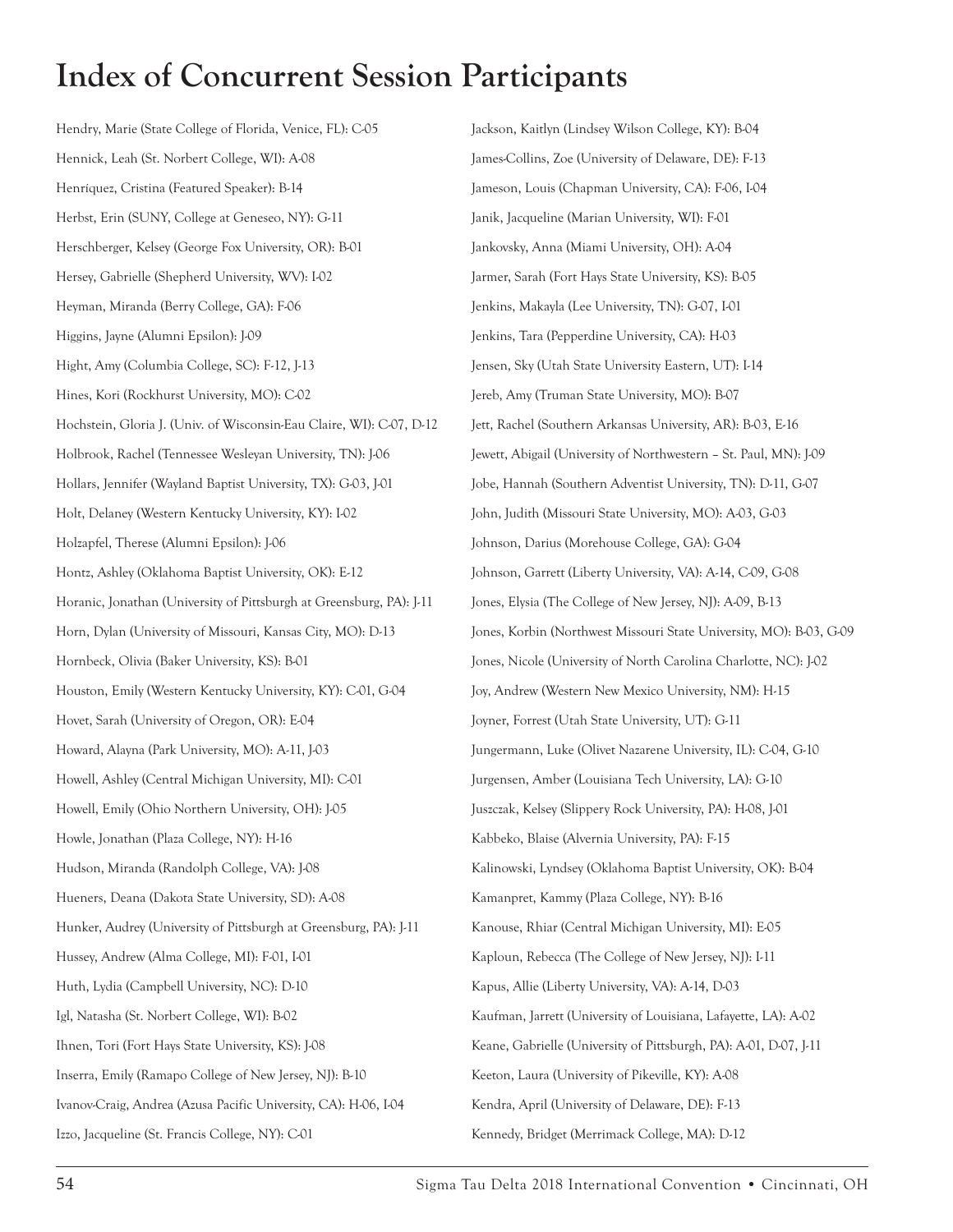Kershner, Cassie (Alvernia University, PA): F-15 Kessler, Brandi (University of Pikeville, KY): G-08 Keyser, Michaela (Shepherd University, WV): I-04 Khela, Sabrina (University of Toronto Scarborough, CAN): F-11 Kikendall, Stacey (Park University, MO): F-02 Kiker, Sarah (Pepperdine University, CA): H-11 Kline, Helen (Walsh University, OH): H-05 Knickerbocker, Kara (Alumni Epsilon): I-01 Knutson, Matthew (St. Norbert College, WI): D-03 Kober, Alexa (Sacred Heart University, CT): F-07, G-11 Kohler, Morgan (Westminster College, PA): F-05 Kramer, Madeline (Western Kentucky University, KY): A-10 Kranz, Martina (Minot State University, ND): A-02 Krummel, Kylie (Shepherd University, WV): D-03, G-12 Kruse, Mason (University of Alabama, AL): C-10, I-16 Kuehl, Kimberly (Mercyhurst University, PA): E-04, H-02 Kulmala, Dan (Fort Hays State University, KS): B-11, D-09 Kuzma, Clare (University of Dallas, TX): F-04 LaBruna, Elizabeth (Westfield State University, MA): A-11 Ladner, Jennifer (Univ.of Southern Mississippi Gulf Coast, MS): H-08 Lagasca, Maria (Alumni Epsilon): F-08 Lane, Teresa (Carson-Newman University, TN): F-02 Lartigue, Rebecca (Springfield College, MA): D-10 Laudenbach, Michael (The College of New Jersey, NJ): A-06, D-16, H-03 Lawrence, Brittany (University of Dallas, TX): E-11, H-04 Leaver, Lillian (Western State Colorado University, CO): J-03 Lee, Emma (Azusa Pacific University, CA): H-06 Lemus, Jared (University of Arkansas, Little Rock, AR): I-09 Lepley, Coltt (University of Pittsburgh at Johnstown, PA): J-03 Lerant, Kira (The College of New Jersey, NJ): A-13, B-07 Levin, Scott (Louisiana Tech University, LA): B-06 Lewis, Annabel (Western State Colorado University, CO): G-03, H-05 Lewis, Darius (The College of New Jersey, NJ): A-06 Lewis, Dylan (Central Methodist University, MO): D-03 Lewis, Kelley (Ohio Northern University, OH): H-10, I-02

Lewis, Mildred (Chapman University, CA): B-12 Liljegren, Annie (University of Missouri, Kansas City, MO): D-13 Linafelter, Allison (Morningside College, IA): B-10, H-06 Lindh, Isabella (Palm Beach Atlantic University, FL): H-04 Livieratos, Eros (William Paterson University of New Jersey, NJ): A-02 Lobaito, Charles (Alumni Epsilon): G-01 Locke, Randi (Bennett College for Women, NC): A-05 Lomeli, Ashli (Azusa Pacific University, CA): I-04 Louie, Elmira (University of Oregon, OR): B-01 Loyless, Laurel (Cottey College, MO): C-02 Lucas, Marisa (Ohio Northern University, OH): F-08, H-07 Luongo, Christine (Westfield State University, MA): D-05, H-12 Lyle, Elizabeth (University of North Texas, TX): H-10 MacFarlane, Connor (University of Toronto Scarborough, CAN): D-04 Macheret, Minadora (University of North Texas, TX): E-02 Maguire, Brianna (Shepherd University, WV): A-11 Mahaffy, Kelly (Truman State University, MO): F-04, H-08 Mahoney, Brendan (SUNY, College at Geneseo, NY): B-04 Malatare, Alexi (Morningside College, IA): B-02 Malone, Megan (Marshall University, WV): D-08 Manear, John (NEHS Advisor): F-14 Manges, Nicole (Huntington University, IN): F-04, H-09 Mannion, Caitlin (The College of New Jersey, NJ): A-15, D-16 Marasia, Kayla (Washington & Jefferson College, PA): C-15, I-10 Marchand, Louis (Walsh University, OH): J-02 Marcure, Jessica (Franklin Pierce University, NH): A-15 Martin, Emily (Fitchburg State University, MA): E-14 Martin, Spencer (University of Indianapolis, IN): H-05, I-03 Martinez, Roberto (Alumni Epsilon): C-11, E-15 Martz, Rebekah (Northern Arizona University, AZ): J-09 Matheny, Jessica (University of Rio Grande, OH): I-02 Mattingly, Elisa (High Point University, NC): C-10 Maturo, Julia (Springfield College, MA): J-07 Mauck, Courtney (Alumni Epsilon): E-08 Maust, Andrew (Alumni Epsilon): I-04, J-02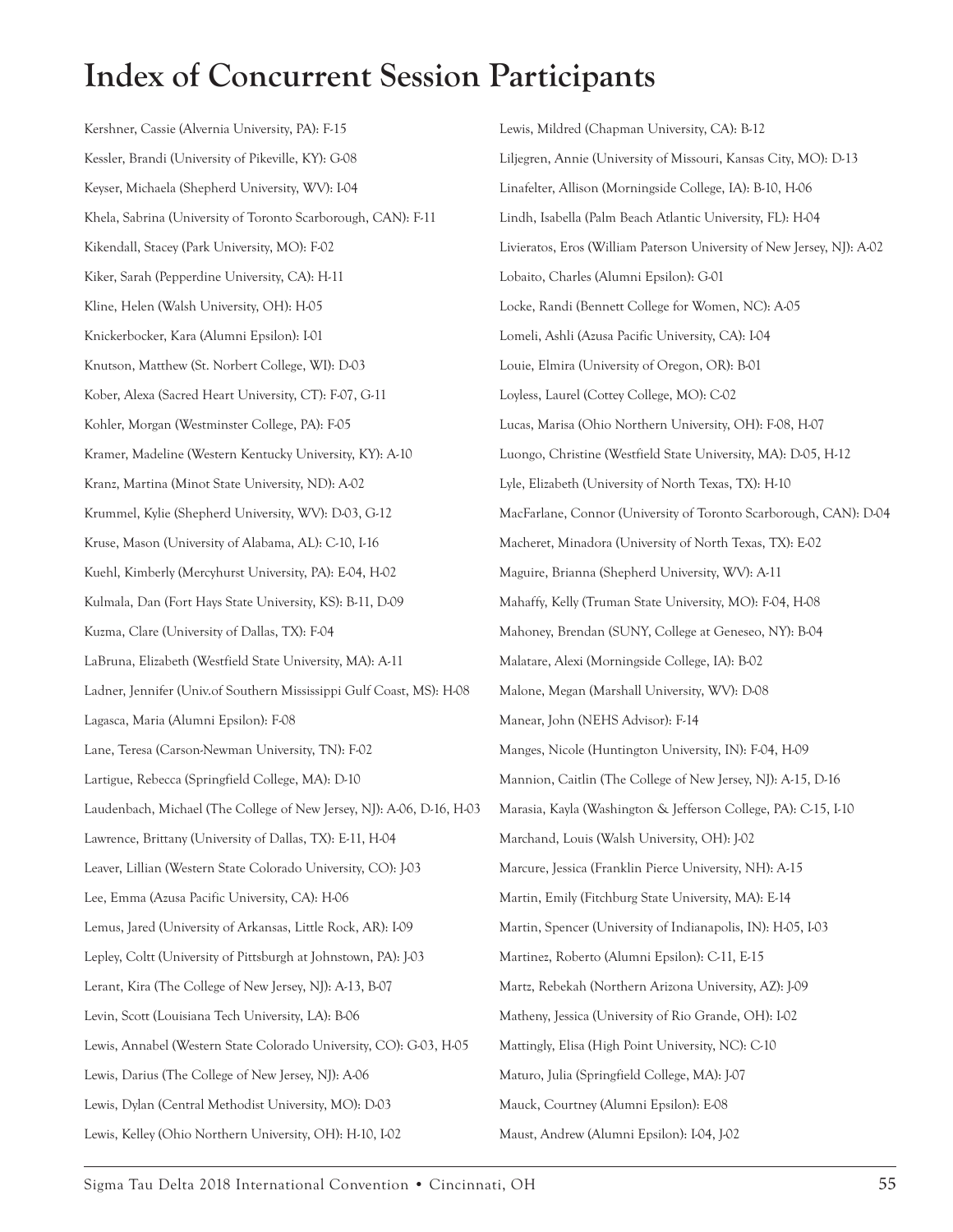Mbaye, Abdul (DeVry University - Columbus Campus, OH): J-01 McAteer, James (The College of New Jersey, NJ): A-13, B-13, F-09 McCarron, Claudia (Shepherd University, WV): E-12 McClantoc, Keshia (Alumni Epsilon): B-12 McClure, Caroline (Blue Mountain College, MS): E-08 McCormick, Jessica (Western Kentucky University, KY): E-03 McCurry, Margaret (Furman University, SC): B-06, I-05 McFall, Kaitlyn (Aquinas College, MI): B-04 McGinn, Ryan (University of North Carolina Asheville, NC): B-15 McHugh, Alaina (The College of New Jersey, NJ): E-11 McKasty, Peter (SUNY, College at Cortland, NY): G-13 McKinley, Megan (Oklahoma Christian University, OK): F-04 McLaughlin, Ashley (Merrimack College, MA): B-08 McMillan, Lindsey (Missouri Valley College, MO): H-03 McWhorter, Ellen (Merrimack College, MA): A-06 Meade, John (Miami University, OH): C-12, G-14, J-12 Mecca, Christian (Ramapo College of New Jersey, NJ): A-09, B-12 Mechley, Abigail (Miami University, OH): G-14, H-11, J-12 Megginson, Amelia (Samford University, AL): B-10 Meirose, Sarah (University of South Dakota, SD): I-08 Melancon, Shianne (Southeastern Louisiana Univ., LA): C-13, D-01 Merchant, Ryan (Baker University, KS): I-02 Messina, Talia (Gordon College, MA): F-03 Metcalf, Katherine (University of Alabama, AL): A-06 Meyer, Selah (Lee University, TN): C-12 Miller, Cody (McNeese State University, LA): G-07 Miller, DeAndra (Minot State University, ND): B-13, I-01 Miller, Linda (Muhlenberg College, PA): E-03, I-03 Miller, Marissa (Westminster College, PA): B-05, H-12 Miller, Samantha (The College of New Jersey, NJ): H-13 Miranda-Troup, Josiah (Western State Colorado University, CO): G-02 Mitchell, Anna (Calhoun Community College, AL): B-16 Mitus, Sylvia (Springfield College, MA): G-12 Mogle, Matthew (Baker University, KS): A-01 Mohler, Lauren (Olivet Nazarene University, IL): B-03

Mollenkamp, Allison (University of Alabama, AL): F-06 Monahan, Madison (Morningside College, IA): H-11 Monroe, Celia (Miami University, OH): I-13 Monroe, Nancy (NEHS Advisor): F-14 Montes, Gabriella (University of Dallas, TX): E-04, I-08 Moore, Chelsea (Univ. of N. Carolina Charlotte, NC): D-15, E-13 Moore, Emily (Columbia College, SC): J-13 Moore, Hope (Belmont University, TN): A-06 Morales, Mersey (University of Dallas, TX): E-10, I-07 Morgan, Hank (Alumni Epsilon): G-03 Morris, Kathleen (Westfield State University, MA): D-02 Morrison, Leslie (Aims Community College, Greeley Camp., CO): B-03 Morrow, Julia (Missouri State University, MO): E-10, I-06 Moser, Sarahan (Univ. of N.Carolina Charlotte, NC): D-15, E-13, H-10 Motolani, Aishat (Albany State University, GA): D-01 Mouser, Taylor (Carson-Newman University, TN): F-09 Muhametzyanova, Natalya (West Liberty University, WV): D-05 Mulcahy, Caity (Franklin Pierce University, NH): C-14 Mundt, Alaina (St. Norbert College, WI): F-03 Myers, Moira (Rockhurst University, MO): J-07 Myrick, Christian (Morehouse College, GA): F-07, I-09 Nascimento, Adrianne (Univ. of Toronto Scarborough, CAN): H-04 Nelson, John (Dakota State University, SD): D-03, F-12 Nelson, Michaelann (Utah State University Eastern, UT): I-14, J-06 Nemeth, Haley (Tulane University, LA): F-07 Newhouse, Shelby (University of Pittsburgh at Greensburg, PA): J-06 Newman, Eryn (Franklin Pierce University, NH): B-04, C-14 Nichols, Tina (Fairmont State University, WV): C-06 Nikander, Troy (Franklin Pierce University, NH): D-01, F-16 Nixon, Kathy (American University of Kuwait, KU): C-08, F-07 Nolan, Christopher (Alma College, MI): G-02 Noll, Kelly (The College of New Jersey, NJ): B-11, E-01 Norby, Merry (University of Wisconsin-Oshkosh, WI): I-05 Norono Rojas, Jose Alfredo (Broward College - S. Camp., FL): B-08, I-10 Norris, Mary (Featured Speaker): D-14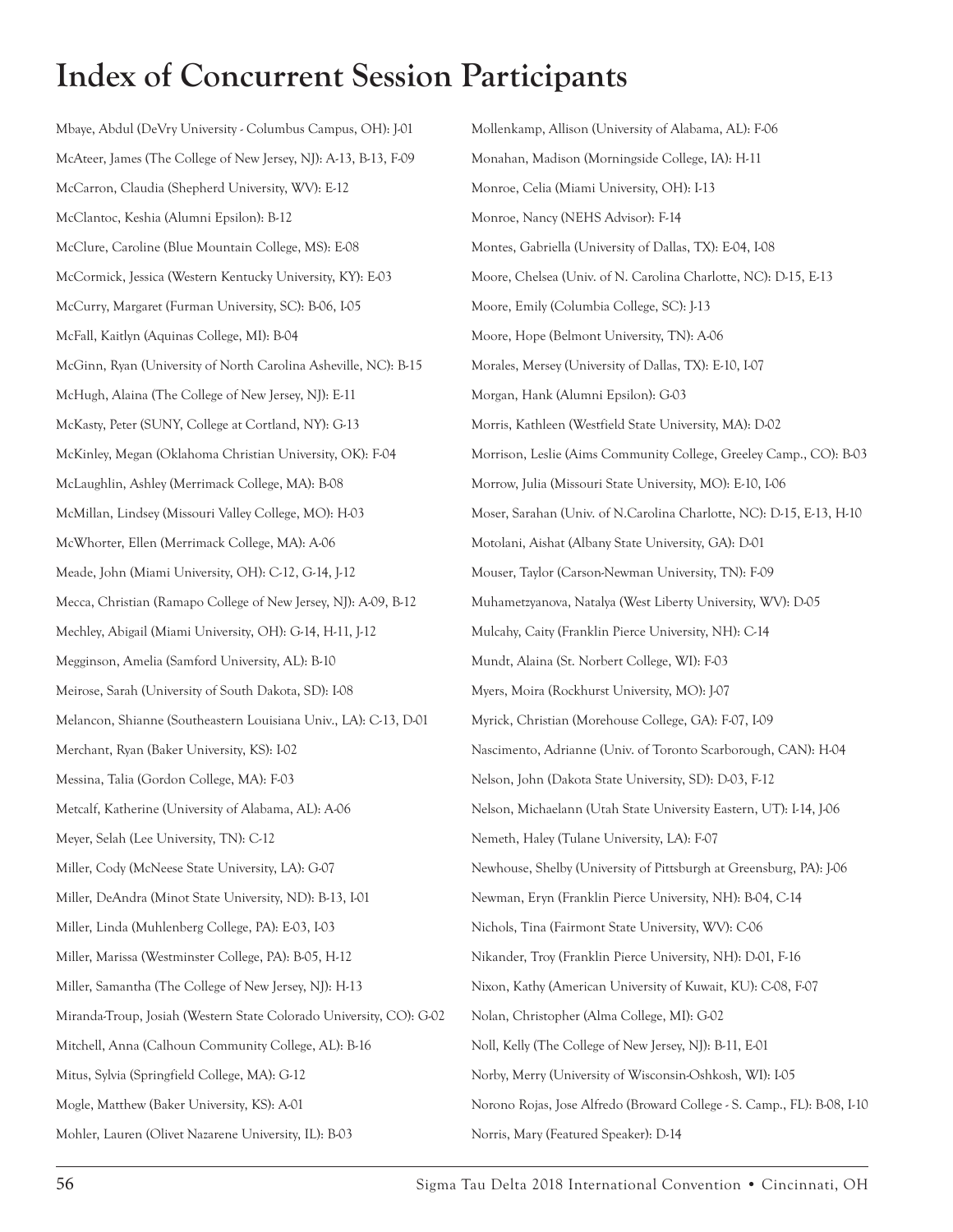Nye, Erin (Berry College, GA): G-12 O'Hare, Shawn (Carson-Newman University, TN): B-01, C-01 O'Neal, Katherine (University of Alabama, AL): I-16 O'Reilly, Daniel (University of Scranton, PA): H-02 Oakley, Taylor (Southeastern Louisiana University, LA): C-13, D-08 Oates, Alyssa (Central Michigan University, MI): J-04 Ohl, Brandon (University of North Texas, TX): E-02 Olson, Wyatt (Minot State University, ND): A-03 Orlandos, Christina (Missouri State University, MO): F-10 Orosco, Eric (University of the Pacific, CA): I-01, J-03 Otani, Kenneth (Central Michigan University, MI): J-02 Overstreet, Micah (Ouachita Baptist University, AR): E-06, I-11 Pace, Pamela (Tennessee Wesleyan University, TN): B-05 Paku, Gillian (SUNY, Geneseo, NY): G-11, H-10 Paoletti, Roman (University of Alabama, AL): B-06 Paplham, Benjamin (St. Norbert College, WI): B-07 Paplham, Mary (Alumni Epsilon): C-11 Parent, Madeline (Pepperdine University, CA): E-10 Park, Pauline (Pepperdine University, CA): G-10 Parker, Kelly (Appalachian State University, NC): G-12 Parker, Sawyer (Elon University, NC): I-12, J-04 Parks, René (Governors State University, IL): G-06, I-12 Partido, Vicente (Western New Mexico University, NM): H-15 Partridge, Hannah (Ball State University, IN): I-08 Pennell, Summer (Truman State University, MO): B-05 Perea-Morales, Sonia (Briar Cliff University, IA): D-08, J-05 Perschall, Abigail (Stephen F. Austin State University, TX): A-07 Perugini, Isabella (Western State Colorado University, CO): J-03 Petersheim, Steven (Indiana University East, IN): B-02, G-02 Peterson, Linnea (Luther College, IA): E-09 Petitti, Lyndsi (University of New Haven, CT): I-01 Phelps, Victoria (Saginaw Valley State University, MI): I-13 Pickard, Rebecca (Liberty University, VA): A-14 Pinto, Jennifer (Transylvania University, KY): A-10 Pirela-Jones, Almosa (University of Alabama, AL): D-09, J-05

Ploetz, Emily (Anderson University, IN): E-12 Poe, Hope (Lindsey Wilson College, KY): J-10 Poindexter, Keana (American Public University System, WV): C-04, J-06 Pool, Austin (Park University, MO): H-12 Porter, Kaitlin (University of North Carolina Asheville, NC): B-15 Potter, Elizabeth (Westfield State University, MA): H-09, J-09 Powell, Chyina (Alumni Epsilon): J-04 Power, Cathy (NEHS Advisor): F-14 Pretzer, Jenny (Liberty University, VA): A-14 Prince, Michael (Alumni Epsilon): G-16 Printon, Maria (Alumni Epsilon): B-03 Procopio Ross, Anthony (Northwest Missouri State Univ., MO): D-02 Pruiksma, Bailey (Ramapo College of New Jersey, NJ): C-03 Pruitt, John (University of Wisconsin - Rock County, WI): D-11 Puche, Gabriel (University of North Texas, TX): G-09 Quaid, Rachel (Western Kentucky University, KY): F-08 Quigley, Alexandria (Westminster College, PA): H-03 Raices, Cynthia (The College of New Jersey, NJ): C-14, H-05 Rakaczky, Nathan (Saint Vincent College, PA): F-12 Raley, Robert (University of South Carolina Beaufort, SC): C-09, J-07 Ramser, Stephanie (Chatham University, PA): F-06 Ramsey, Elizabeth (Western State Colorado University, CO): H-02 Rarich, Emma (The College of New Jersey, NJ): A-13, C-05 Ratkus, Courtney (Northern Arizona University, AZ): B-08 Rauch, Alan (Univ.of North Carolina Charlotte, NC): B-10, D-15, E-13 Rausch, Margaret (Alma College, MI): D-10 Reed, Brian (Mercyhurst University, PA): I-10 Reed, Gabriel (Carson-Newman University, TN): A-01 Reed, Garrett (Miami University, OH): J-12 Reed, Kosta (University of Toronto Scarborough, CAN): B-06 Reinhardt, Anastasia (George Fox University, OR): A-01 Renner, Joshua (Fort Hays State University, KS): H-07, J-08 Rexrode, Abraham (Centenary University, NJ): B-11 Rhea, Leigh Ann (Calhoun Community College, AL): B-16, H-16 Rice, Benjamin (Louisiana Tech University, LA): D-06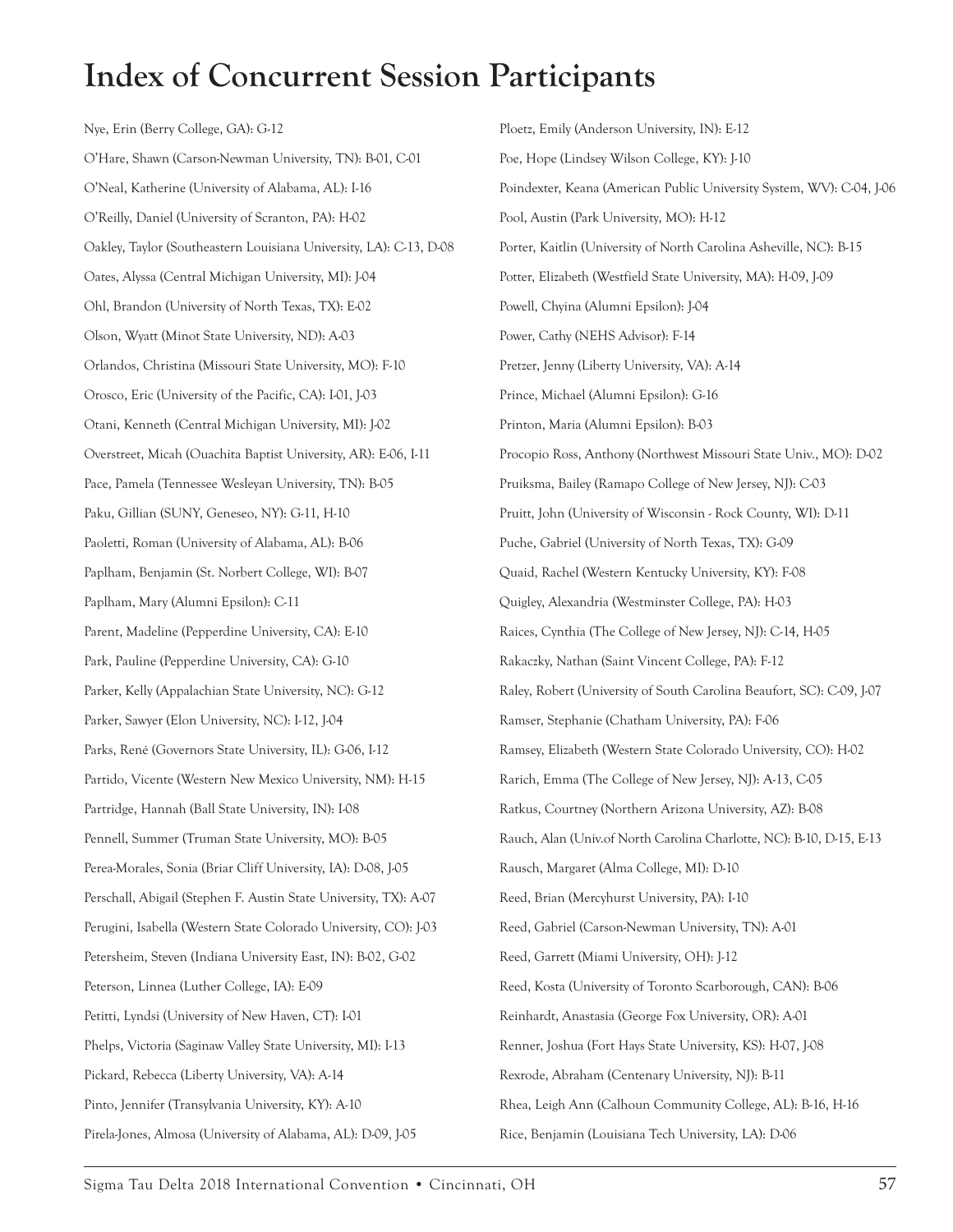Rice, Mary Ellis (Emory & Henry College, VA): I-12 Ringwald, Jayce (Franklin Pierce University, NH): B-11 Riser, Kristina (Univ. of N. Carolina Charlotte, NC): B-03, D-15, E-13 Ritchie, Corban (Indiana Wesleyan University, IN): E-08 Rivera, Rita (Palm Beach Atlantic University, FL): J-04 Roberson, Sarah (Blue Mountain College, MS): G-03 Roberto, Alejandra (University of Guam, GU): H-01 Roberts, Alexis (Utah State University, UT): C-08, E-02 Roberts, Emily (Arkansas Tech University, AR): D-03 Roberts, Sydney (Shawnee State University, OH): I-11 Robertson, Stephanie (NEHS Advisor): F-14 Rodriguez, Maurice (Sacred Heart University, CT): I-04 Rogers, Hannah (Lee University, TN): F-07 Rohde, Eric (Alma College, MI): J-01 Rohrback, Paige (Western Illinois University, IL): A-11 Roupp, Rachel (Chatham University, PA): I-05 Rowden, ReAnna (Louisiana Tech University, LA): I-07 Rowe, Michael (University of Alabama, AL): E-04 Rubin, Samantha (University of Oregon, OR): D-04 Ruleman, Elizabeth (Tennessee Wesleyan College, TN): A-10, G-10 Russo, Diane (University of New Haven, CT): I-01 Russoniello, John (The College of New Jersey, NJ): E-01 Rutigliano, Vanessa (The College of New Jersey, NJ): G-04 Ryan, Andrew (Alumni Epsilon): A-03 Sakrisson, Rachel (Palm Beach Atlantic University, FL): H-11 Sanders, Adrian (Western Kentucky University, KY): E-01 Sanford, Heather (Western Michigan University, MI): C-07, D-07 Sanford, Morgan (Utah State University, UT): D-11 Sansom, Judy (Fort Hays State University, KS): A-13, B-05, E-16 Sass, Kaitlynn (Indiana University of Pennsylvania, PA): G-08 Sauer, Holly (Washington & Jefferson College, PA): I-10 Savoie, Steve (Alumni Epsilon): B-08, E-15 Scesney, Julie (The College of New Jersey, NJ): C-03 Schneider, Kaitlin (University of Nebraska, Kearney, NE): A-02, D-06 Schnepper, Sheyanna (Alumni Epsilon): B-02

Schroeder, Shannin (Southern Arkansas Univ., AR): A-12, E-16, H-01 Sciullo, Kaitlyn (Saint Vincent College, PA): B-05 Scott, Abigail (Gordon College, MA): D-04 Scott, Sydney (Oklahoma Christian University, OK): B-10 Seely, Emma (Saint Joseph's University, PA): E-03 Seibert, Rick (Calhoun Community College, AL): B-08 Sestokaite, Vilune (Northwest Missouri State University, MO): C-08 Setzer, Adam (Mansfield University, PA): G-03 Shannon, Dawson (Louisiana Tech University, LA): G-09 Shannon, Kelly (Muhlenberg College, PA): E-07 Shapland, Anna (Central Michigan University, MI): B-07 Shaver, Peter (University of Scranton, PA): D-01 Shaw, Emily (Oklahoma Baptist University, OK): G-12 Shironaka, Nickolas (Oklahoma City University, OK): C-04 Siglinger-Albers, Maleigha (Fort Hays State University, KS): E-16, H-07 Singleton, Carl (Fort Hays State University, KS): A-045 Sipling, Kristen (Alvernia University, PA): F-15 Skinner, Abigail (Palm Beach Atlantic University, FL): H-03 Skolozdra, Jessica (Springfield College, MA): G-09 Small, Shelby (Morningside College, IA): I-08 Smith, Julianne (Pepperdine University, CA): E-10, H-11 Smith, Megan (Utah State University Eastern, UT): D-05, I-14 Smith, Sarah (Alumni Epsilon): G-14 Smith, Westley (Indiana University East, IN): F-02 Smith, Zachary (University of Alabama, AL): C-02, I-03 Smreker-Bruce, Mary (Truman State University, MO): G-01 Snow, Candice (Austin Peay State University, TN): H-04 Snow, Madeleine (University of Dallas, TX): C-10 Sonheim, Amy (Ouachita Baptist University, AR): E-02, J-10 South, Christine (University of Southern Indiana, IN): B-11 Spaulding, Sarah (Carson-Newman University, TN): H-02 Speaks, Courtney (Slippery Rock University, PA): E-06 Spencer, Mary (University of Nebraska, Kearney, NE): H-11 Squires, Gwendolyn (Lesley University, MA): F-02, H-01 Stabile, Morgan (Westfield State University, MA): H-08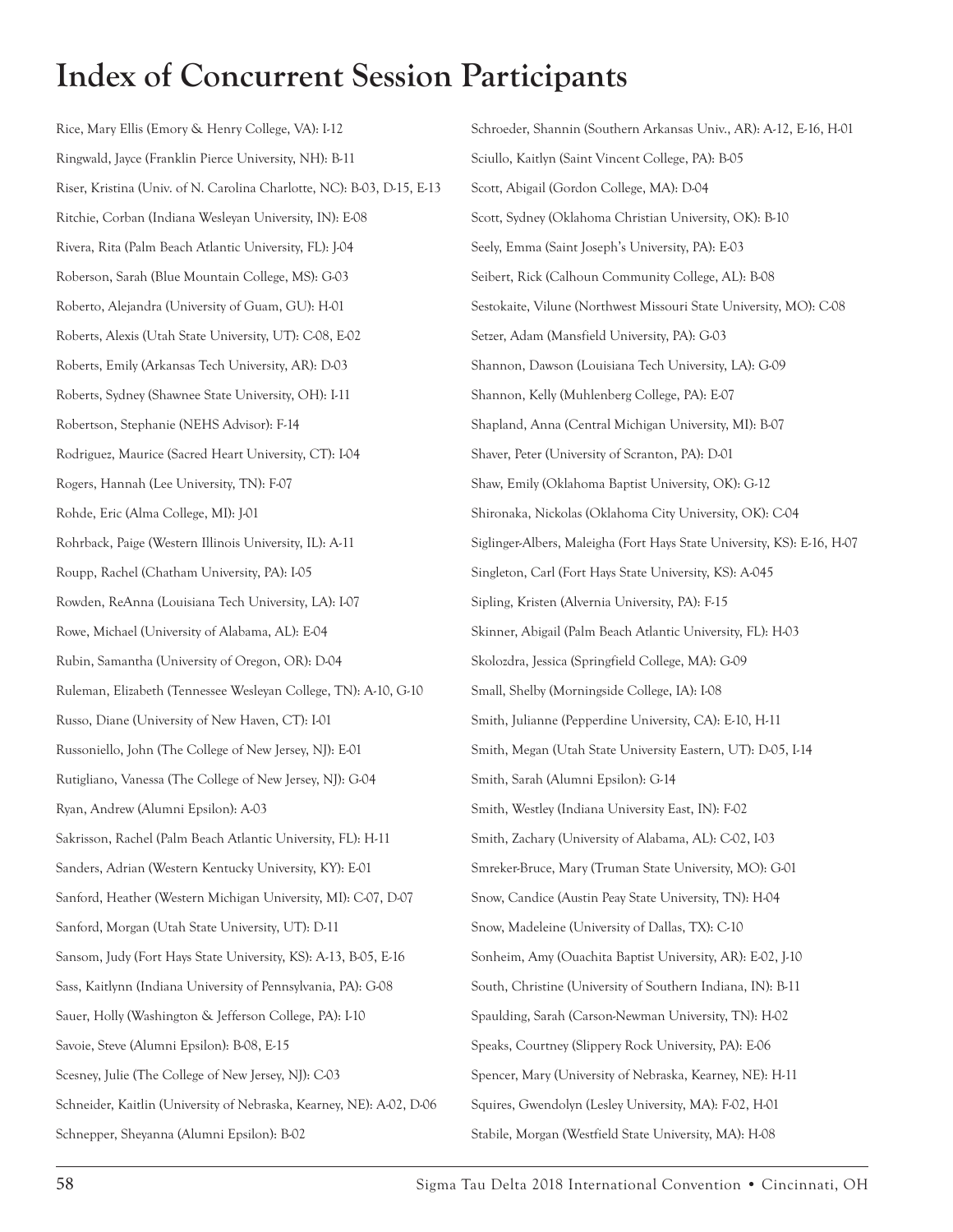Stahl, Patrick (University of Pittsburgh at Johnstown, PA): F-05 Stamper, Brian (University of Maryland, College Park, MD): A-09 Stapleton, Anne (The University of Iowa, IA): C-06 Starr, Elizabeth (Westfield State University, MA): C-03, E-09 Steele, Felicia Jean (The College of New Jersey, NJ): D-16, E-07, I-11 Steffens, Karolyn (Lindsey Wilson College, KY): G-04 Steinberg, Diane (The College of New Jersey, NJ): C-14, G-15, H-13, I-15 Steinberg, Frederick (The College of New Jersey, NJ): C-14 Steinberg, Glenn (The College of New Jersey, NJ): B-13, E-11, F-11 Steininger, Courtney (University of Maryland, College Park, MD): H-06 Stemmler, Kevin (Clarion University, PA): A-01 Stephens, Delores (Morehouse College, GA): E-04, G-06 Stevenson, Lucille (Utah State University, UT): D-07 Stewart, Brooke (University of Pittsburgh at Greensburg, PA): C-15, J-11 Stewart, Hannah (Columbia College, SC): F-12 Stiles, Jessica (Oklahoma Baptist University, OK): I-01 Stohler, Rebecca (Southern Arkansas University, AR): A-15 Strovas, Karen Beth (Wayland Baptist University, TX): H-14, J-01 Suidgeest, Jamie (Aquinas College, MI): H-09 Sultan, Nelofar (Dakota State University, SD): I-03 Swartwout, Anna (Slippery Rock University, PA): F-07 Taglia, Veronica (SUNY, College at Geneseo, NY): G-11 Tan, Su Lynn (Southern Arkansas University, AR): E-16 Tandy, Gary (George Fox University, OR): C-04, E-06 Taylor, Katharine (Hastings College, NE): G-06 Taylor, Rebekah (Lee University, TN): E-06 Temples, Jimmy (Lindsey Wilson College, KY): F-05 Tesch, Lizzie (Alumni Epsilon): D-03, I-03 Thiel, Elizabeth (University of Alabama, AL): G-02, I-16 Thomas-Card, Traci (Alumni Epsilon): A-13, J-12 Thoreson, Sondra (Morningside College, IA): B-09 Thrasher, Emma (SUNY, University at Albany, NY): H-11 Torres, Giovanna (Plaza College, NY): B-16, D-02 Townsend, Taylor (Ball State University, IN): B-08 Triezenberg, Christina (Morningside College, IA): A-05, C-12

Truckenmiller, Mallory (Saint Vincent College, PA): B-06 Tucker, Kimberly (Louisiana Tech University, LA): D-06 Tuinstra, Hunter (Central Michigan University, MI): E-04 Turnea, Dominic (Ohio Northern University, OH): F-10 Turner, Natalie (Western Kentucky University, KY): H-01 Turpin, Christofer (Lincoln Memorial University, TN): C-12 Tuten, Nancy (Columbia College, South Carolina, SC): J-13 Tuttle, Kerstin (University of South Dakota, SD): D-12 Tyler, Tess (Western Illinois University, IL): B-11 Upton, Amber (Alumni Epsilon): C-08 Upton, Corbett (University of Oregon, OR): E-05 Varisco, Emily (Louisiana Tech University, LA): J-10 Vena, Kelly (The College of New Jersey, NJ): B-13, H-06 Verrastro, Elizabeth (SUNY, College at Geneseo, NY): J-10 Verret, Stormi (Louisiana Tech University, LA): F-09 Vigil, Elizabeth (University of Texas at El Paso, TX): I-05 Vinson, Taylor (Missouri State University, MO): F-02 Waegele, Lauren (Southern Adventist University, TN): D-11 Wagle, Morgan (Northwest Missouri State University, MO): B-02 Wagner, Vivian (Muskingum University, OH): F-09 Wagner-Angell, Jodi (Marian University, WI): A-02, E-08 Walker, Ashley (Lee University, TN): E-05 Walker, Jacqueline (University of North Texas, TX): B-09, F-10 Walker, Leah (Western Kentucky University, KY): A-08 Walker, Meredith (Berry College, GA): C-02 Ward, Laura (Ouachita Baptist University, AR): C-03 Ward, Lindsey (NEHS Advisor): F-14 Wasilewski, Maggie (Truman State University, MO): A-07 Watkins, James (Berry College, GA): B-04, G-07 Watson, Sidney (Oklahoma Baptist University, OK): G-12, I-06 Weatherford, Laine (Oklahoma Christian University, OK): D-09 Weingart, Grant (Union University, TN): I-02 Weissenberger, Crystal (Auburn Univ. Montgomery, AL): D-07, F-16 Wendelin, Dave (Director, National English Honor Society): F-14 Westhoff, Erika (Stephens College, MO): J-08